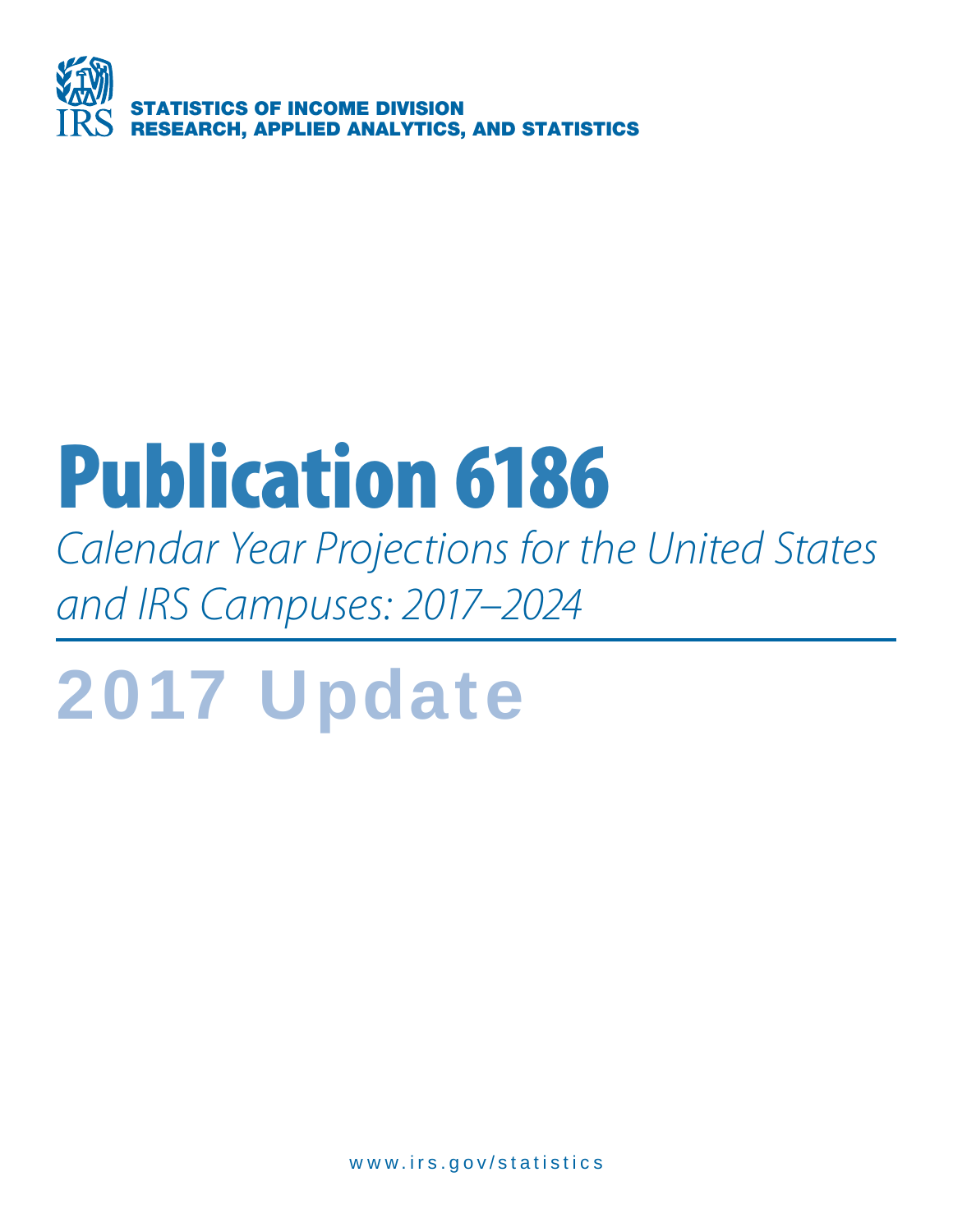**Publication 6186 (revised 11–2017) is a product of the IRS Statistics of Income Division within the Research, Applied Analytics, and Statistics organization.**

**Department of the Treasury Internal Revenue Service**

**John A. Koskinen Commissioner** 

**Benjamin D. Herndon** Director, Research, Applied Analytics, and Statistics

**Barry W. Johnson** Director, Statistics of Income Division

**Laura R. Rasmussen** Chief, Statistical Services Branch

**Timothy S. Castle** Chief, Servicewide Support Section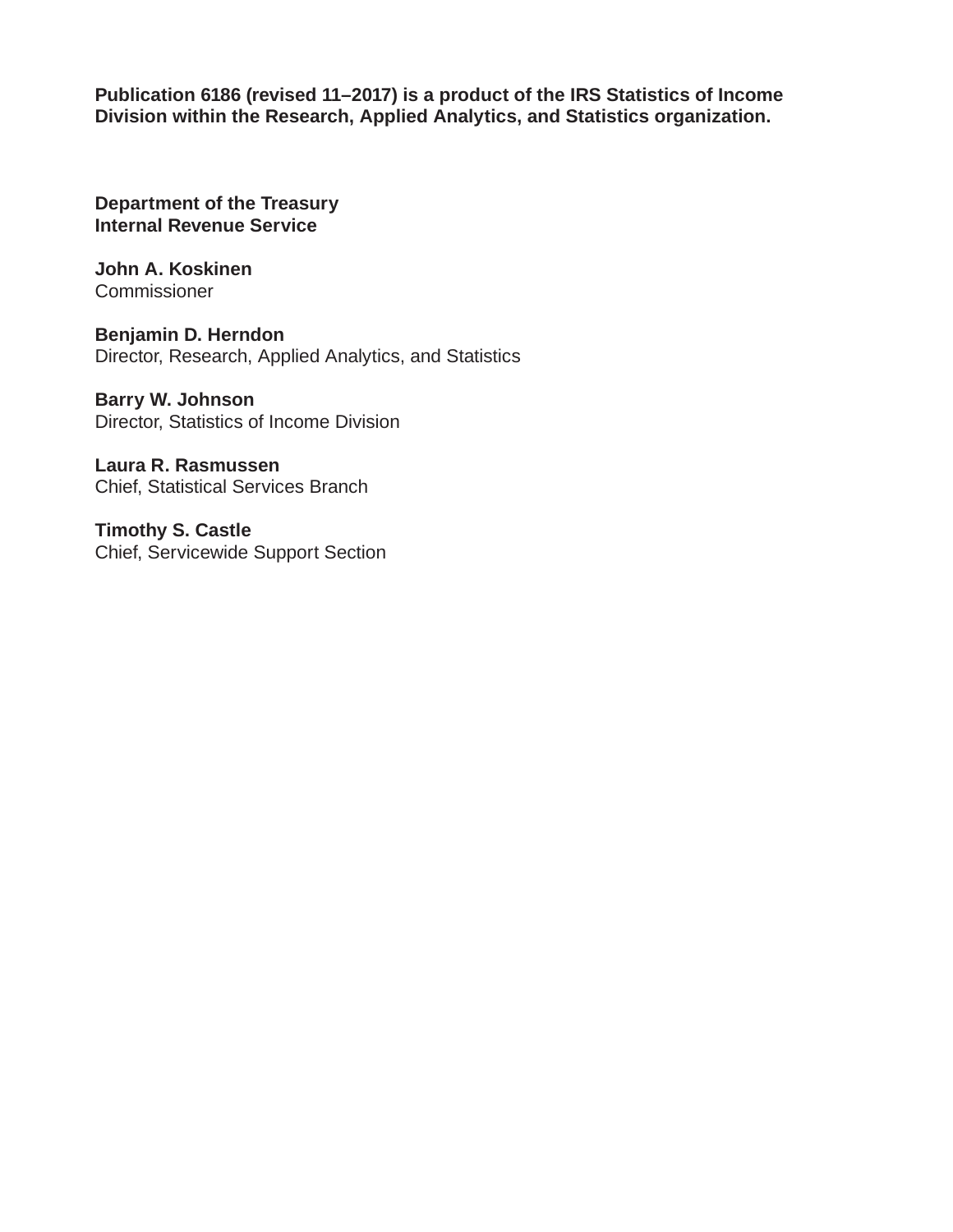# **Calendar Year Projections for the United States and IRS Campuses: 2017–2024**

# **Publication 6186 2017 Update**

**Suggested Citation**

Internal Revenue Service Research, Applied Analytics, and Statistics Statistics of Income Division Calendar Year Return Projections for the United States and IRS Campuses Publication 6186 (Rev. 11–2017) Washington, D.C. 20224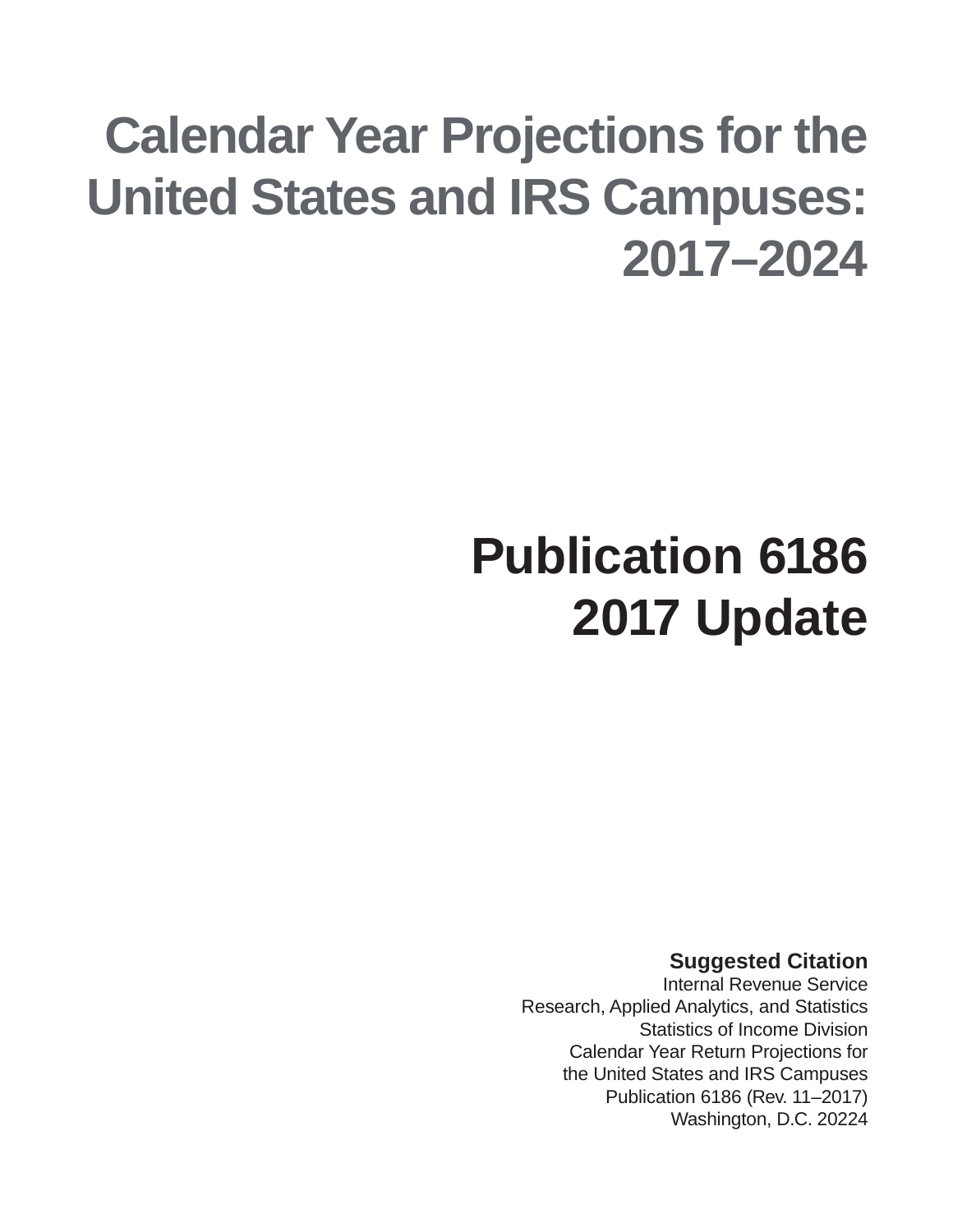### *Table of Contents*

| Table 1            | Historical Perspective by Calendar Year for the United States: Total Number |    |
|--------------------|-----------------------------------------------------------------------------|----|
| Table 2            |                                                                             |    |
| Table 3            | Total Number of Returns Filed by Type for Andover IRS Campus 8              |    |
| Table 4            | Total Number of Returns Filed by Type for Austin IRS Campus10               |    |
| Table 5            | Total Number of Returns Filed by Type for Cincinnati IRS Campus12           |    |
| Table 6            | Total Number of Returns Filed by Type for Fresno IRS Campus 14              |    |
| Table 7            | Total Number of Returns Filed by Type for Kansas City IRS Campus 16         |    |
| Table 8            | Total Number of Returns Filed by Type for Ogden IRS Campus18                |    |
| Table 9            | Total Number of Returns Filed by Type for Philadelphia IRS Campus20         |    |
|                    | Table 10 Total Number of Returns Filed by Type of Return and Examination    |    |
|                    | Table 11 Accuracy Measures for U.S. Forecasts of Major Return Categories24  |    |
| <b>Table Notes</b> |                                                                             | 25 |
|                    | Configuration of IRS Campuses for Paper Individual Returns for the          |    |
|                    | Configuration of IRS Campuses for Electronic Individual Returns for the     |    |
|                    | Configuration of IRS Campuses for Most Paper Business Returns for the       |    |
|                    | Configuration of IRS Campuses for Electronic Employment Returns for the     |    |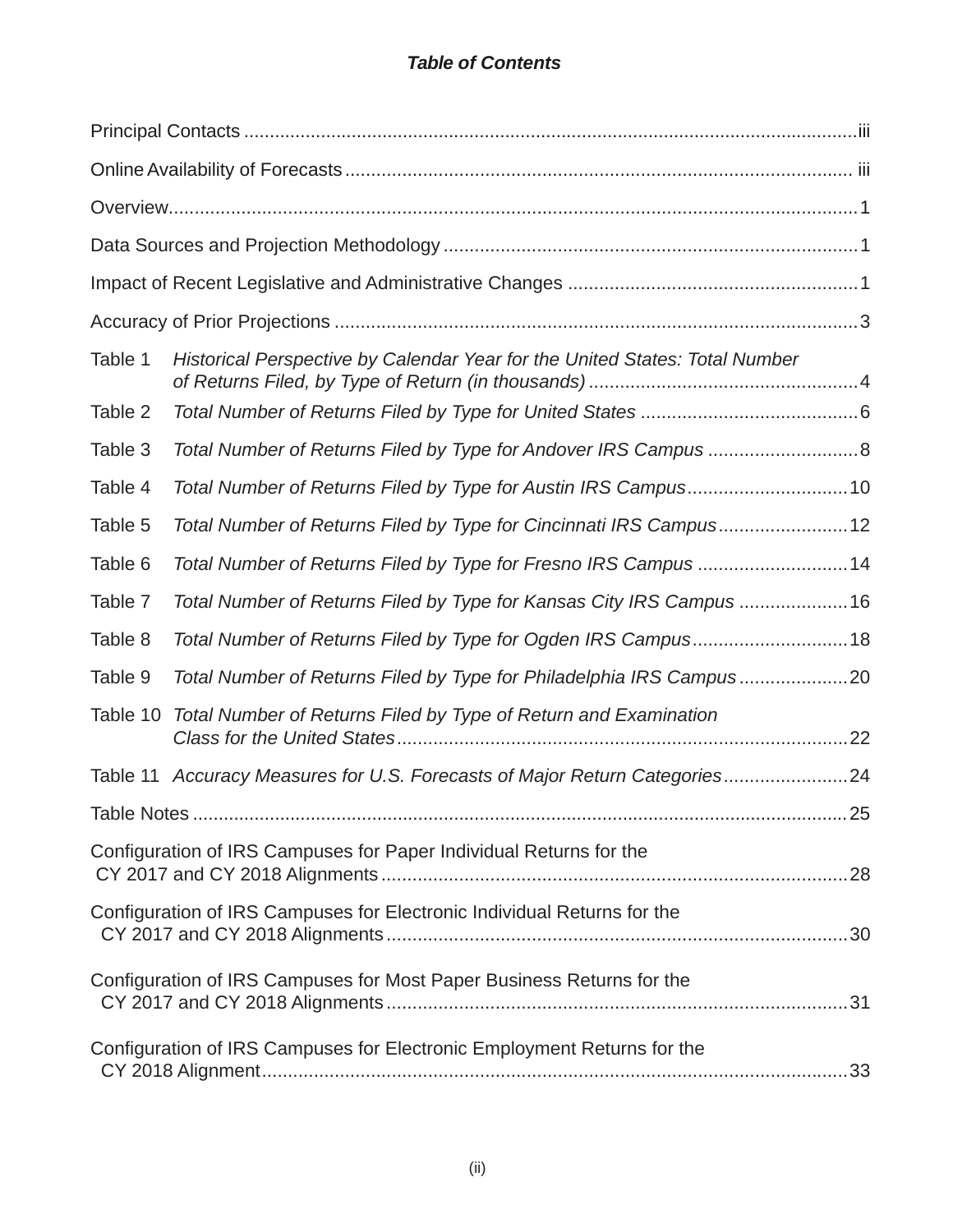# **Principal Contacts**

Questions or comments regarding these return forecasts or related matters can be directed to the corresponding staff member listed below.

| <b>Business Returns</b>                                | <b>Jeff Matsuo</b>                         | (202) 803-9363                   |
|--------------------------------------------------------|--------------------------------------------|----------------------------------|
| Individual (Estimated Tax, Extensions, and<br>Amended) | <b>Michelle Chu</b><br><b>Andre Palmer</b> | (202) 803-9369<br>(202) 803-9368 |
| <b>Other Comments or Questions</b>                     | <b>Michelle Chu</b><br><b>Andre Palmer</b> | (202) 803-9369<br>(202) 803-9368 |

# **Online Availability of Forecasts**

Forecasts from the most recent edition of this publication may be found on the IRS Internet site. The World Wide Web address is: www.irs.gov/statistics. From the Web site, select "All Topics" in the "Products, Publications & Papers" section. Under "Periodic Publications" select "Projections."

We thank our customers for their support as we continually seek to improve our products and services wherever possible. We welcome customer feedback at any time. Comments and suggestions regarding this publication can be directed to Timothy Castle, Chief, Servicewide Support Section, at (202) 803-9106.

Barry W ( 1mo

Barry W. Johnson Director, Statistics of Income Division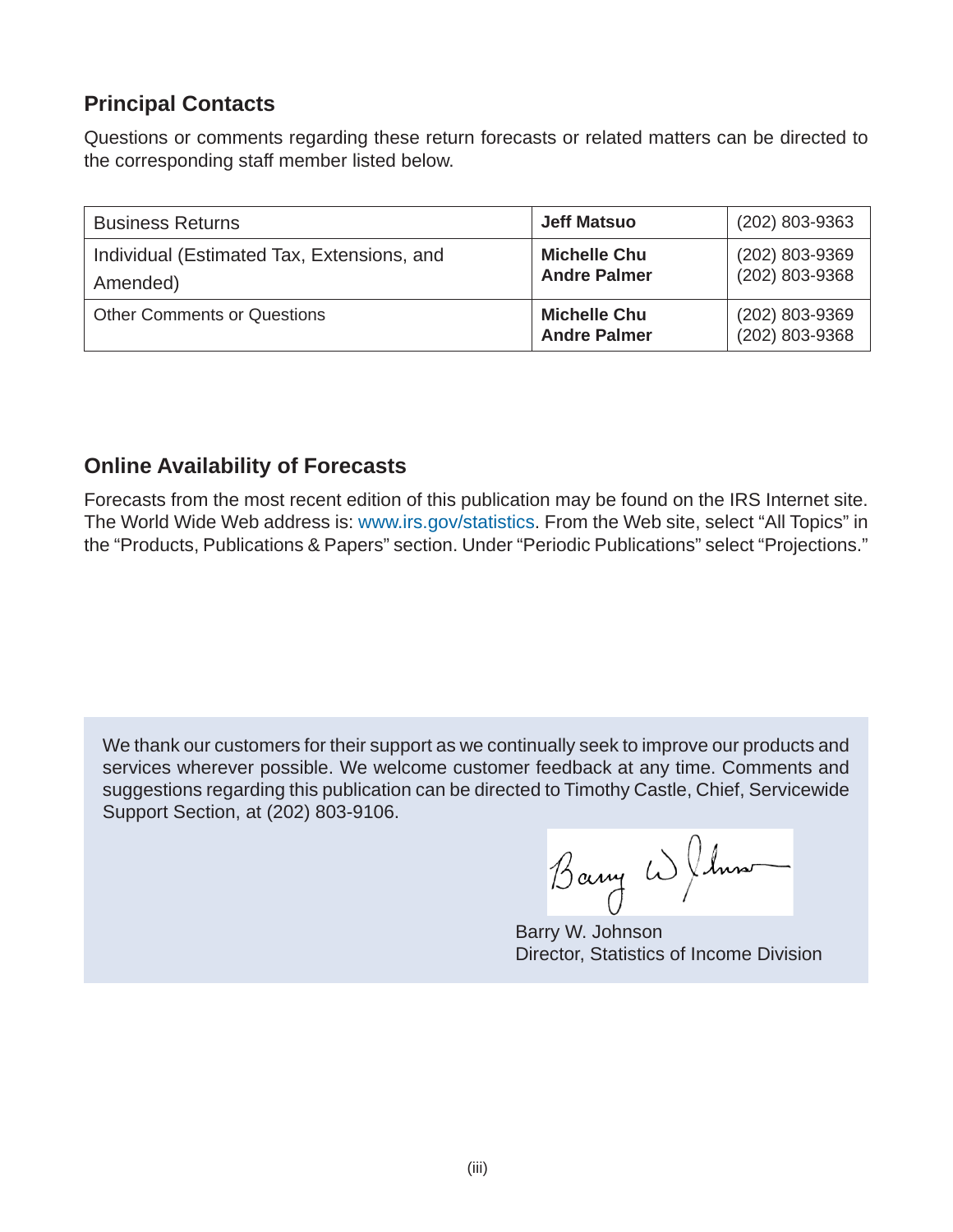# **Overview**

The 2017 edition of IRS Publication 6186**,** *Calendar Year Return Projections for the United States and IRS Campuses: 2017–2024*, provides the most recent revisions to the number of tax returns to be filed for the United States and IRS processing campuses by major return categories for Calendar Years (CY) 2017 through 2024. Also contained in this publication are projections of the number of returns to be filed for the United States by the IRS examination classes. These projections provide a foundation for IRS workload estimates and resource requirements contained in IRS budget submissions and other major planning documents. The Statistics of Income (SOI) Division staff within the IRS Research, Applied Analytics, and Statistics organization develops and updates these forecasts annually to reflect changes in filing patterns, statutory requirements, and administrative procedures. The updates also incorporate the current economic and demographic outlook. The projections in this publication are based on information available as of August 2017.

Enacted tax law changes and confirmed administrative plans are reflected in these return projections. However, legislative or administrative initiatives simply under consideration are not used to update these return projections.

# **Data Sources and Projection Methodology**

The reported actual volumes of returns filed in CY 2016 are based on returns processed and recorded on the IRS master files. With few exceptions, these volumes are based on the same master file reporting systems as those used in the Internal Revenue Service *Data Book* (Publication 55B). However, master file counts were not available in some instances. In these cases, tallies of actual filings were provided by program staff in the IRS operating divisions, typically from data capture systems located in the IRS processing campuses.

The forecasts presented in *Publication 6186* are based on various statistical models that capture and extrapolate historical filing trends, by each unique form type and medium of filing. Most models use time series extrapolation methods such as trended exponential smoothing. However, some return types, particularly individual income tax filings, are based on regression models that use economic and demographic variables such as total employment and gross domestic product as key input factors. In these instances, forecasts of the economic and demographic data series used by the SOI staff as the predictor variables are provided by IHS Global, Inc. Also, where historical data are limited or nonexistent, such as for new e-file products, the filing pattern for a comparable return type is applied. Customers interested in obtaining more detail on forecasting methodologies are welcome to contact the applicable staff member listed on the inside front cover.

## **Impact of Recent Legislative and Administrative Changes**

As noted above, the effects of enacted legislation and administrative plans are embedded in these projections. The most significant of these changes are discussed below.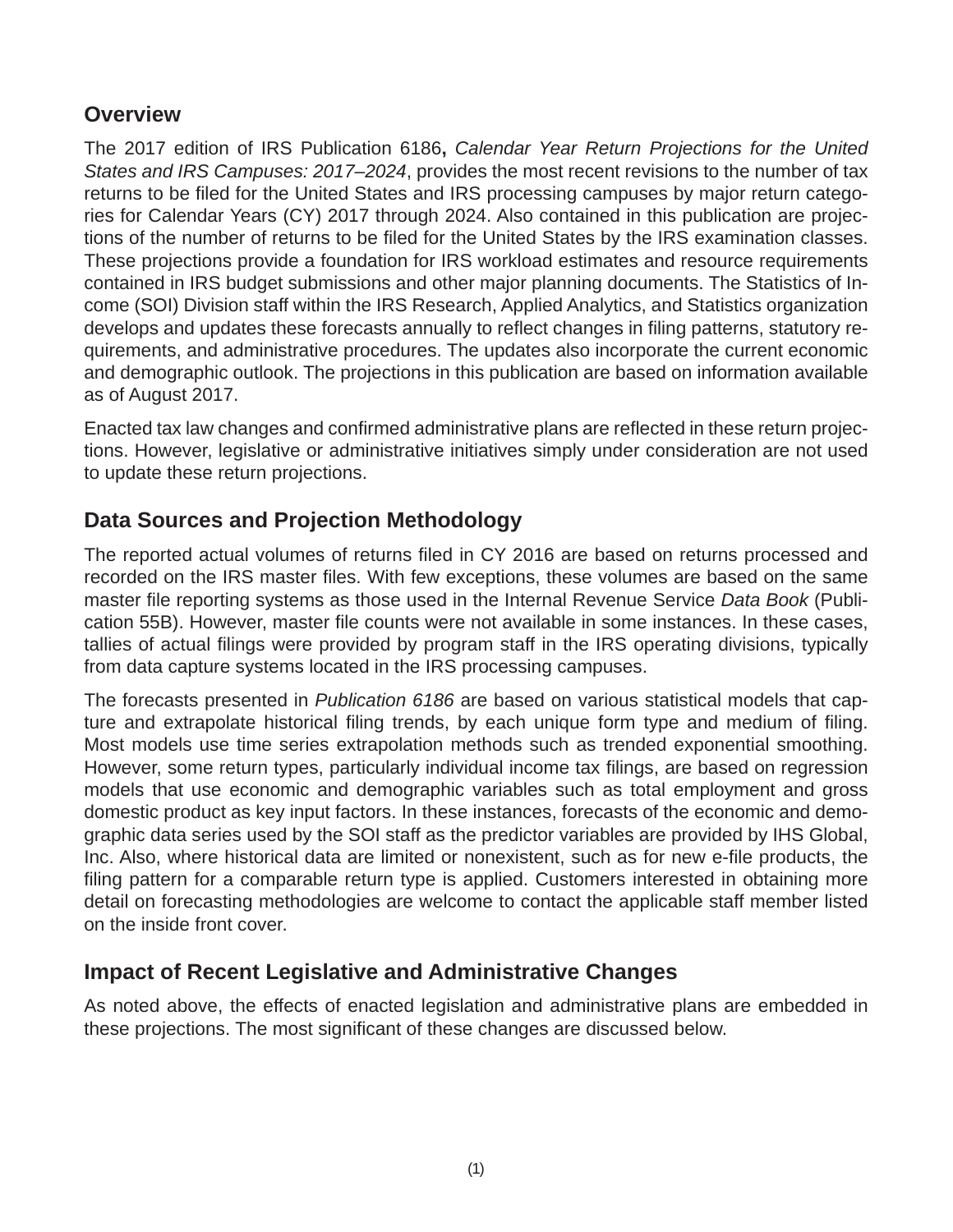### *Reconfi guration of IRS Campus Processing Sites*

IRS modernization efforts, built in part on the strong growth in electronic filing, have resulted in a major redistribution and consolidation of returns processing operations among the traditional IRS submission processing campuses. In CY 2002, the IRS began processing most paper individual returns at eight campuses, and transitioning a large portion of paper business and exempt organization returns to the Ogden and Cincinnati Submission Processing Centers. IRS closed the Brookhaven, New York, Submission Processing Center in December 2003 and moved to a configuration where seven campuses handled all returns associated with individual tax returns. The Ogden and Cincinnati Submission Processing Centers handled virtually all the business (and tax-exempt) returns. IRS consolidation efforts continued with the closure of the Memphis campus at the end of September 2005. The Philadelphia and Andover campuses ended their paper individual returns processing operations in September 2007 and September 2009, respectively. The Atlanta campus ended paper processing in September 2011. The Austin, Fresno, and Kansas City campuses have processed all individual paper returns since 2012.

Plans were announced in September 2016 to further streamline the current three-site configuration for individual returns processing and the current two-site configuration for business returns processing. Kansas City will process most individual paper returns after 2024. The Fresno campus will cease submission processing operations in September 2021 followed by the Austin campus in September 2024. The Cincinnati campus will cease processing operations after September 2019, leaving the Ogden campus to process most of the business tax returns. Submission processing workload from individual and business e-file returns will be processed at the two end-state sites in Kansas City and Ogden after 2024.

The campus-level CY 2018 through CY 2024 volumes in this update of *Publication 6186* reflect our estimates made in collaboration with Headquarters, Submission Processing, of how workload might migrate from consolidating submission processing sites to the two end-state sites, Kansas City and Ogden. The alignments may change in future years based on updated return volume projections and other considerations. The current submission processing consolidation plan envisions the majority of individual returns will be processed in Kansas City at end-state in CY 2025 and the majority of business returns will be processed in Ogden. The alignments of e-file returns to IRS campuses are shown in this publication as not changing from the current alignments. In future publications, those alignments will likely change; however, the changes have not yet been determined.

## **Additional Discussion of Trends**

In CY 2016, the share of total electronic volumes over the grand total was 68.7 percent. This percentage is projected to rise to 69.9 percent in CY 2017, and then steadily increase to 76.8 percent by 2024. Individual income tax returns make up over half of the grand total of return filings in any given year. For CY 2017, the estimated share of individual Form 1040 series returns filed electronically is 87.7 percent, and current forecasts project that this ratio will reach 93.9 percent by 2024. Readers interested in a more detailed discussion of trends and issues in individual income tax returns filings should refer to the 2017 update of IRS Publication 6187, Calendar Year *Projections of Individual Returns by Major Processing Categories*.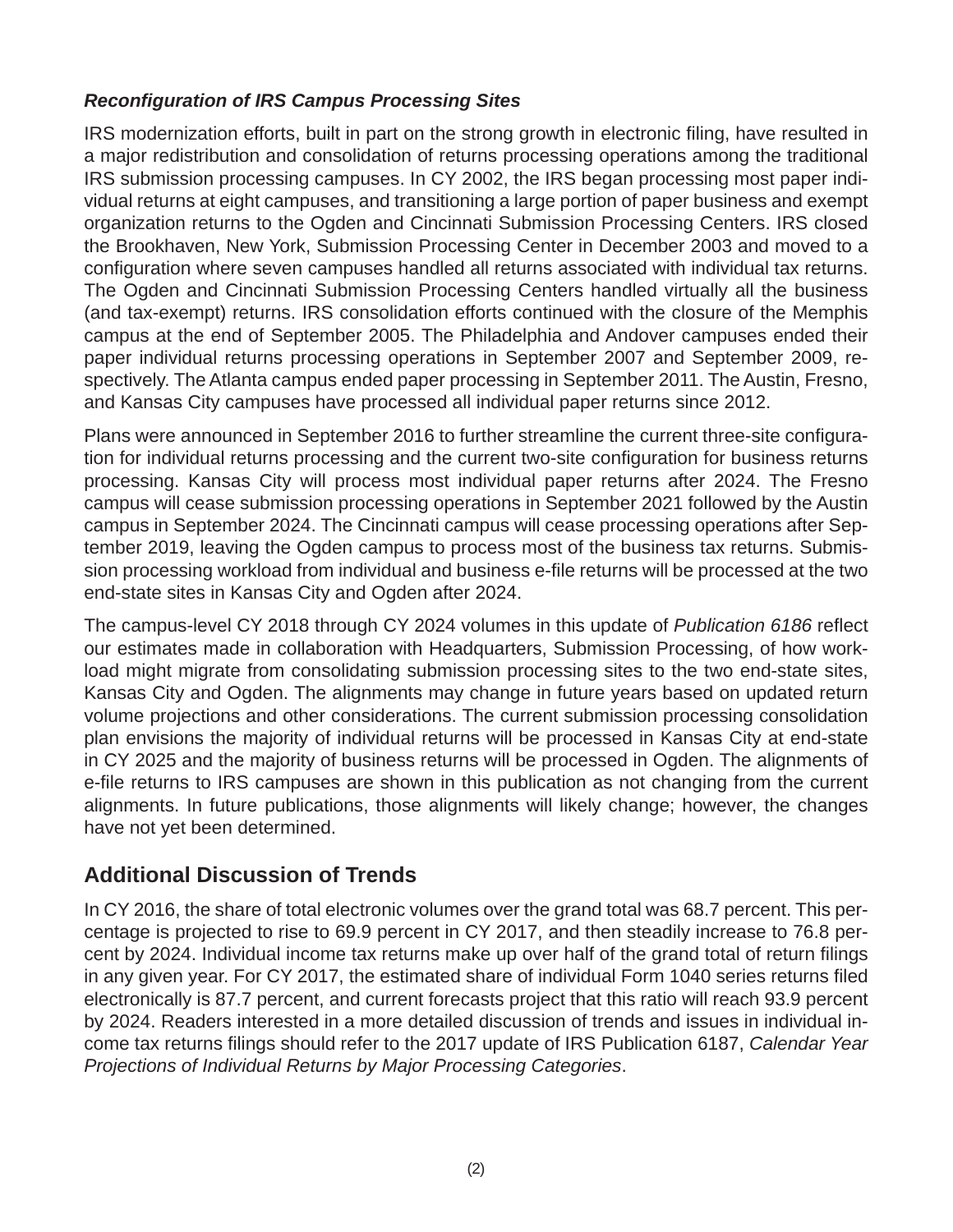# **Accuracy of Prior Projections**

In an effort to measure the quality of our products and services, this section, along with Table 11, provides a brief analysis of the accuracy of prior projections. Using 4 years of actual data from 2013 through 2016, Table 11 presents the accuracy of our national-level projections by major return categories. This analysis covers only the major return categories projected on a calendar-year basis and serves as a general measure for approximating the overall reliability of our U.S.-level return projections.

The table presents two measures of projection accuracy: the mean absolute percent error (MAPE) and the number of overprojections. The MAPE is computed as the average percent projection error regardless of whether the projections were over or under actual filings in each of the four projection cycles. The number of overprojections can show whether projections are consistently over- or underprojected. A value of "2" indicates balanced forecasts over the four cycles.

The table groups these two measures by time horizon. The time horizon is determined based on the year a forecast was made and the year projected. For example, a forecast for 2015 made in 2012 would be part of the "3-years-ahead" time horizon.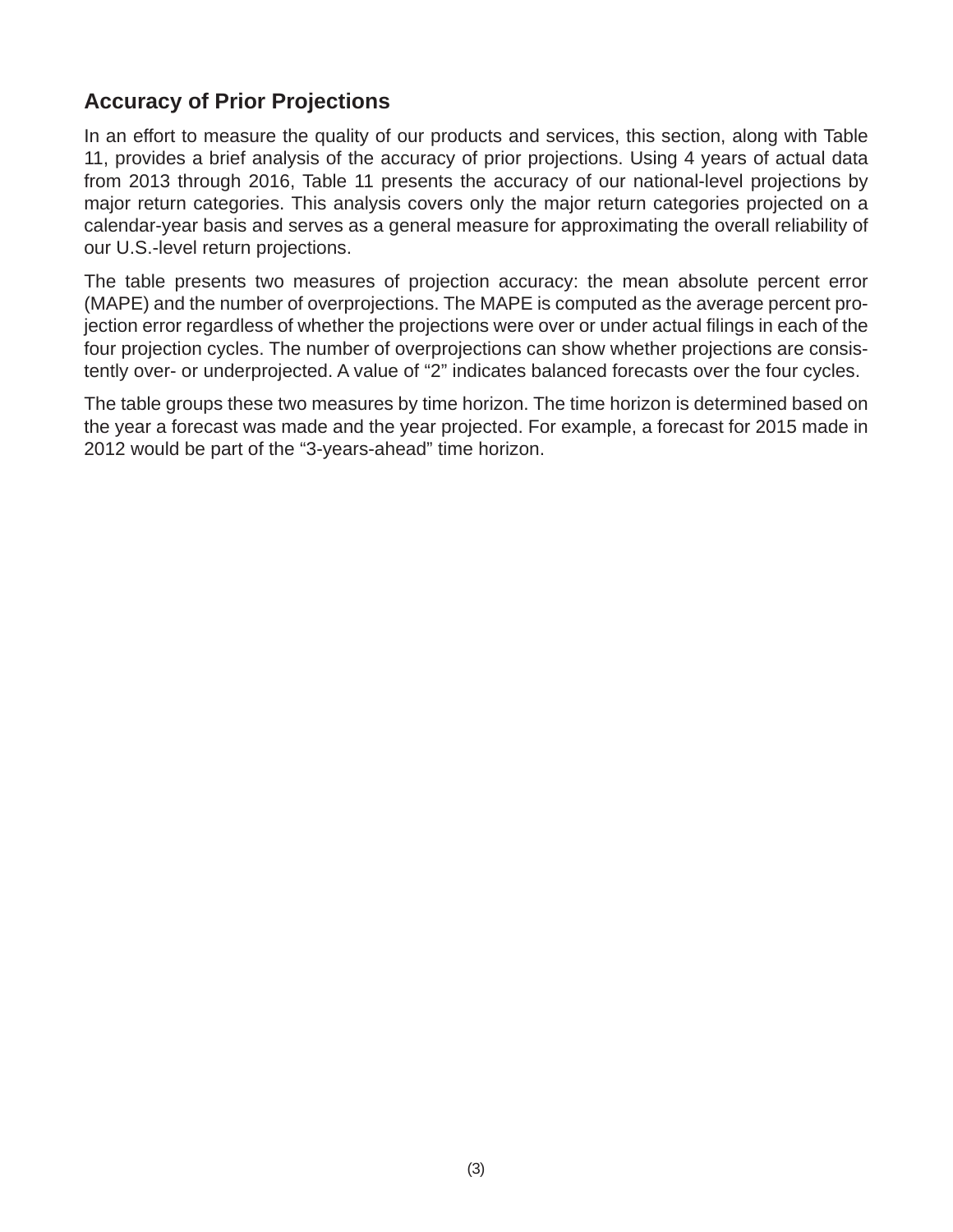|                  |                |            | Individual |           | Fiduciary        |             |             |              |                 |        |      |
|------------------|----------------|------------|------------|-----------|------------------|-------------|-------------|--------------|-----------------|--------|------|
| Calendar<br>Year | Grand<br>Total | Individual | Estimated  | Fiduciary | Estimated        | Partnership | Corporation | Form<br>2553 | Form<br>1066    | Estate | Gift |
|                  |                |            | Tax        |           | Tax              |             |             |              |                 |        |      |
|                  | (1)            | (2)        | (3)        | (4)       | $\overline{(5)}$ | (6)         | (7)         | (8)          | (9)             | (10)   | (11) |
| Actual:          |                |            |            |           |                  |             |             |              |                 |        |      |
| 1989             | 198,994        | 110,129    | 38,059     | 2,625     | 643              | 1,780       | 4,197       | n.a.         | n.a.            | 56     | 124  |
| 1990             | 203,223        | 112,596    | 39,363     | 2,681     | 667              | 1,751       | 4,320       | n.a.         | n.a.            | 61     | 148  |
| 1991             | 204,264        | 114,134    | 38,814     | 2,779     | 608              | 1,652       | 4,374       | n.a.         | n.a.            | 65     | 157  |
| 1992             | 206,004        | 115,047    | 38,911     | 2,888     | 647              | 1,609       | 4,518       | n.a.         | n.a.            | 70     | 170  |
| 1993             | 203,042        | 114,116    | 37,101     | 2,950     | 630              | 1,567       | 4,516       | n.a.         | n.a.            | 73     | 218  |
| 1994             | 205,781        | 115,062    | 36,295     | 3,088     | 668              | 1,558       | 4,666       | n.a.         | n.a.            | 81     | 216  |
| 1995             | 206,710        | 116,467    | 35,944     | 3,191     | 591              | 1,580       | 4,818       | n.a.         | n.a.            | 81     | 216  |
| 1996             | 212,032        | 118,784    | 37,569     | 3,267     | 702              | 1,679       | 5,006       | n.a.         | n.a.            | 91     | 232  |
| 1997             | 217,916        | 120,782    | 39,021     | 3,315     | 834              | 1,755       | 5,149       | n.a.         | n.a.            | 102    | 256  |
| 1998             | 222,481        | 123,050    | 39,881     | 3,398     | 957              | 1,861       | 5,241       | n.a.         | n.a.            | 110    | 261  |
| 1999             | 224,435        | 125,390    | 39,332     | 3,403     | 901              | 1,975       | 5,398       | n.a.         | n.a.            | 116    | 292  |
| 2000             | 226,564        | 127,657    | 39,517     | 3,529     | 933              | 2,067       | 5,470       | n.a.         | n.a.            | 124    | 309  |
| 2001             | 229,933        | 130,094    | 39,023     | 3,919     | 933              | 2,165       | 5,561       | n.a.         | n.a.            | 122    | 304  |
| 2002             | 227,397        | 130,978    | 32,996     | 3,658     | 587              | 2,272       | 5,728       | 616          | 14              | 114    | 283  |
| 2003             | 224,071        | 130,837    | 28,614     | 3,705     | 627              | 2,405       | 5,913       | 611          | 16              | 87     | 285  |
| 2004             | 224,478        | 131,298    | 27,669     | 3,722     | 664              | 2,546       | 6,013       | 546          | 20 <sup>1</sup> | 74     | 262  |
| 2005             | 226,298        | 133,023    | 29,099     | 3,699     | 839              | 2,720       | 6,159       | 551          | 22              | 55     | 265  |
| 2006             | 230,896        | 135,197    | 30,182     | 3,751     | 649              | 2,935       | 6,356       | 530          | 25              | 60     | 264  |
| 2007             | $*238,471$     | *138,471   | 30,897     | 3,730     | 805              | 3,147       | 6,620       | 517          | 30              | 47     | 255  |
| 2008             | **253,545      | **154,709  | 29,218     | 3,111     | 929              | 3,349       | 6,865       | 476          | 34              | 48     | 257  |
| 2009             | 239,174        | 143,526    | 26,031     | 3,096     | 457              | 3,424       | 6,783       | 410          | 33              | 42     | 239  |
| 2010             | 236,267        | 141,459    | 23,380     | 3,051     | 336              | 3,435       | 6,706       | 385          | 34              | 23     | 226  |
| 2011             | 234,859        | 143,173    | 23,309     | 3,037     | 382              | 3,525       | 6,701       | 389          | 36              | 13     | 223  |
| 2012             | 239,206        | 145,601    | 23,430     | 3,048     | 424              | 3,550       | 6,671       | 391          | 36              | 28     | 260  |
| 2013             | 240,545        | 145,021    | 23,457     | 3,179     | 510              | 3,649       | 6,685       | 396          | 37              | 34     | 372  |
| 2014             | 242,603        | 147,520    | 23,608     | 3,216     | 609              | 3,767       | 6,767       | 434          | 38              | 36     | 268  |
| 2015             | 245,309        | 148,650    | 23,901     | 3,175     | 744              | 3,863       | 6,823       | 442          | 39              | 36     | 238  |
| 2016             | 247,596        | 150,640    | 23,069     | 3,188     | 633              | 3,978       | 6,968       | 464          | 41              | 35     | 245  |
| Estimated:       |                |            |            |           |                  |             |             |              |                 |        |      |
| 2017             | 252,021        | 152,484    | 22,869     | 3,200     | 643              | 4,084       | 7,082       | 474          | 42              | 36     | 246  |
|                  |                |            |            |           |                  |             |             |              |                 |        |      |
| Projected:       |                |            |            |           |                  |             |             |              |                 |        |      |
| 2018             | 254,696        | 154,258    | 22,795     | 3,213     | 643              | 4,179       | 7,185       | 484          | 43              | 37     | 248  |
| 2019             | 257,184        | 156,004    | 22,633     | 3,226     | 643              | 4,267       | 7,277       | 494          | 43              | 38     | 249  |
| 2020             | 259,654        | 157,687    | 22,512     | 3,239     | 643              | 4,346       | 7,361       | 504          | 44              | 39     | 250  |
| 2021             | 262,362        | 159,294    | 22,705     | 3,252     | 643              | 4,419       | 7,436       | 514          | 45              | 41     | 252  |
| 2022             | 265,028        | 160,832    | 22,936     | 3,265     | 643              | 4,485       | 7,504       | 524          | 46              | 42     | 253  |
| 2023             | 267,813        | 162,411    | 23,266     | 3,278     | 643              | 4,545       | 7,566       | 534          | 46              | 43     | 255  |
| 2024             | 270,499        | 163,996    | 23,451     | 3,290     | 643              | 4,600       | 7,622       | 543          | 47              | 45     | 256  |

#### **Table 1. Historical Perspective by Calendar Year for the United States: Total Number of Returns Filed, by Type of Return (in thousands)**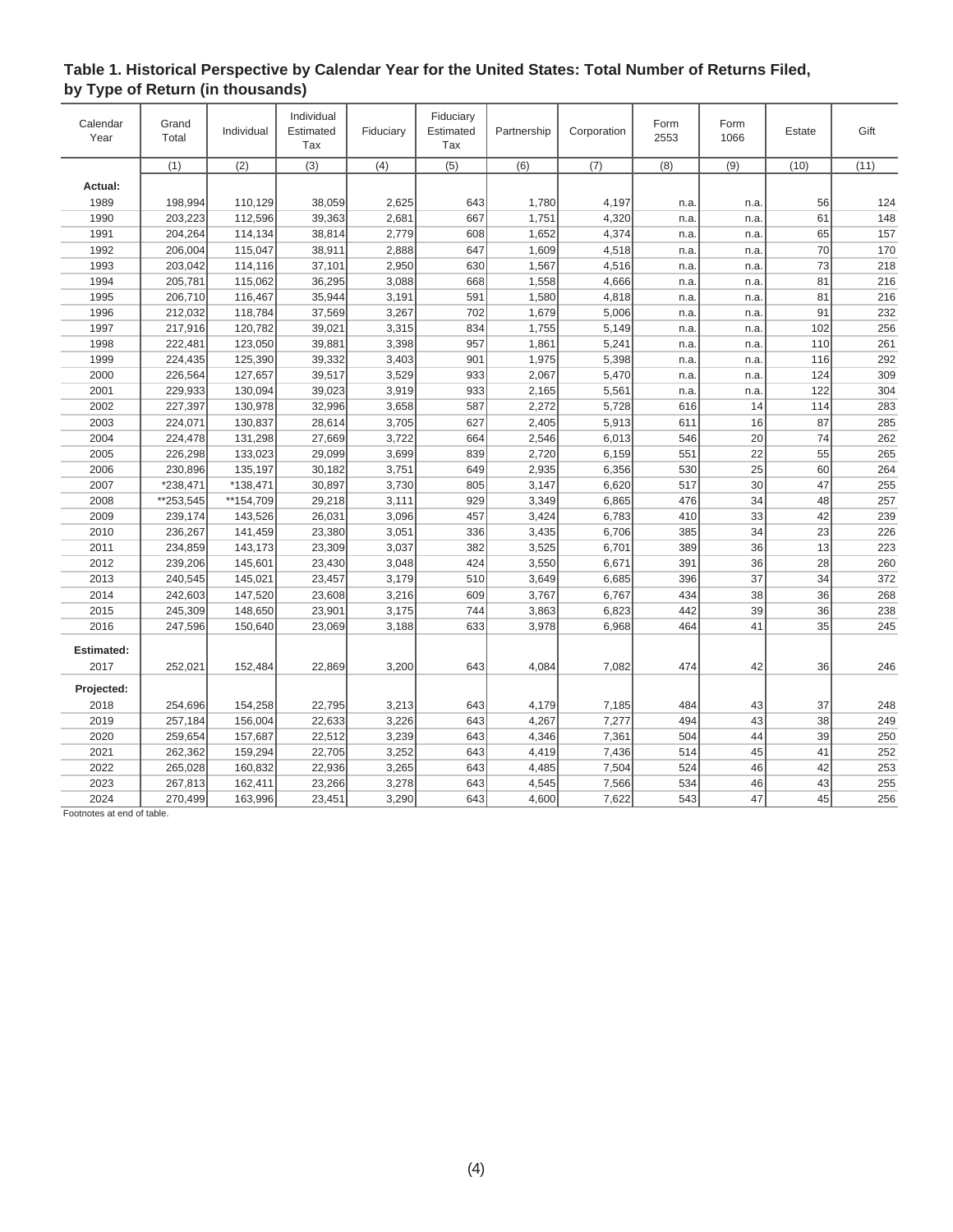#### **Table 1. Historical Perspective by Calendar Year for the United States: Total Number of Returns Filed, by Type of Return (in thousands)—Continued**

| Calendar<br>Year | Employment | Form<br>1042 | Exempt<br>Organization | Government<br><b>Entities</b> | Political<br>Organization | Excise | Form<br>5330 | Form<br>8752    | Employee<br>Plans | Supplemental<br>Documents |
|------------------|------------|--------------|------------------------|-------------------------------|---------------------------|--------|--------------|-----------------|-------------------|---------------------------|
|                  | (12)       | (13)         | (14)                   | (15)                          | (16)                      | (17)   | (18)         | (19)            | (20)              | (21)                      |
| Actual:          |            |              |                        |                               |                           |        |              |                 |                   |                           |
| 1989             | 28,893     | 20           | 491                    | n.a.                          | n.a.                      | 887    | n.a          | 0               | 1,008             | 10,082                    |
| 1990             | 28,911     | 22           | 487                    | n.a.                          | n.a.                      | 852    | n.a.         | $\overline{0}$  | 1,108             | 10,257                    |
| 1991             | 28,465     | 22           | 520                    | n.a.                          | n.a.                      | 821    | n.a.         | 65              | 1,126             | 10,663                    |
| 1992             | 28,717     | 22           | 538                    | n.a.                          | n.a.                      | 832    | n.a.         | 71              | 1,244             | 10,720                    |
| 1993             | 28,869     | 23           | 538                    | n.a.                          | n.a.                      | 859    | n.a.         | 69              | 1,157             | 10,357                    |
| 1994             | 29,274     | 24           | 534                    | n.a.                          | n.a.                      | 823    | n.a.         | 65              | 1,219             | 12,209                    |
| 1995             | 28,655     | 24           | 573                    | n.a.                          | n.a.                      | 789    | n.a.         | 62              | 1,213             | 12,507                    |
| 1996             | 28,699     | 24           | 578                    | n.a.                          | n.a.                      | 786    | n.a.         | 58              | 968               | 13,589                    |
| 1997             | 29,045     | 26           | 639                    | n.a.                          | n.a.                      | 801    | n.a.         | 56              | 1,618             | 14,518                    |
| 1998             | 29,106     | 25           | 618                    | n.a.                          | n.a.                      | 822    | n.a.         | 53              | 1,515             | 15,583                    |
| 1999             | 28,974     | 26           | 693                    | n.a.                          | n.a.                      | 822    | n.a.         | 52              | 1,363             | 15,698                    |
| 2000             | 28,841     | 25           | 699                    | n.a.                          | n.a.                      | 853    | n.a.         | 49              | 658               | 15,834                    |
| 2001             | 28,936     | 26           | 724                    | 45                            | 8                         | 815    | 28           | 47              | 1,111             | 17,136                    |
| 2002             | 29,514     | 27           | 744                    | 67                            | 29                        | 836    | 26           | 45              | 1,222             | 18,864                    |
| 2003             | 30,091     | 30           | 818                    | 60                            | 12                        | 845    | 22           | 44              | 1,690             | 19,047                    |
| 2004             | 30,464     | 31           | 807                    | 51                            | 10                        | 835    | 23           | 42              | 1,049             | 19,400                    |
| 2005             | 31,058     | 31           | 819                    | 51                            | $\boldsymbol{9}$          | 839    | 26           | 41              | 944               | 16,993                    |
| 2006             | 30,804     | 32           | 835                    | 48                            | 11                        | 896    | 25           | 40              | 1,084             | 18,253                    |
| 2007             | 30,717     | 32           | 877                    | 47                            | $9\,$                     | 895    | 24           | 40              | 1,089             | 20,222                    |
| 2008             | 30,503     | 34           | 1,135                  | 47                            | 12                        | 935    | 24           | 43              | 1,007             | 20,809                    |
| 2009             | 30,158     | 35           | 1,120                  | 42                            | 10                        | 784    | 23           | 38              | 1,035             | 21,888                    |
| 2010             | 29,731     | 37           | 1,426                  | 46                            | 13                        | 817    | 20           | 36              | 1,299             | 23,807                    |
| 2011             | 29,371     | 37           | 1,326                  | 50                            | 10                        | 676    | 21           | 34              | 1,021             | 21,580                    |
| 2012             | 29,692     | 39           | 1,411                  | 53                            | 12                        | 1,027  | 21           | 33              | 903               | 22,509                    |
| 2013             | 29,827     | 42           | 1,440                  | 51                            | 9                         | 916    | 21           | 31              | 871               | 23,925                    |
| 2014             | 30,206     | 43           | 1,508                  | 46                            | 11                        | 983    | 20           | 30              | 902               | 23,379                    |
| 2015             | 30,088     | 44           | 1,541                  | 51                            | $9\,$                     | 994    | 20           | 29              | 897               | 24,503                    |
| 2016             | 30,533     | 47           | 1,537                  | 50                            | 11                        | 1,001  | 20           | 28              | 905               | 24,204                    |
| Estimated:       |            |              |                        |                               |                           |        |              |                 |                   |                           |
| 2017             | 30,744     | 49           | 1,573                  | 49                            | 9                         | 1,006  | 20           | 27              | 922               | 26,465                    |
| Projected:       |            |              |                        |                               |                           |        |              |                 |                   |                           |
| 2018             | 30,897     | 50           | 1,608                  | 49                            | 11                        | 1,018  | 20           | 26              | 938               | 26,997                    |
| 2019             | 31,023     | 51           | 1,643                  | 49                            | 8                         | 1,027  | 20           | 25              | 952               | 27,512                    |
| 2020             | 31,140     | 52           | 1,678                  | 49                            | 10                        | 1,038  | 20           | 24              | 966               | 28,052                    |
| 2021             | 31,252     | 53           | 1,713                  | 49                            | 8                         | 1,048  | 20           | 24              | 979               | 28,618                    |
| 2022             | 31,363     | 54           | 1,748                  | 49                            | 10                        | 1,059  | 20           | 23              | 992               | 29,181                    |
| 2023             | 31,473     | 55           | 1,784                  | 49                            | 8                         | 1,069  | 20           | 22              | 1,004             | 29,744                    |
| 2024             | 31,583     | 56           | 1,820                  | 49                            | 10 <sup>1</sup>           | 1,080  | 20           | $\overline{21}$ | 1,015             | 30,354                    |

n.a.—Not available.

\*Includes around 2 million marginal effects of Telephone Excise Tax Refund on the existing population, but excludes the approximately 800 thousand Forms 1040EZ-T.

\*\*The Individual return volume includes around 15 million returns from the marginal impact of the 2008 Economic Stimulus Package.

NOTES: Figures include all returns filed from all filing media (paper, electronic, and magnetic tape).

Table excludes Non-Master File accounts.

Column Definitions:

(1) Sum of (2) through (21).

(2) Forms 1040, 1040-A, 1040-EZ, 1040-NR, 1040-NR-EZ, 1040-PR, and 1040-SS; 1040-C in 1991 and prior years; 1040-PC in 1992 through 2000.

(3) Number of Form 1040-ES vouchers.

(7) Forms 1120, 1120-A, 1120-F, 1120-H, 1120-S, 1120-L, 1120-PC, 1120-SF; Forms 1120-RIC and 1120-REIT in 1988 and subsequent years; Form 1120-SF replaced Form 1120-DF in 1994; Form 1120-POL in 2001 and prior years; Form 1120-FSC in 1988-2007; Form 1120-C was 990-C prior to 2006; Form 1120-ND from 2006.

(10) Projections reflect provisions of the Tax Relief, Unemployment Insurance Reauthorization, and Job Creation Act of 2010.

(12) Forms 940, 940-PR, 941, 941-E, 941-PR, 941-SS, 943, 943-PR, CT-1 and CT-2; Form 940-EZ in 1990 through 2006; Form 945 in 1995 and subsequent years; Forms 942 and 942-PR in 1995 and prior; Form 944 from 2007.

(14) Forms 990, 990-C, 990-PF, 990-T, 4720, and 5227; Form 990-EZ in 1990 and subsequent years; excludes 990-C from 2006 when it changes to 1120-C; includes Form 990-N from 2008 onwards. (15) Forms 8038, 8038-G, 8038-GC, 8038-T, and 8328; Form 8038-CP from 2009; Forms 8038-B, 8038-TC from 2010.

(16) Forms 1120-POL, 8871 and 8872.

(17) Forms 11-C, 720, 730, and 2290; Form 8849 from 2008.

(19) Form 8752 was introduced in 1991.

(20) Form 5500-SF from 2010; IRS and the Department of Labor share responsibility for processing employee plan returns.

(21) Forms 1040-X, 1120-X, 2688, 4868 and 7004; Form 1041-A in 1992 and prior years. Forms 5558 and 8868 in 2002 and subsequent years.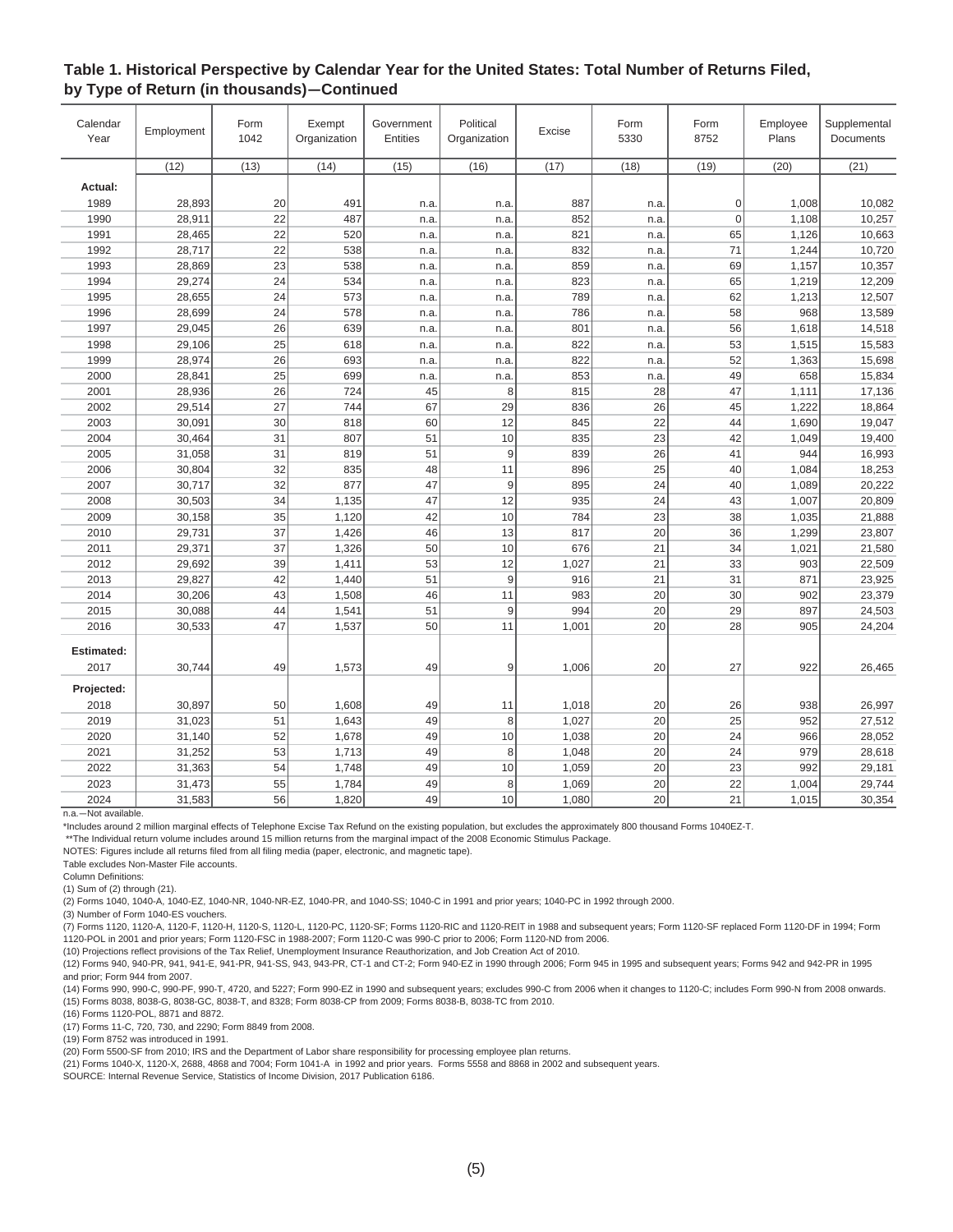#### **Table 2. Total Number of Returns Filed by Type for the United States**

|                                                                                | Actual                 | Estimated              |                        |                        |                        | Projected              |                        |                        |                        |
|--------------------------------------------------------------------------------|------------------------|------------------------|------------------------|------------------------|------------------------|------------------------|------------------------|------------------------|------------------------|
| Type of Return                                                                 | 2016                   | 2017                   | 2018                   | 2019                   | 2020                   | 2021                   | 2022                   | 2023                   | 2024                   |
|                                                                                | (1)                    | (2)                    | (3)                    | (4)                    | (5)                    | (6)                    | (7)                    | (8)                    | (9)                    |
| <b>Grand Total</b>                                                             | 246,799,873            | 248,741,200            | 251,816,200            | 254,692,300            | 257,508,000            | 260,396,400            | 263,140,100            | 265,842,500            | 268,573,200            |
| Paper Grand Total                                                              | 77,351,962             | 80,380,400             | 78,229,800             | 76,208,600             | 74,229,300             | 72,425,900             | 70,853,000             | 69,260,100             | 67,749,000             |
| <b>Electronic Grand Total</b>                                                  | 169,447,911            | 168,360,800            | 173,586,300            | 178,483,600            | 183,278,700            | 187,970,500            | 192,287,100            | 196,582,400            | 200,824,200            |
| <b>Total Primary Returns</b>                                                   | 222,596,272            | 223,701,100            | 226,289,100            | 228,699,000            | 231,027,300            | 233,403,500            | 235,657,500            | 237,868,700            | 240,107,700            |
| Individual Income Tax, Total                                                   | 150,640,089            | 152,484,300            | 154,257,500            | 156,004,100            | 157,687,200            | 159,294,000            | 160,832,300            | 162,411,200            | 163,995,500            |
| Forms 1040, 1040-A, and 1040-EZ, Total                                         | 149,735,733            | 151,568,500            | 153,329,500            | 155,063,500            | 156,734,000            | 158,328,200            | 159,853,800            | 161,420,100            | 162,991,700            |
| <b>Total Paper Individual Returns</b>                                          | 18,683,141             | 18,594,700             | 17,246,900             | 15,990,800             | 14,734,700             | 13,478,700             | 12,222,600             | 10,966,600             | 9,868,100              |
| Paper Form 1040                                                                | 13,366,816             | 13,071,200             | 12,265,300             | 11,488,100             | 10,697,700             | 9,895,200              | 9,081,500              | 8,257,400              | 7,549,800              |
| Paper Form 1040-A<br>Paper Form 1040-EZ                                        | 2,904,330<br>2,411,995 | 2,964,400<br>2,559,100 | 2,660,500<br>2,321,100 | 2,380,300<br>2,122,400 | 2,106,300<br>1,930,700 | 1,841,600<br>1,741,900 | 1,587,800<br>1,553,300 | 1,346,000<br>1,363,200 | 1,132,900<br>1,185,400 |
| <b>Total Electronic Individual Returns</b>                                     | 131,052,592            | 132,973,800            | 136,082,600            | 139,072,700            | 141,999,300            | 144,849,500            | 147,631,200            | 150,453,500            | 153,123,600            |
| Online Filing                                                                  | 52,616,625             | 53,860,500             | 56,308,500             | 58,657,100             | 61,017,000             | 63,235,900             | 65,423,500             | 67,618,500             | 69,676,800             |
| <b>Practitioner Electronic Filing</b>                                          | 78,435,967             | 79,113,300             | 79,774,100             | 80,415,600             | 80,982,300             | 81,613,600             | 82,207,700             | 82,835,000             | 83,446,800             |
| Forms 1040-NR/NR-EZ/C                                                          | 720,674                | 739,700                | 758,800                | 777,800                | 796,900                | 815,900                | 834,900                | 854,000                | 873,000                |
| Electronic Form 1040-NR                                                        | n.a                    | 130,800                | 213,300                | 292,000                | 357,200                | 406,800                | 443,500                | 470,900                | 492,300                |
| Forms 1040-PR and 1040-SS                                                      | 183,682                | 176,100                | 169,300                | 162,700                | 156,300                | 149,900                | 143,500                | 137,200                | 130,800                |
| Electronic Forms 1040-PR and 1040-SS                                           | 41,785                 | 42,900                 | 43,900                 | 44,600                 | 45,300                 | 45,800                 | 46,200                 | 46,600                 | 46,800                 |
| Individual Estimated Tax, Form 1040-ES, Total                                  | 23,068,769             | 22,868,900             | 22,795,300             | 22,633,100             | 22,511,700             | 22,704,800             | 22,936,100             | 23,265,600             | 23,450,500             |
| Paper Form 1040-ES                                                             | 22,914,067             | 22,705,300             | 22,621,300             | 22,448,300             | 22,316,200             | 22,499,100             | 22,720,300             | 23,039,600             | 23,214,500             |
| Electronic (Credit Card) Form 1040-ES                                          | 154,702                | 163,500                | 174,000                | 184,800                | 195,400                | 205,600                | 215,800                | 226,000                | 236,000                |
| Fiduciary, Form 1041, Total                                                    | 3,187,535              | 3,200,400              | 3,213,200              | 3,226,100              | 3,238,900              | 3,251,800              | 3,264,600              | 3,277,500              | 3,290,400              |
| Paper Form 1041                                                                | 645,452                | 549,600                | 496,800                | 456,800                | 424,600                | 397,100                | 372,500                | 349,600                | 327,800                |
| Electronic Form 1041                                                           | 2,542,083              | 2,650,800<br>642,800   | 2,716,400<br>642,800   | 2,769,200<br>642,800   | 2,814,300<br>642,800   | 2,854,700<br>642,800   | 2,892,200<br>642,800   | 2,927,900<br>642,800   | 2,962,600<br>642,800   |
| Fiduciary Estimated Tax, Form 1041-ES<br>Partnership, Forms 1065/1065-B, Total | 633,016<br>3,978,262   | 4,083,500              | 4,179,400              | 4,266,800              | 4,346,300              | 4,418,800              | 4,484,800              | 4,545,000              | 4,599,800              |
| Paper Forms 1065/1065-B                                                        | 663,130                | 606,800                | 567,500                | 539,500                | 518,700                | 502,000                | 487,300                | 473,100                | 458,300                |
| Electronic Forms 1065/1065-B                                                   | 3,315,132              | 3,476,700              | 3,611,900              | 3,727,300              | 3,827,700              | 3,916,800              | 3,997,600              | 4,071,900              | 4,141,500              |
| <b>Corporation Income Tax, Total</b>                                           | 6,968,120              | 7,081,600              | 7,184,900              | 7,277,400              | 7,360,700              | 7,436,100              | 7,504,200              | 7,566,000              | 7,622,000              |
| <b>Total Paper Corporation Returns</b>                                         | 1,671,385              | 1,560,000              | 1,481,500              | 1,425,000              | 1,384,500              | 1,355,700              | 1,335,200              | 1,320,800              | 1,310,600              |
| <b>Total Electronic Corporation Returns</b>                                    | 5,296,735              | 5,521,600              | 5,703,400              | 5,852,400              | 5,976,200              | 6,080,400              | 6,169,000              | 6,245,200              | 6,311,300              |
| Form 1120                                                                      | 1,807,404              | 1,805,300              | 1,803,700              | 1,801,000              | 1,798,000              | 1,794,800              | 1,791,700              | 1,788,500              | 1,785,300              |
| Paper Form 1120                                                                | 491,943                | 448,000                | 418,300                | 396,700                | 381,100                | 369,500                | 360,600                | 353,600                | 347,900                |
| Electronic Form 1120                                                           | 1,315,461              | 1,357,400              | 1,385,500              | 1,404,300              | 1,416,900              | 1,425,400              | 1,431,000              | 1,434,800              | 1,437,400              |
| Form 1120-F                                                                    | 47,992                 | 50,300                 | 52,900                 | 55,500                 | 58,100                 | 60,600                 | 63,200                 | 65,800                 | 68,400                 |
| Paper Form 1120-F                                                              | 24,144                 | 23,700                 | 23,300                 | 22,900                 | 22,700                 | 22,500                 | 22,300                 | 22,100                 | 22,000                 |
| Electronic Form 1120-F<br>Form 1120-FSC                                        | 23,848<br>71           | 26,600<br>100          | 29,600<br>100          | 32,500<br>100          | 35,400<br>100          | 38,200<br>100          | 41,000<br>100          | 43,700<br>100          | 46,400<br>100          |
| Form 1120-H                                                                    | 252,642                | 255,900                | 259,100                | 262,300                | 265,500                | 268,700                | 271,900                | 275,100                | 278,300                |
| Form 1120-RIC                                                                  | 18,091                 | 18,700                 | 19,200                 | 19,800                 | 20,300                 | 20,900                 | 21,500                 | 22,000                 | 22,600                 |
| Form 1120-S, Total                                                             | 4,808,833              | 4,917,100              | 5,014,500              | 5,102,300              | 5,181,400              | 5,252,600              | 5,316,800              | 5,374,600              | 5,426,600              |
| Paper Form 1120-S                                                              | 851,407                | 779,500                | 726,200                | 686,700                | 657,500                | 635,800                | 619,800                | 607,900                | 599,100                |
| Electronic Form 1120-S                                                         | 3,957,426              | 4,137,600              | 4,288,300              | 4,415,600              | 4,523,900              | 4,616,800              | 4,697,000              | 4,766,700              | 4,827,500              |
| Form 1120-L/ND/PC/REIT/SF, Total                                               | 23,784                 | 25,000                 | 26,200                 | 27,200                 | 28,100                 | 29,000                 | 29,800                 | 30,600                 | 31,300                 |
| Form 1120-C                                                                    | 9,303                  | 9,300                  | 9,300                  | 9,300                  | 9,300                  | 9,300                  | 9,300                  | 9,300                  | 9,300                  |
| Small Corporation Election, Form 2553                                          | 463,805                | 473,700                | 483,700                | 493,700                | 503,600                | 513,600                | 523,600                | 533,500                | 543,500                |
| "REMIC" Income Tax, Form 1066                                                  | 40,912                 | 41,700                 | 42,500                 | 43,300                 | 44,100                 | 44,900                 | 45,700                 | 46,500                 | 47,300                 |
| Estate, Forms 706, 706-GS(D)/GS(T)/NA, Total                                   | 35,042                 | 35,700                 | 36,800                 | 38,000                 | 39,300                 | 40,600                 | 41,900                 | 43,300                 | 44,600                 |
| Gift, Form 709<br><b>Employment, Total</b>                                     | 244,974<br>30,532,806  | 246,300<br>30,744,400  | 247,700<br>30,897,400  | 249,100<br>31,023,500  | 250,500<br>31,139,500  | 251,800<br>31,251,800  | 253,200<br>31,362,500  | 254,600<br>31,472,700  | 255,900<br>31,582,700  |
| <b>Total Paper Employment Returns</b>                                          | 18,695,548             | 18,024,700             | 17,425,700             | 16,885,200             | 16,388,900             | 15,923,900             | 15,480,500             | 15,051,900             | 14,633,800             |
| <b>Total Electronic Employment Returns</b>                                     | 11,837,258             | 12,719,700             | 13,471,700             | 14,138,300             | 14,750,600             | 15,327,900             | 15,882,100             | 16,420,800             | 16,948,900             |
| Forms 940 and 940-PR, Total                                                    | 5,821,726              | 5,858,700              | 5,880,100              | 5,897,900              | 5,914,700              | 5,931,300              | 5,947,900              | 5,964,400              | 5,981,000              |
| Paper Forms 940 and 940-PR                                                     | 3,611,476              | 3,469,900              | 3,328,600              | 3,196,400              | 3,073,800              | 2,959,600              | 2,852,300              | 2,750,700              | 2,653,800              |
| Form 940 E-File/Online/XML                                                     | 2,210,250              | 2,388,700              | 2,551,500              | 2,701,400              | 2,840,900              | 2,971,700              | 3,095,600              | 3,213,700              | 3,327,200              |
| Forms 941, 941-PR/SS, Total                                                    | 24,337,165             | 24,539,200             | 24,681,200             | 24,799,400             | 24,908,200             | 25,013,200             | 25,116,800             | 25,219,800             | 25,322,600             |
| Paper Forms 941, 941-PR/SS                                                     | 14,729,971             | 14,225,200             | 13,780,700             | 13,384,800             | 13,023,000             | 12,683,600             | 12,358,500             | 12,042,300             | 11,731,500             |
| Form 941 E-File/Online/XML                                                     | 9,607,194              | 10,314,000             | 10,900,500             | 11,414,600             | 11,885,200             | 12,329,600             | 12,758,300             | 13,177,500             | 13,591,000             |
| Forms 943, 943-PR, and 943-SS, Total                                           | 194,375                | 191,300                | 189,000                | 186,600                | 184,300                | 182,000                | 179,800                | 177,600                | 175,300                |
| Paper Forms 943, 943-PR, and 943-SS                                            | 189,557                | 184,300                | 179,900                | 175,600                | 171,700                | 168,200                | 164,900                | 161,900                | 159,100                |
| Electronic Forms 943, 943-PR, and 943-SS                                       | 4,818                  | 7,000                  | 9,100                  | 11,000                 | 12,600                 | 13,900                 | 14,900                 | 15,700                 | 16,200                 |
| Forms 944, 944-PR, and 944-SS, Total                                           | 107,440                | 86,200                 | 81,100                 | 76,600                 | 72,200                 | 67,800                 | 63,500                 | 59,200                 | 54,900                 |
| Paper Forms 944, 944-PR, and 944-SS<br>Electronic Form 944                     | 93,978<br>13,462       | 78,300<br>7,900        | 72,900<br>8,200        | 68,100<br>8,500        | 63,400<br>8,700        | 58,800<br>9,000        | 54,200<br>9,300        | 49,600<br>9,600        | 45,100<br>9,800        |
| Form 945                                                                       | 70,269                 | 67,200                 | 64,200                 | 61,300                 | 58,400                 | 55,600                 | 52,700                 | 49,900                 | 47,100                 |
| Form CT-1                                                                      | 1,831                  | 1,800                  | 1,800                  | 1,800                  | 1,800                  | 1,800                  | 1,800                  | 1,800                  | 1,800                  |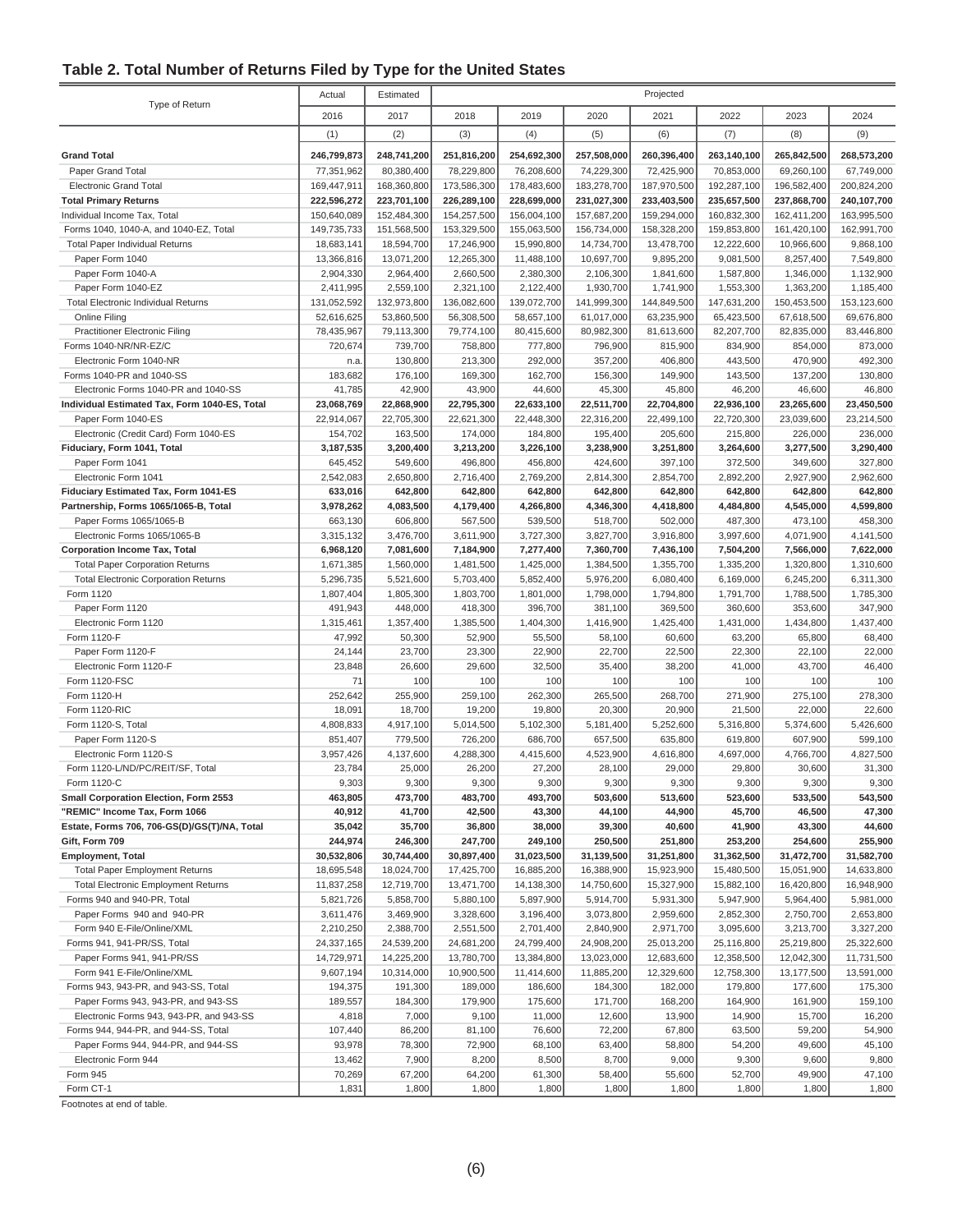#### **Table 2. Total Number of Returns Filed by Type for the United States—Continued**

| Projected<br>Actual<br>Estimated                     |            |            |            |            |            |            |            |            |            |
|------------------------------------------------------|------------|------------|------------|------------|------------|------------|------------|------------|------------|
| Type of Return                                       | 2016       | 2017       | 2018       | 2019       | 2020       | 2021       | 2022       | 2023       | 2024       |
|                                                      | (1)        | (2)        | (3)        | (4)        | (5)        | (6)        | (7)        | (8)        | (9)        |
| Withholding Tax for Foreign Persons, Form 1042       | 47,467     | 48,700     | 49,700     | 50,700     | 51,700     | 52,700     | 53,700     | 54,700     | 55,700     |
| <b>Exempt Organizations, Total</b>                   | 1,537,016  | 1,572,600  | 1,607,600  | 1,642,600  | 1,677,800  | 1,713,100  | 1,748,500  | 1,784,000  | 1,819,600  |
| <b>Total Paper Exempt Organizations Returns</b>      | 565,702    | 559,500    | 554,100    | 549,700    | 546,300    | 543,800    | 542,100    | 541,100    | 540,800    |
| <b>Total Electronic Exempt Organizations Returns</b> | 971,314    | 1,013,100  | 1,053,500  | 1,092,900  | 1,131,500  | 1,169,300  | 1,206,400  | 1,242,900  | 1,278,800  |
| Form 990, Total                                      | 325,539    | 330,100    | 334,700    | 339,300    | 343,900    | 348,500    | 353,100    | 357,700    | 362,300    |
| Paper Form 990                                       | 96,652     | 92,400     | 88,500     | 84,900     | 81,700     | 78,800     | 76,200     | 73,800     | 71,700     |
| Electronic Form 990                                  | 228,887    | 237,800    | 246,300    | 254,400    | 262,200    | 269,700    | 276,900    | 283,900    | 290,600    |
| Form 990-EZ. Total                                   | 257,898    | 262,500    | 266,800    | 270,900    | 275,000    | 279,200    | 283,300    | 287,400    | 291,500    |
| Paper Form 990-EZ                                    | 134,796    | 132,300    | 129,800    | 127,500    | 125,400    | 123,500    | 121,700    | 120,100    | 118,700    |
| Electronic Form 990-EZ                               | 123,102    | 130,200    | 137,000    | 143,400    | 149,700    | 155,700    | 161,600    | 167,300    | 172,800    |
| Form 990-N *                                         | 561,039    | 582,500    | 604,100    | 625,600    | 647,100    | 668,600    | 690,100    | 711,600    | 733,100    |
| Form 990-PF, Total                                   | 112,925    | 114,600    | 116,000    | 117,300    | 118,600    | 119,900    | 121,200    | 122,600    | 123,900    |
| Paper Form 990-PF                                    | 54,639     | 52,100     | 49,700     | 47,700     | 46,000     | 44,600     | 43,400     | 42,400     | 41,600     |
| Electronic Form 990-PF                               | 58,286     | 62,500     | 66,200     | 69,600     | 72,600     | 75,300     | 77,800     | 80,200     | 82,300     |
| Form 990-T                                           | 172,523    | 177,400    | 182,400    | 187,300    | 192,200    | 197,100    | 202,000    | 206,900    | 211,900    |
| Form 4720                                            | 2,342      | 2,400      | 2,500      | 2,500      | 2,600      | 2,600      | 2,700      | 2,800      | 2,800      |
| Form 5227                                            | 104,750    | 102,900    | 101,300    | 99,800     | 98,400     | 97,200     | 96,100     | 95,000     | 94,100     |
| Government Entities/Bonds, Total                     | 49,958     | 49,200     | 49,100     | 49,000     | 49,000     | 49,000     | 48,900     | 48,900     | 48,900     |
| Form 8038                                            | 3,058      | 3,000      | 3,000      | 3,000      | 3,000      | 3,000      | 3,000      | 3,000      | 3,000      |
| Form 8038-CP                                         | 10,617     | 10,600     | 10,600     | 10,600     | 10,600     | 10,600     | 10,600     | 10,600     | 10,600     |
| Form 8038-G                                          | 27,245     | 26,600     | 26,600     | 26,600     | 26,600     | 26,600     | 26,600     | 26,600     | 26,600     |
| Form 8038-GC                                         | 8,261      | 8,100      | 8,000      | 8,000      | 8,000      | 7,900      | 7,900      | 7,900      | 7,900      |
| Form 8038-T                                          | 437        | 400        | 400        | 400        | 400        | 400        | 400        | 400        | 400        |
| Form 8038-TC                                         | 159        | 100        | 100        | 100        | 100        | 100        | 100        | 100        | 100        |
| Form 8328                                            | 181        | 200        | 200        | 200        | 200        | 200        | 200        | 200        | 200        |
| <b>Political Organizations, Total</b>                | 10,930     | 8,500      | 10,700     | 8,300      | 10,400     | 8,000      | 10,100     | 7,700      | 9,800      |
| Form 1120-POL, Total                                 | 4,291      | 4,200      | 4,000      | 3,900      | 3,700      | 3,600      | 3,500      | 3,300      | 3,200      |
| Paper Form 1120-POL                                  | 4,263      | 4,100      | 4,000      | 3,900      | 3,700      | 3,600      | 3,500      | 3,300      | 3,200      |
| Electronic Form 1120-POL                             | 28         | $\Omega$   | $\sqrt{ }$ | $\epsilon$ | $\Omega$   | $\Omega$   | $\Omega$   | $\Omega$   | $\Omega$   |
| Form 8871 **                                         | 3,165      | 2,400      | 3,200      | 2,400      | 3,200      | 2,400      | 3,200      | 2,400      | 3,200      |
| Form 8872                                            | 3,474      | 2,000      | 3,500      | 2,000      | 3,500      | 2,000      | 3,500      | 2,000      | 3,500      |
| Paper Form 8872                                      | 742        | 600        | 800        | 600        | 800        | 600        | 800        | 600        | 800        |
| Electronic Form 8872                                 | 2,732      | 1,500      | 2,700      | 1,500      | 2,700      | 1,500      | 2,700      | 1,500      | 2,700      |
| Excise, Total                                        | 1,000,648  | 1,005,700  | 1,017,500  | 1,026,600  | 1,038,000  | 1,047,900  | 1,058,900  | 1,069,300  | 1,080,000  |
| Form 11-C                                            | 4,015      | 3,900      | 3,800      | 3,700      | 3,600      | 3,400      | 3,300      | 3,200      | 3,100      |
| Form 720                                             | 193,483    | 189,900    | 187,900    | 186,500    | 185,300    | 184,000    | 182,800    | 181,600    | 180,400    |
| Paper Form 720                                       | 192,414    | 188,700    | 186,700    | 185,100    | 183,800    | 182,400    | 181,100    | 179,800    | 178,500    |
| Electronic Form 720                                  | 1,069      | 1,200      | 1,300      | 1,400      | 1,500      | 1,600      | 1,700      | 1,800      | 1,900      |
| Form 730                                             | 23,975     | 23,300     | 22,500     | 21,800     | 21,100     | 20,400     | 19,700     | 18,900     | 18,200     |
| Form 2290                                            | 770,948    | 780,600    | 795,500    | 806,900    | 820,600    | 832,800    | 846,000    | 858,500    | 871,400    |
| Paper Form 2290                                      | 356,724    | 301,000    | 261,200    | 230,800    | 209,000    | 192,800    | 181,200    | 173,000    | 167,400    |
| Electronic Form 2290                                 | 414,224    | 479,600    | 534,200    | 576,100    | 611,600    | 640,000    | 664,700    | 685,500    | 704,100    |
| Form 8849                                            | 8,227      | 8,000      | 7,800      | 7,600      | 7,500      | 7,300      | 7,200      | 7,000      | 6,900      |
| Paper Form 8849                                      | 5,206      | 4,700      | 4,200      | 3,800      | 3,400      | 3,000      | 2,500      | 2,100      | 1,700      |
| Electronic Form 8849                                 | 3,021      | 3,300      | 3,600      | 3,800      | 4,100      | 4,400      | 4,600      | 4,900      | 5,200      |
| Excise Taxes re Employee Plans, Form 5330            | 19,526     | 19,500     | 19,500     | 19,500     | 19,500     | 19,500     | 19,500     | 19,500     | 19,500     |
| Form 5500-EZ, One-Participant Retirement Plans       | 109,356    | 110,300    | 110,300    | 110,300    | 110,300    | 110,300    | 110,300    | 110,300    | 110,300    |
| Payment or Refund Under Section 7519, Form 8752      | 28,041     | 27,000     | 26,100     | 25,300     | 24,500     | 23,700     | 22,900     | 22,100     | 21,300     |
| <b>Supplemental Documents, Total</b>                 | 24,203,601 | 26,464,700 | 26,996,900 | 27,512,400 | 28,051,900 | 28,618,000 | 29,181,200 | 29,744,300 | 30,353,600 |
| Form 1040-X                                          | 3,785,475  | 3,778,600  | 3,745,200  | 3,700,800  | 3,679,500  | 3,672,900  | 3,666,300  | 3,650,200  | 3,671,400  |
| Form 4868, Total                                     | 12,680,870 | 13,885,600 | 14,259,700 | 14,621,900 | 14,982,900 | 15,355,200 | 15,724,500 | 16,103,400 | 16,491,100 |
| Paper Form 4868                                      | 4,141,009  | 3,636,600  | 3,594,500  | 3,543,300  | 3,493,500  | 3,457,500  | 3,420,900  | 3,396,300  | 3,382,800  |
| Electronic Form 4868                                 | 8,539,861  | 10,249,000 | 10,665,200 | 11,078,600 | 11,489,400 | 11,897,700 | 12,303,600 | 12,707,100 | 13,108,300 |
| <b>Credit Card</b>                                   | 102,030    | 113,800    | 116,800    | 119,400    | 121,800    | 124,100    | 126,100    | 128,000    | 130,000    |
| E-File                                               | 8,437,831  | 10,135,200 | 10,548,400 | 10,959,200 | 11,367,600 | 11,773,600 | 12,177,500 | 12,579,100 | 12,978,300 |
| Form 1120-X                                          | 12,235     | 14,200     | 15,900     | 17,400     | 18,600     | 19,700     | 20,600     | 21,500     | 22,200     |
| Form 5558                                            | 494,957    | 518,100    | 541,200    | 564,300    | 587,400    | 610,600    | 633,700    | 656,800    | 679,900    |
| Form 7004, Total                                     | 6,572,658  | 7,589,700  | 7,735,400  | 7,887,500  | 8,041,900  | 8,197,000  | 8,352,300  | 8,507,700  | 8,663,200  |
| Paper Form 7004                                      | 1,672,407  | 1,624,300  | 1,503,100  | 1,403,800  | 1,322,600  | 1,256,000  | 1,201,600  | 1,157,000  | 1,120,400  |
| Electronic Form 7004                                 | 4,900,251  | 5,965,400  | 6,232,300  | 6,483,700  | 6,719,300  | 6,940,900  | 7,150,800  | 7,350,800  | 7,542,800  |
| Form 8868, Total                                     | 657,406    | 678,500    | 699,500    | 720,500    | 741,600    | 762,600    | 783,700    | 804,700    | 825,800    |
| Paper Form 8868                                      | 285,447    | 268,600    | 251,800    | 234,900    | 218,100    | 201,200    | 184,400    | 167,500    | 150,700    |
| Electronic Form 8868                                 | 371,959    | 409,900    | 447,700    | 485,600    | 523,500    | 561,400    | 599,300    | 637,200    | 675,100    |

n.a.—Not available.

\*Form 990-N is all electronic.

\*\*Form 8871 is all electronic.

NOTES: Table does not contain Non-Master File counts.

Detail may not add to subtotal/total due to rounding.

See also "Table Notes" page for further definitions of form types.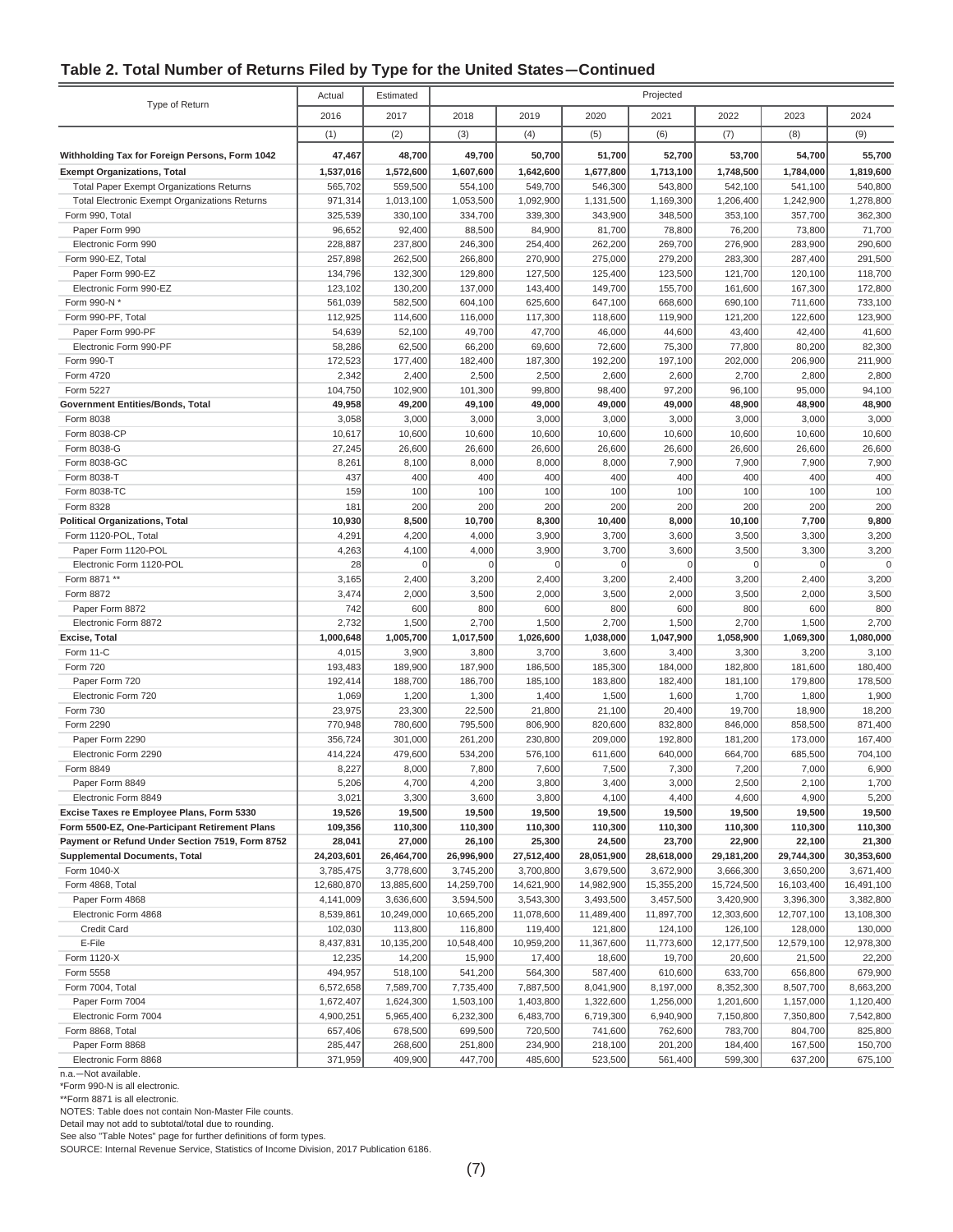#### **Table 3. Total Number of Returns Filed by Type for Andover IRS Campus**

| Projected<br>Actual<br>Estimated              |             |                     |             |                     |                     |             |              |                     |                     |
|-----------------------------------------------|-------------|---------------------|-------------|---------------------|---------------------|-------------|--------------|---------------------|---------------------|
| Type of Return                                | 2016        | 2017                | 2018        | 2019                | 2020                | 2021        | 2022         | 2023                | 2024                |
|                                               | (1)         | (2)                 | (3)         | (4)                 | (5)                 | (6)         | (7)          | (8)                 | (9)                 |
|                                               |             |                     |             |                     |                     |             |              |                     |                     |
| <b>Grand Total</b>                            | 32,802,240  | 33,738,600          | 34,531,400  | 35,271,700          | 36,001,500          | 36,696,400  | 37,367,800   | 38,039,800          | 38,673,900          |
| <b>Total Primary Returns</b>                  | 30,849,979  | 31,357,700          | 32,052,300  | 32,697,200          | 33,327,100          | 33,926,200  | 34,501,400   | 35,080,300          | 35,620,800          |
| Individual, Total                             | 30,849,979  | 31,357,700          | 32,052,300  | 32,697,200          | 33,327,100          | 33,926,200  | 34,501,400   | 35,080,300          | 35,620,800          |
| Forms 1040, 1040-A, and 1040-EZ               | 30,849,979  | 31,357,700          | 32,052,300  | 32,697,200          | 33,327,100          | 33,926,200  | 34,501,400   | 35,080,300          | 35,620,800          |
| <b>Total Paper Individual Returns</b>         | 0           | $\mathbf 0$         | 0           | $\mathbf 0$         | 0                   | $\mathbf 0$ | $\mathbf 0$  | $\mathsf 0$         | 0                   |
| Paper Form 1040                               | $\mathbf 0$ | $\mathbf 0$         | $\mathbf 0$ | $\mathbf 0$         | $\mathbf 0$         | $\mathbf 0$ | $\mathbf 0$  | $\mathbf 0$         | $\mathsf 0$         |
| Paper Form 1040-A                             | $\mathsf 0$ | 0                   | $\mathbf 0$ | 0                   | $\mathbf 0$         | $\mathbf 0$ | $\mathbf 0$  | $\mathsf 0$         | 0                   |
| Paper Form 1040-EZ                            | $\mathbf 0$ | $\mathbf{0}$        | $\mathbf 0$ | 0                   | $\mathbf 0$         | $\mathbf 0$ | $\mathbf 0$  | $\Omega$            | 0                   |
| <b>Total Electronic Individual Returns</b>    | 30,849,979  | 31,357,700          | 32,052,300  | 32,697,200          | 33,327,100          | 33,926,200  | 34,501,400   | 35,080,300          | 35,620,800          |
| Online Filing                                 | 11,588,412  | 11,888,100          | 12,426,100  | 12,918,700          | 13,381,500          | 13,803,300  | 14,219,900   | 14,633,200          | 15,018,200          |
| <b>Practitioner Electronic Filing</b>         | 19,261,567  | 19,469,600          | 19,626,200  | 19,778,500          | 19,945,600          | 20,122,900  | 20,281,500   | 20,447,100          | 20,602,600          |
| Forms 1040-NR/NR-EZ/C                         | $\mathsf 0$ | $\mathbf 0$         | $\mathbf 0$ | $\mathbf 0$         | 0                   | $\mathbf 0$ | $\mathbf 0$  | $\mathsf 0$         | $\mathsf 0$         |
| Electronic Form 1040-NR                       | n.a.        | $\mathbf 0$         | $\mathbf 0$ | 0                   | $\mathbf 0$         | $\mathbf 0$ | $\mathbf 0$  | $\mathbf 0$         | $\mathsf 0$         |
| Forms 1040-PR and 1040-SS                     | $\mathsf 0$ | $\mathbf 0$         | $\mathsf 0$ | $\mathbf 0$         | $\mathbf 0$         | $\mathbf 0$ | $\mathbf 0$  | $\mathbf 0$         | $\mathbf 0$         |
| Electronic Forms 1040-PR and 1040-SS          | $\mathsf 0$ | $\mathbf 0$         | $\mathbf 0$ | 0                   | $\mathbf 0$         | $\mathbf 0$ | $\mathbf 0$  | $\mathbf 0$         | 0                   |
| Individual Estimated Tax, Form 1040-ES, Total | $\bf{0}$    | 0                   | 0           | 0                   | $\pmb{0}$           | $\bf{0}$    | $\mathbf 0$  | 0                   | 0                   |
| Paper Form 1040-ES                            | $\bf 0$     | $\mathbf 0$         | $\mathbf 0$ | 0                   | $\mathbf 0$         | $\mathbf 0$ | $\mathbf 0$  | $\Omega$            | 0                   |
| Electronic (Credit Card) Form 1040-ES         | $\mathbf 0$ | $\mathbf 0$         | $\mathbf 0$ | 0                   | $\mathbf 0$         | $\mathbf 0$ | $\mathbf 0$  | $\Omega$            | 0                   |
| Fiduciary, Form 1041, Total                   | $\pmb{0}$   | $\mathbf 0$         | 0           | $\pmb{0}$           | $\pmb{0}$           | 0           | $\mathbf 0$  | $\mathbf 0$         | 0                   |
| Paper Form 1041                               | $\mathbf 0$ | $\mathbf 0$         | $\mathbf 0$ | 0                   | $\mathbf 0$         | $\mathbf 0$ | $\mathbf 0$  | $\mathbf 0$         | 0                   |
| Electronic Form 1041                          | $\mathbf 0$ | $\mathbf 0$         | $\mathbf 0$ | $\mathsf 0$         | $\mathbf 0$         | $\mathbf 0$ | $\mathbf{0}$ | $\mathbf 0$         | $\mathsf 0$         |
| Fiduciary Estimated Tax, Form 1041-ES         | $\mathbf 0$ | $\pmb{0}$           | $\bf{0}$    | 0                   | $\bf{0}$            | 0           | $\mathbf 0$  | 0                   | 0                   |
| Partnership, Forms 1065/1065-B, Total         | $\pmb{0}$   | $\mathbf 0$         | 0           | $\pmb{0}$           | $\pmb{0}$           | 0           | 0            | 0                   | 0                   |
| Paper Forms 1065/1065-B                       | $\mathbf 0$ | $\mathbf 0$         | $\mathbf 0$ | $\mathsf 0$         | $\bf 0$             | $\mathbf 0$ | $\mathbf 0$  | $\mathbf 0$         | 0                   |
| Electronic Forms 1065/1065-B                  | $\mathbf 0$ | $\mathbf 0$         | $\mathbf 0$ | 0                   | $\mathbf 0$         | $\mathbf 0$ | $\mathbf 0$  | $\Omega$            | 0                   |
| Corporation, Total                            | 0           | $\mathbf 0$         | 0           | $\pmb{0}$           | $\mathbf{0}$        | $\bf{0}$    | $\mathbf 0$  | $\bf{0}$            | 0                   |
| <b>Total Paper Corporation Returns</b>        | $\mathbf 0$ | $\mathbf 0$         | $\mathbf 0$ | $\mathsf 0$         | $\mathbf 0$         | $\mathbf 0$ | $\mathbf 0$  | $\mathbf 0$         | $\mathbf 0$         |
| <b>Total Electronic Corporation Returns</b>   | $\mathbf 0$ | $\mathbf 0$         | $\mathbf 0$ | $\mathsf 0$         | $\mathbf 0$         | $\mathbf 0$ | $\mathbf 0$  | $\mathbf 0$         | 0                   |
| Form 1120                                     | $\mathbf 0$ | $\mathbf 0$         | $\mathbf 0$ | $\mathsf 0$         | $\mathbf 0$         | $\mathbf 0$ | $\mathbf 0$  | $\mathbf 0$         | 0                   |
| Paper Form 1120                               | $\mathbf 0$ | $\mathbf 0$         | $\mathbf 0$ | $\mathsf 0$         | $\mathsf{O}\xspace$ | $\mathbf 0$ | $\mathbf 0$  | $\mathbf 0$         | $\mathsf 0$         |
| Electronic Form 1120                          | $\mathbf 0$ | $\mathbf 0$         | $\mathbf 0$ | 0                   | $\mathbf 0$         | $\mathbf 0$ | $\mathbf 0$  | $\mathbf 0$         | 0                   |
| Form 1120-F                                   | $\mathsf 0$ | $\mathbf 0$         | $\mathbf 0$ | 0                   | $\mathbf 0$         | $\mathbf 0$ | $\mathbf 0$  | $\mathsf 0$         | 0                   |
| Paper Form 1120-F                             | $\mathbf 0$ | $\bf 0$             | $\mathbf 0$ | $\mathsf 0$         | $\mathbf 0$         | $\mathbf 0$ | $\mathbf 0$  | $\mathbf 0$         | 0                   |
| Electronic Form 1120-F                        | $\mathbf 0$ | $\mathbf 0$         | $\mathbf 0$ | 0                   | $\mathbf 0$         | $\mathbf 0$ | $\mathbf 0$  | $\Omega$            | 0                   |
| Form 1120-FSC                                 | $\mathsf 0$ | $\mathbf 0$         | $\mathbf 0$ | 0                   | $\mathbf 0$         | $\mathbf 0$ | $\mathbf 0$  | $\mathbf 0$         | 0                   |
| Form 1120-H                                   | $\mathbf 0$ | $\mathbf 0$         | $\mathbf 0$ | 0                   | $\mathbf 0$         | $\mathbf 0$ | $\mathbf 0$  | $\mathsf 0$         | 0                   |
| Form 1120-RIC                                 | $\mathbf 0$ | $\mathbf 0$         | $\mathbf 0$ | 0                   | $\mathbf 0$         | $\mathbf 0$ | $\mathbf 0$  | $\mathbf 0$         | 0                   |
| Form 1120-S, Total                            | $\mathbf 0$ | $\mathbf 0$         | $\mathbf 0$ | 0                   | $\mathbf 0$         | $\mathbf 0$ | $\mathbf 0$  | $\Omega$            | 0                   |
| Paper 1120-S                                  | $\mathbf 0$ | $\mathbf 0$         | $\mathbf 0$ | $\pmb{0}$           | $\mathbf 0$         | $\mathsf 0$ | $\mathbf 0$  | $\mathbf 0$         | $\mathsf 0$         |
| Electronic 1120-S                             | $\mathbf 0$ | $\mathbf 0$         | $\mathbf 0$ | 0                   | $\mathbf 0$         | $\mathbf 0$ | $\mathbf 0$  | $\mathbf 0$         | 0                   |
| Forms 1120-L/ND/PC/REIT/SF, Total             | $\bf 0$     | $\mathbf 0$         | $\mathbf 0$ | 0                   | $\mathbf 0$         | $\mathbf 0$ | $\mathbf 0$  | $\mathbf 0$         | 0                   |
| Form 1120-C                                   | $\mathbf 0$ | $\mathbf 0$         | $\mathbf 0$ | 0                   | $\mathbf 0$         | $\mathbf 0$ | $\mathbf 0$  | $\Omega$            | 0                   |
| Small Corporation Election, Form 2553         | 0           | $\bf{0}$            | $\bf{0}$    | 0                   | $\bf{0}$            | 0           | $\mathbf{0}$ | $\bf{0}$            | 0                   |
| 'REMIC" Income Tax, Form 1066                 | 0           | 0                   | 0           | 0                   | 0                   | 0           | 0            | 0                   |                     |
| Estate, Forms 706, 706-GS(D)/GS(T)/NA, Total  | 0           | $\pmb{0}$           | 0           | 0                   | $\pmb{0}$           | 0           | $\bf{0}$     | $\pmb{0}$           | 0                   |
| Gift, Form 709                                | 0           | 0                   | 0           | 0                   | $\bf{0}$            | $\bf{0}$    | $\mathbf 0$  | 0                   | 0                   |
| <b>Employment, Total</b>                      | 0           | 0                   | 0           | $\pmb{0}$           | 0                   | $\bf{0}$    | $\bf{0}$     | $\pmb{0}$           | 0                   |
| <b>Total Paper Employment Returns</b>         | 0           | $\mathbf 0$         | $\mathsf 0$ | 0                   | $\mathbf 0$         | $\mathsf 0$ | $\mathbf 0$  | $\mathbf 0$         | 0                   |
| <b>Total Electronic Employment Returns</b>    | $\mathsf 0$ | $\mathbf 0$         | $\mathbf 0$ | 0                   | $\mathbf 0$         | $\mathsf 0$ | $\mathbf 0$  | $\mathsf 0$         | 0                   |
| Forms 940 and 940-PR, Total                   | $\mathsf 0$ | $\mathbf 0$         | $\mathsf 0$ | 0                   | $\mathbf 0$         | $\mathbf 0$ | $\mathbf 0$  | $\mathbf 0$         | 0                   |
| Paper Forms 940 and 940-PR                    | $\mathsf 0$ | $\mathbf 0$         | $\mathsf 0$ | $\mathbf 0$         | $\mathbf 0$         | $\mathsf 0$ | $\mathbf 0$  | $\mathbf 0$         | 0                   |
| Form 940 E-File/Online/XML                    | 0           | $\mathbf 0$         | $\mathsf 0$ | $\mathsf 0$         | $\mathbf 0$         | $\mathsf 0$ | $\mathbf 0$  | $\mathbf 0$         | $\mathsf 0$         |
| Forms 941, 941-PR/SS, Total                   | 0           | $\mathbb O$         | $\mathsf 0$ | $\mathbf 0$         | $\mathsf{O}\xspace$ | $\mathsf 0$ | $\mathbf 0$  | $\mathbf 0$         | $\mathsf 0$         |
| Paper Forms 941, 941-PR/SS                    | 0           | $\mathbf 0$         | $\mathsf 0$ | $\mathsf{O}\xspace$ | $\mathsf{O}\xspace$ | $\mathsf 0$ | $\mathbf 0$  | $\mathbf 0$         | $\mathsf{O}\xspace$ |
| Form 941 E-File/Online/XML                    | 0           | $\mathbf 0$         | $\mathsf 0$ | $\mathbf 0$         | $\mathsf{O}\xspace$ | $\mathbf 0$ | $\mathbf 0$  | $\mathbf 0$         | 0                   |
| Forms 943, 943-PR, and 943-SS                 | $\mathsf 0$ | $\mathsf{O}\xspace$ | $\mathbf 0$ | 0                   | $\mathbf 0$         | $\mathbf 0$ | $\mathbf 0$  | $\mathbf 0$         | $\mathsf 0$         |
| Paper Forms 943, 943-PR, and 943-SS           | 0           | $\mathbf 0$         | $\mathsf 0$ | 0                   | $\mathbf 0$         | $\mathsf 0$ | $\mathbf 0$  | $\mathsf 0$         | 0                   |
| Electronic Forms 943, 943-PR, and 943-SS      | $\mathsf 0$ | $\mathbf 0$         | $\mathbf 0$ | $\mathsf 0$         | $\mathbf 0$         | $\mathbf 0$ | $\mathbf 0$  | $\mathbf 0$         | $\mathsf{O}\xspace$ |
| Forms 944, 944-PR, and 944-SS, Total          | $\mathsf 0$ | $\mathbf 0$         | $\mathbf 0$ | 0                   | $\mathbf 0$         | $\mathsf 0$ | $\mathbf 0$  | $\mathsf 0$         | 0                   |
| Paper Forms 944, 944-PR, and 944-SS           | $\mathsf 0$ | $\mathbf 0$         | $\mathsf 0$ | 0                   | $\mathbf 0$         | $\mathsf 0$ | $\mathbf 0$  | $\mathsf 0$         | $\mathbf 0$         |
| Electronic Form 944                           | 0           | $\mathbf 0$         | $\mathsf 0$ | 0                   | $\mathbf 0$         | $\mathsf 0$ | $\mathbf 0$  | $\mathbf 0$         | $\mathbf 0$         |
| Form 945                                      | 0           | $\mathbb O$         | 0           | 0                   | $\mathsf{O}\xspace$ | $\mathsf 0$ | $\bf 0$      | $\mathbf 0$         | $\mathbf 0$         |
| Form CT-1                                     | $\mathsf 0$ | $\mathsf 0$         | $\mathbf 0$ | 0                   | $\mathsf{O}\xspace$ | $\mathbf 0$ | $\mathsf 0$  | $\mathsf{O}\xspace$ | $\mathsf{O}$        |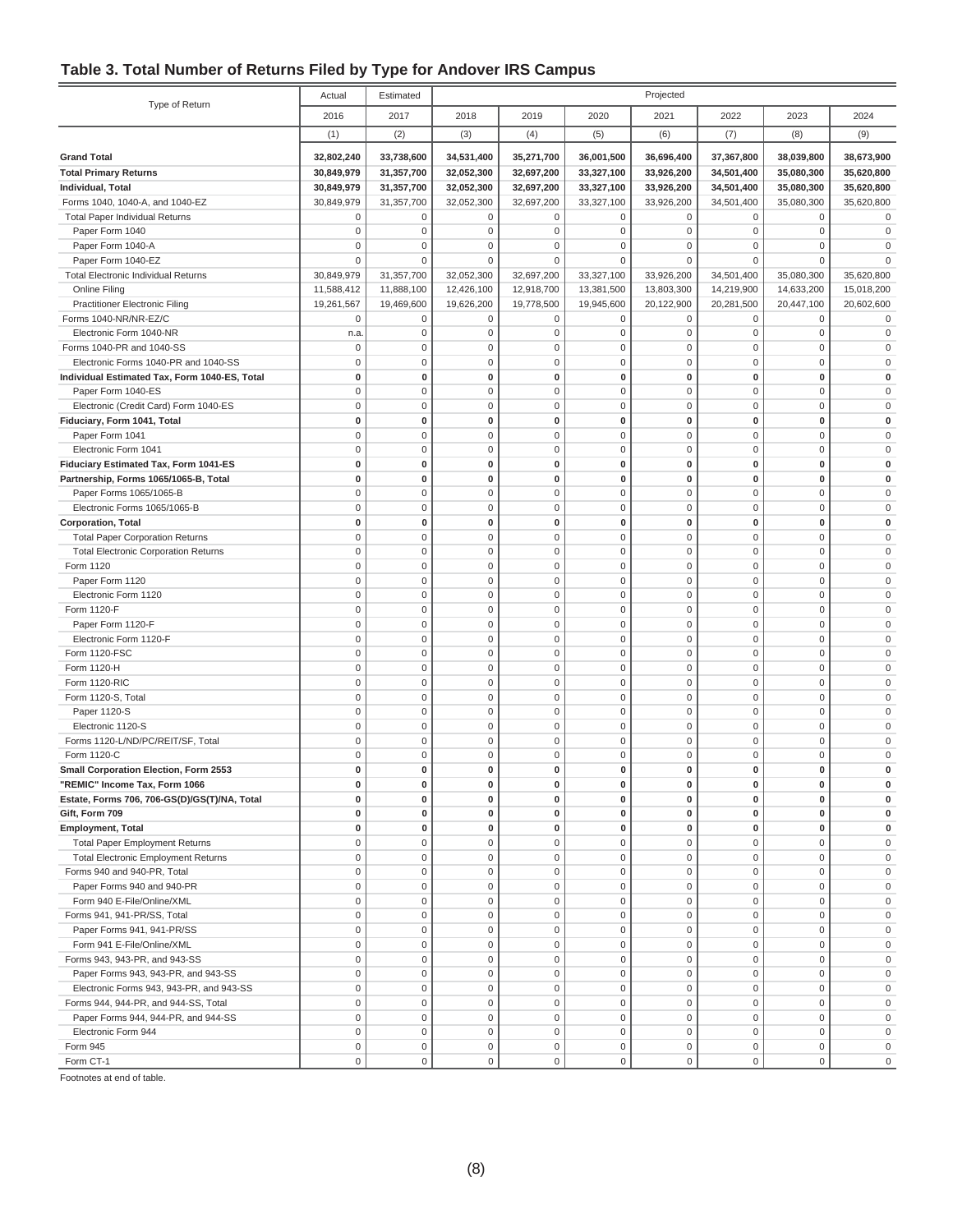#### **Table 3. Total Number of Returns Filed by Type for Andover IRS Campus—Continued**

| Type of Return                                  | Actual      | Estimated |              |             |             | Projected    |              |             |              |
|-------------------------------------------------|-------------|-----------|--------------|-------------|-------------|--------------|--------------|-------------|--------------|
|                                                 | 2016        | 2017      | 2018         | 2019        | 2020        | 2021         | 2022         | 2023        | 2024         |
|                                                 | (1)         | (2)       | (3)          | (4)         | (5)         | (6)          | (7)          | (8)         | (9)          |
| Withholding Tax for Foreign Persons, Form 1042  |             | O         | 0            | O           | O           | 0            | <sup>0</sup> | O           | 0            |
| <b>Exempt Organizations, Total</b>              | 0           | O         | $\mathbf{0}$ | $\mathbf 0$ | 0           | $\bf{0}$     | 0            | 0           | 0            |
| Government Entities/Bonds, Total                | $\bf{0}$    | 0         | $\mathbf{0}$ | $\mathbf 0$ | 0           | $\mathbf{0}$ | 0            | 0           | 0            |
| <b>Political Organizations, Total</b>           | n           | 0         | 0            | O           | 0           | $\mathbf{0}$ | 0            | 0           | 0            |
| <b>Excise, Total</b>                            | O           | $\Omega$  | $\Omega$     | 0           | $\Omega$    | $\mathbf{0}$ | $\Omega$     | $\Omega$    | $\Omega$     |
| Excise Taxes re Employee Plans, Form 5330       | $\bf{0}$    | 0         | $\mathbf{0}$ | 0           | 0           | $\mathbf 0$  | 0            | $\bf{0}$    | $\bf{0}$     |
| Payment or Refund Under Section 7519, Form 8752 | $\bf{0}$    | 0         | $\mathbf{0}$ | 0           | 0           | $\bf{0}$     | 0            | 0           |              |
| <b>Supplemental Documents, Total</b>            | 1,952,261   | 2,380,900 | 2,479,100    | 2,574,500   | 2,674,400   | 2,770,200    | 2,866,400    | 2,959,500   | 3,053,100    |
| Form 1040-X                                     | $\Omega$    | $\Omega$  | $\Omega$     | $\Omega$    | $\Omega$    | $\Omega$     | $\Omega$     | $\Omega$    | $\Omega$     |
| Form 4868, Total                                | 1,952,261   | 2,380,900 | 2,479,100    | 2,574,500   | 2,674,400   | 2,770,200    | 2,866,400    | 2,959,500   | 3,053,100    |
| Paper Form 4868                                 | $\Omega$    | $\Omega$  | $\Omega$     | $\Omega$    | 0           | $\Omega$     | $\Omega$     | $\Omega$    | $\Omega$     |
| Electronic Form 4868                            | 1,952,261   | 2,380,900 | 2,479,100    | 2,574,500   | 2,674,400   | 2,770,200    | 2,866,400    | 2,959,500   | 3,053,100    |
| <b>Credit Card</b>                              | $\Omega$    | 0         | $\Omega$     | $\Omega$    | 0           | $\Omega$     | $\Omega$     | $\Omega$    | $\Omega$     |
| E-File                                          | 1,952,261   | 2,380,900 | 2,479,100    | 2,574,500   | 2,674,400   | 2,770,200    | 2,866,400    | 2,959,500   | 3,053,100    |
| Form 1120-X                                     | $\Omega$    | U         | 0            | 0           | 0           | 0            | $\mathbf 0$  | 0           | $\mathbf 0$  |
| Form 5558                                       | $\Omega$    | $\Omega$  | $\Omega$     | $\Omega$    | $\Omega$    | $\Omega$     | $\Omega$     | $\Omega$    | $\mathbf 0$  |
| Form 7004                                       | $\Omega$    | $\Omega$  | $\Omega$     | $\mathbf 0$ | $\Omega$    | $\mathbf 0$  | 0            | $\Omega$    | $\mathbf 0$  |
| Paper Form 7004                                 | $\Omega$    | $\Omega$  | $\Omega$     | $\Omega$    | $\Omega$    | $\Omega$     | $\Omega$     | $\Omega$    | $\mathbf 0$  |
| Electronic Form 7004                            | $\Omega$    | $\Omega$  | $\Omega$     | $\Omega$    | $\Omega$    | $\Omega$     | $\Omega$     | $\Omega$    | $\Omega$     |
| Form 8868                                       | $\mathbf 0$ | 0         | $\mathbf 0$  | $\mathbf 0$ | 0           | $\mathbf 0$  | $\mathbf 0$  | $\mathbf 0$ | $\mathbf{0}$ |
| Paper Form 8868                                 | $\Omega$    | 0         | $\mathbf 0$  | $\mathbf 0$ | 0           | $\mathbf 0$  | 0            | 0           | $\mathbf{0}$ |
| Electronic Form 8868                            | $\Omega$    | $\Omega$  | $\mathbf 0$  | $\Omega$    | $\mathbf 0$ | $\mathbf 0$  | $\Omega$     | $\Omega$    | $\Omega$     |

n.a.—Not available.

NOTES: Table does not contain Non-Master File counts.

See also "Table Notes" page.

Detail may not add to total due to rounding.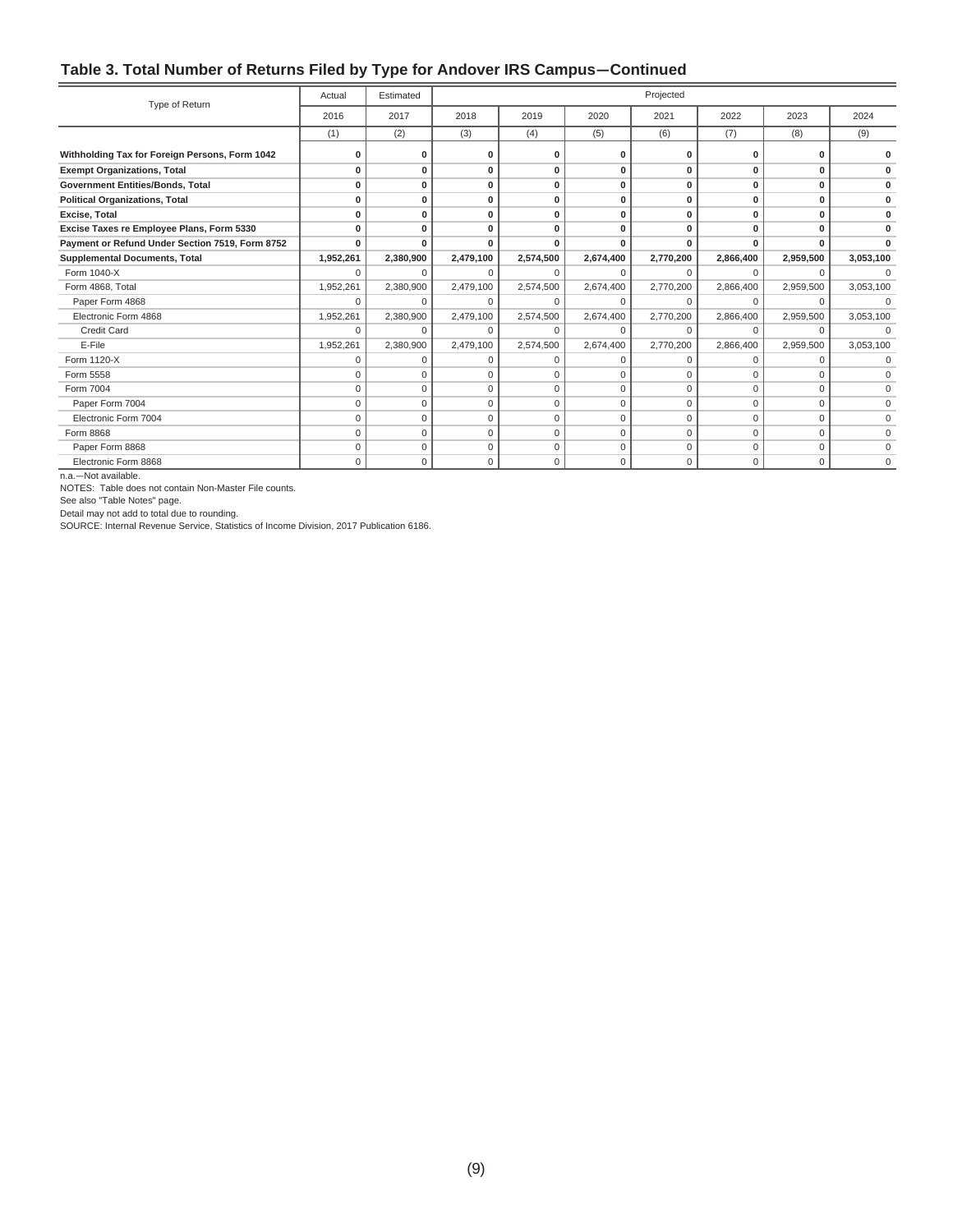#### **Table 4. Total Number of Returns Filed by Type for Austin IRS Campus**

|                                               | Actual       | Projected<br>Estimated |             |                     |                     |             |                     |                     |              |
|-----------------------------------------------|--------------|------------------------|-------------|---------------------|---------------------|-------------|---------------------|---------------------|--------------|
| Type of Return                                | 2016         | 2017                   | 2018        | 2019                | 2020                | 2021        | 2022                | 2023                | 2024         |
|                                               | (1)          | (2)                    | (3)         | (4)                 | (5)                 | (6)         | (7)                 | (8)                 | (9)          |
| <b>Grand Total</b>                            | 37,423,154   | 37,609,300             | 38,332,500  | 38,836,400          | 39,321,100          | 39,849,800  | 40,364,800          | 37,359,100          | 36,076,100   |
| <b>Total Primary Returns</b>                  | 34, 177, 471 | 34,156,000             | 34,826,800  | 35,265,300          | 35,677,800          | 36,131,600  | 36,573,600          | 34,091,700          | 32,887,500   |
| Individual, Total                             | 29,192,367   | 29,314,200             | 30,037,700  | 30,448,600          | 30,828,800          | 31,188,900  | 31,532,000          | 30,805,200          | 30,617,900   |
| Forms 1040, 1040-A, and 1040-EZ               | 28,288,011   | 28,398,400             | 29,109,700  | 29,508,000          | 29,875,600          | 30,223,100  | 30,553,500          | 29,814,100          | 29,614,100   |
| <b>Total Paper Individual Returns</b>         | 4,064,639    | 3,965,100              | 4,070,700   | 3,850,500           | 3,621,100           | 3,380,500   | 3,131,600           | 1,802,200           | 1,041,800    |
| Paper Form 1040                               | 3,005,945    | 2,821,100              | 3,021,500   | 2,884,000           | 2,736,300           | 2,575,900   | 2,406,600           | 1,402,200           | 803,900      |
| Paper Form 1040-A                             | 637,976      | 674,000                | 629,500     | 579,300             | 529,000             | 479,600     | 429,800             | 230,400             | 126,000      |
| Paper Form 1040-EZ                            | 420,718      | 470,000                | 419,700     | 387,200             | 355,800             | 325,000     | 295,200             | 169,600             | 111,900      |
| <b>Total Electronic Individual Returns</b>    | 24,223,372   | 24,433,300             | 25,039,000  | 25,657,500          | 26,254,500          | 26,842,600  | 27,421,900          | 28,011,900          | 28,572,300   |
| Online Filing                                 | 10,401,102   | 10,596,000             | 11,108,800  | 11,611,000          | 12,144,200          | 12,652,500  | 13,151,300          | 13,662,200          | 14,153,400   |
| <b>Practitioner Electronic Filing</b>         | 13,822,270   | 13,837,300             | 13,930,200  | 14,046,500          | 14,110,300          | 14,190,100  | 14,270,600          | 14,349,700          | 14,418,900   |
| Forms 1040-NR/NR-EZ/C                         | 720,674      | 739,700                | 758,800     | 777,800             | 796,900             | 815,900     | 834,900             | 854,000             | 873,000      |
| Electronic Form 1040-NR                       | n.a          | 130,800                | 213,300     | 292,000             | 357,200             | 406,800     | 443,500             | 470,900             | 492,300      |
| Forms 1040-PR and 1040-SS                     | 183,682      | 176,100                | 169,300     | 162,700             | 156,300             | 149,900     | 143,500             | 137,200             | 130,800      |
| Electronic Forms 1040-PR and 1040-SS          | 41,785       | 42,900                 | 43,900      | 44,600              | 45,300              | 45,800      | 46,200              | 46,600              | 46,800       |
| Individual Estimated Tax, Form 1040-ES, Total | 4,985,104    | 4,841,800              | 4,789,000   | 4,816,700           | 4,849,000           | 4,942,700   | 5,041,600           | 3,286,500           | 2,269,600    |
| Paper Form 1040-ES                            | 4,985,104    | 4,841,800              | 4,789,000   | 4,816,700           | 4,849,000           | 4,942,700   | 5,041,600           | 3,286,500           | 2,269,600    |
| Electronic (Credit Card) Form 1040-ES         | $\mathbf 0$  | $\mathbf 0$            | 0           | 0                   | 0                   | $\mathbf 0$ | $\mathbf 0$         | 0                   | 0            |
| Fiduciary, Form 1041, Total                   | 0            | $\pmb{0}$              | $\pmb{0}$   | $\mathbf 0$         | $\bf{0}$            | $\bf{0}$    | $\mathbf 0$         | $\bf{0}$            | $\mathbf{0}$ |
| Paper Form 1041                               | $\mathbf 0$  | $\mathbf 0$            | $\mathbf 0$ | $\mathsf{O}\xspace$ | $\mathsf{O}\xspace$ | $\mathsf 0$ | $\mathbf 0$         | $\mathbf 0$         | $\mathbf 0$  |
| Electronic Form 1041                          | $\mathbf 0$  | $\mathbf 0$            | $\mathbf 0$ | $\mathsf 0$         | $\mathsf 0$         | $\mathbf 0$ | $\mathbf 0$         | $\mathbf 0$         | $\mathbf 0$  |
| Fiduciary Estimated Tax, Form 1041-ES         | $\mathbf 0$  | $\mathbf 0$            | $\pmb{0}$   | $\pmb{0}$           | $\bf{0}$            | $\mathbf 0$ | $\mathbf 0$         | $\bf{0}$            | $\bf{0}$     |
| Partnership, Forms 1065/1065-B, Total         | $\mathbf 0$  | $\pmb{0}$              | $\pmb{0}$   | $\bf{0}$            | $\bf{0}$            | $\bf{0}$    | $\mathbf 0$         | $\bf{0}$            | $\Omega$     |
| Paper Forms 1065/1065-B                       | $\mathbf 0$  | $\mathbf 0$            | $\mathbf 0$ | $\mathsf{O}\xspace$ | $\mathsf{O}\xspace$ | $\mathsf 0$ | $\mathbf 0$         | $\mathbf 0$         | $\Omega$     |
| Electronic Forms 1065/1065-B                  | $\mathbf 0$  | $\mathbf 0$            | $\bf 0$     | $\mathsf{O}\xspace$ | $\mathbf 0$         | $\mathbf 0$ | $\mathbf 0$         | $\mathbf 0$         | $\mathbf 0$  |
| <b>Corporation, Total</b>                     | $\mathbf 0$  | $\mathbf 0$            | $\pmb{0}$   | $\pmb{0}$           | $\bf{0}$            | 0           | $\mathbf 0$         | $\bf{0}$            | $\bf{0}$     |
| <b>Total Paper Corporation Returns</b>        | $\mathbf 0$  | $\mathbf 0$            | $\bf 0$     | $\mathsf 0$         | $\mathbf 0$         | $\mathbf 0$ | $\mathbf 0$         | $\mathbf 0$         | $\Omega$     |
| <b>Total Electronic Corporation Returns</b>   | $\mathbf 0$  | $\mathbf 0$            | $\mathbf 0$ | $\mathsf 0$         | $\mathsf{O}\xspace$ | $\mathbf 0$ | $\mathsf 0$         | $\mathbf 0$         | $\Omega$     |
| Form 1120                                     | $\mathbf 0$  | $\mathbf 0$            | $\mathbf 0$ | $\mathsf{O}\xspace$ | $\mathsf 0$         | $\mathbf 0$ | $\mathbf 0$         | $\mathbf 0$         | $\mathbf 0$  |
| Paper Form 1120                               | $\mathbf{0}$ | $\mathbf 0$            | $\mathbf 0$ | $\mathsf 0$         | $\mathbf 0$         | $\mathbf 0$ | $\mathbf 0$         | $\mathbf 0$         | $\mathbf 0$  |
| Electronic Form 1120                          | $\mathbf 0$  | $\mathbf 0$            | $\mathbf 0$ | $\mathsf{O}\xspace$ | $\mathsf 0$         | $\mathbf 0$ | $\mathbf 0$         | $\mathbf 0$         | $\Omega$     |
| Form 1120-F                                   | $\mathbf 0$  | $\mathbf 0$            | $\mathbf 0$ | $\mathsf 0$         | $\mathsf{O}\xspace$ | $\mathsf 0$ | $\mathsf 0$         | $\mathbf 0$         | $\mathbf 0$  |
| Paper Form 1120-F                             | $\mathbf 0$  | $\mathbf 0$            | $\mathbf 0$ | $\mathsf{O}\xspace$ | $\mathsf{O}\xspace$ | $\mathsf 0$ | $\mathsf 0$         | $\mathbf 0$         | $\Omega$     |
| Electronic Form 1120-F                        | $\mathbf 0$  | $\mathbf 0$            | $\mathbf 0$ | $\mathsf 0$         | $\mathbf 0$         | $\mathbf 0$ | $\mathbf 0$         | $\mathbf 0$         | $\Omega$     |
| Form 1120-FSC                                 | $\mathbf 0$  | $\mathbf 0$            | $\mathbf 0$ | $\mathsf 0$         | $\mathbf 0$         | $\mathbf 0$ | $\mathbf 0$         | $\mathbf 0$         | $\Omega$     |
| Form 1120-H                                   | $\mathbf{0}$ | $\mathbf 0$            | $\mathbf 0$ | $\mathsf 0$         | $\mathbf 0$         | $\mathbf 0$ | $\mathbf 0$         | $\mathbf 0$         | $\Omega$     |
| Form 1120-RIC                                 | $\mathbf 0$  | $\mathbf 0$            | $\mathbf 0$ | $\mathsf 0$         | $\mathsf{O}\xspace$ | $\mathbf 0$ | $\mathbf 0$         | $\mathbf 0$         | $\Omega$     |
| Form 1120-S, Total                            | $\mathsf 0$  | $\mathbf 0$            | $\mathbf 0$ | $\mathsf{O}\xspace$ | $\mathsf 0$         | $\mathbf 0$ | $\mathbf 0$         | $\mathbf 0$         | $\mathbf 0$  |
| Paper 1120-S                                  | $\mathbf 0$  | $\mathbf 0$            | $\mathbf 0$ | $\mathsf 0$         | $\mathbf 0$         | $\mathbf 0$ | $\mathbf 0$         | $\mathbf 0$         | $\mathbf 0$  |
| Electronic 1120-S                             | $\mathbf 0$  | $\mathbf 0$            | $\bf 0$     | $\mathbf 0$         | $\mathsf 0$         | $\mathbf 0$ | $\mathbf 0$         | $\mathbf 0$         | $\Omega$     |
| Forms 1120-L/ND/PC/REIT/SF, Total             | $\mathbf 0$  | $\mathbf 0$            | $\mathbf 0$ | $\mathsf{O}\xspace$ | $\mathsf{O}\xspace$ | $\mathsf 0$ | $\mathsf{O}\xspace$ | $\mathbf 0$         | $\Omega$     |
| Form 1120-C                                   | $\mathbf 0$  | $\mathbf 0$            | $\bf 0$     | $\mathsf 0$         | $\mathbf 0$         | $\mathbf 0$ | $\mathbf 0$         | $\mathbf 0$         | $\mathbf 0$  |
| Small Corporation Election, Form 2553         | 0            | $\mathbf 0$            | $\bf{0}$    | 0                   | 0                   | 0           | 0                   | $\mathbf 0$         | 0            |
| 'REMIC" Income Tax, Form 1066                 | υ            | U                      | υ           | υ                   | υ                   |             |                     |                     |              |
| Estate, Forms 706, 706-GS(D)/GS(T)/NA, Total  | 0            | 0                      | $\pmb{0}$   | 0                   | 0                   | 0           | 0                   | $\bf{0}$            | 0            |
| Gift. Form 709                                | 0            | 0                      | $\pmb{0}$   | 0                   | 0                   | $\mathbf 0$ | 0                   | $\bf{0}$            | 0            |
| <b>Employment, Total</b>                      | $\mathbf 0$  | 0                      | $\pmb{0}$   | $\pmb{0}$           | 0                   | 0           | 0                   | $\bf{0}$            | 0            |
| <b>Total Paper Employment Returns</b>         | $\mathbf 0$  | $\mathsf{O}\xspace$    | $\mathbf 0$ | $\mathsf 0$         | $\mathbf 0$         | $\mathbf 0$ | $\mathbf 0$         | $\mathbf 0$         | 0            |
| <b>Total Electronic Employment Returns</b>    | $\mathsf 0$  | $\mathbf 0$            | $\mathbf 0$ | $\mathsf{O}\xspace$ | $\mathsf{O}\xspace$ | $\mathsf 0$ | $\mathsf 0$         | $\mathbf 0$         | $\mathbf 0$  |
| Forms 940 and 940-PR, Total                   | 0            | 0                      | $\bf 0$     | $\mathsf{O}\xspace$ | $\mathsf{O}\xspace$ | $\mathsf 0$ | 0                   | $\mathbf 0$         | 0            |
| Paper Forms 940 and 940-PR                    | $\mathbf 0$  | $\mathbf 0$            | $\mathbf 0$ | $\mathsf{O}\xspace$ | $\mathbf 0$         | $\mathbf 0$ | $\mathbf 0$         | $\mathbf 0$         | $\mathbf 0$  |
| Form 940 E-File/Online/XML                    | $\mathbf 0$  | $\mathbf 0$            | $\mathbf 0$ | $\mathsf{O}\xspace$ | $\mathsf{O}\xspace$ | $\mathsf 0$ | $\mathbf 0$         | $\mathbf 0$         | $\mathbf 0$  |
| Forms 941, 941-PR/SS, Total                   | $\mathbf 0$  | $\mathbf 0$            | $\mathbf 0$ | $\mathsf{O}\xspace$ | $\mathsf{O}\xspace$ | $\mathsf 0$ | $\mathsf{O}\xspace$ | $\mathbf 0$         | $\mathbf 0$  |
| Paper Forms 941, 941-PR/SS                    | $\mathsf 0$  | $\mathsf{O}\xspace$    | $\mathbf 0$ | $\mathsf 0$         | $\mathsf{O}\xspace$ | $\mathbf 0$ | $\mathbf 0$         | $\mathbf 0$         | $\mathbf 0$  |
| Form 941 E-File/Online/XML                    | $\mathbf 0$  | $\mathsf 0$            | $\mathbf 0$ | $\mathsf 0$         | $\mathsf{O}\xspace$ | $\mathbf 0$ | $\mathbf 0$         | $\mathbf 0$         | $\mathbf 0$  |
| Forms 943, 943-PR, and 943-SS                 | $\mathsf 0$  | $\mathsf 0$            | $\mathbf 0$ | $\mathsf 0$         | $\mathsf 0$         | $\mathsf 0$ | $\mathsf 0$         | $\mathbf 0$         | $\mathbf 0$  |
| Paper Forms 943, 943-PR, and 943-SS           | $\mathbf 0$  | $\mathsf 0$            | $\mathbf 0$ | $\mathsf 0$         | $\mathsf{O}\xspace$ | $\mathbf 0$ | $\mathsf 0$         | $\mathbf 0$         | $\mathbf 0$  |
| Electronic Forms 943, 943-PR, and 943-SS      | $\mathsf 0$  | $\mathbf 0$            | $\mathbf 0$ | $\mathsf 0$         | $\mathsf{O}\xspace$ | $\mathsf 0$ | $\mathsf 0$         | $\mathbf 0$         | $\mathbf 0$  |
| Forms 944, 944-PR, and 944-SS, Total          | 0            | 0                      | $\bf 0$     | $\mathsf 0$         | $\mathsf{O}\xspace$ | $\mathsf 0$ | 0                   | $\mathbf 0$         | $\mathbf 0$  |
| Paper Forms 944, 944-PR, and 944-SS           | $\mathbf 0$  | $\mathbf 0$            | $\mathbf 0$ | $\mathsf 0$         | $\mathsf{O}\xspace$ | $\mathbf 0$ | $\mathbf 0$         | $\mathbf 0$         | $\mathbf 0$  |
| Electronic Form 944                           | $\mathbf 0$  | $\mathsf 0$            | $\mathbf 0$ | $\mathsf 0$         | $\mathsf{O}\xspace$ | $\mathsf 0$ | $\mathbf 0$         | $\mathbf 0$         | 0            |
| Form 945                                      | 0            | $\mathsf 0$            | $\mathbf 0$ | $\mathsf 0$         | $\mathbf 0$         | $\mathsf 0$ | $\mathbf 0$         | 0                   | 0            |
| Form CT-1                                     | 0            | $\mathsf{O}\xspace$    | 0           | 0                   | $\mathsf{O}\xspace$ | $\mathsf 0$ | $\mathsf{O}\xspace$ | $\mathsf{O}\xspace$ | $\mathbf 0$  |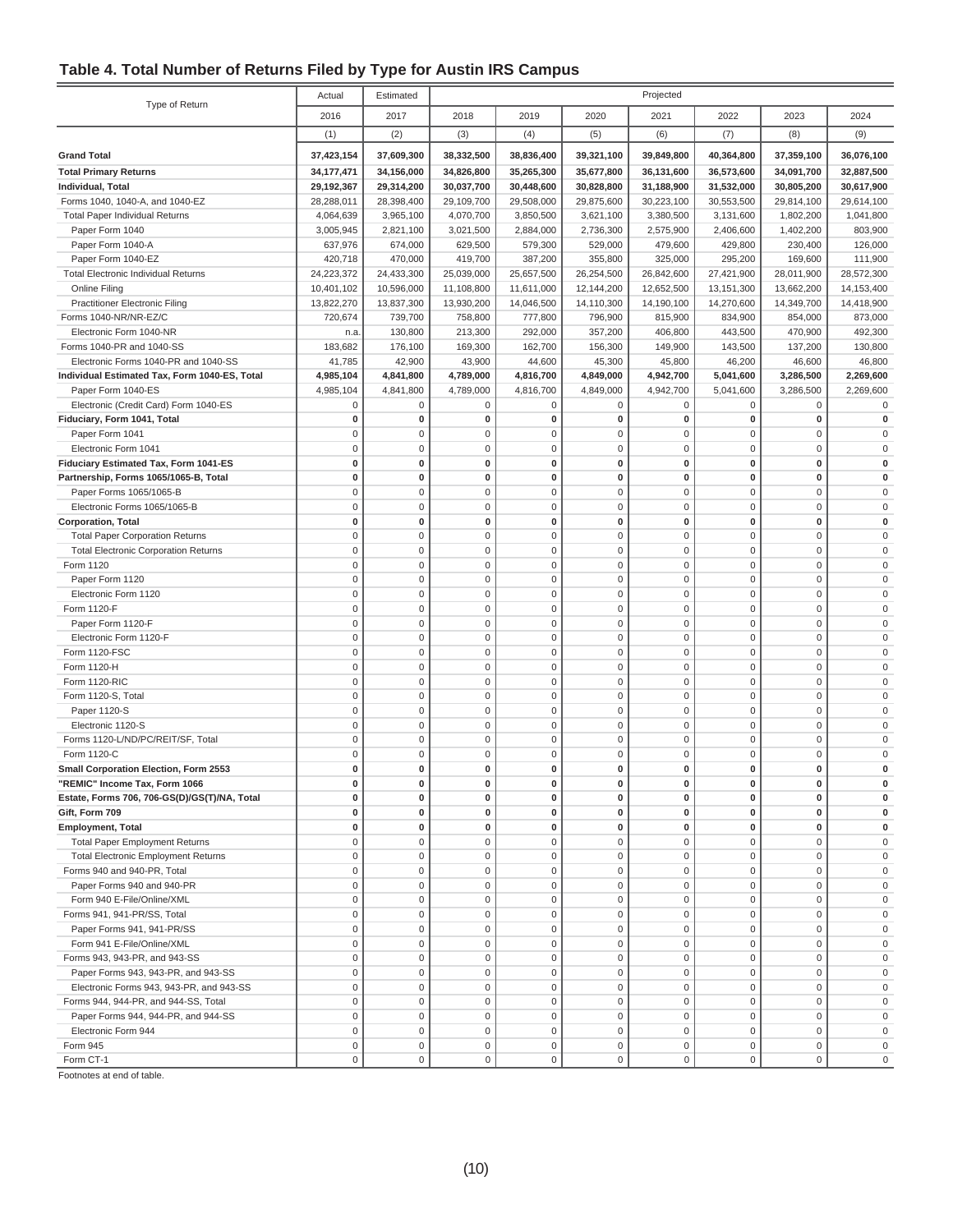#### **Table 4. Total Number of Returns Filed by Type for Austin IRS Campus—Continued**

| Type of Return                                  | Actual    | Estimated   |           |             |                | Projected   |           |           |           |
|-------------------------------------------------|-----------|-------------|-----------|-------------|----------------|-------------|-----------|-----------|-----------|
|                                                 | 2016      | 2017        | 2018      | 2019        | 2020           | 2021        | 2022      | 2023      | 2024      |
|                                                 | (1)       | (2)         | (3)       | (4)         | (5)            | (6)         | (7)       | (8)       | (9)       |
| Withholding Tax for Foreign Persons, Form 1042  | O         | $\bf{0}$    | $\Omega$  | O           | $\Omega$       |             |           |           |           |
| <b>Exempt Organizations, Total</b>              | O         | $\bf{0}$    | O         | O           | 0              | 0           |           | n         |           |
| Government Entities/Bonds, Total                | 0         | $\mathbf 0$ | 0         | 0           | $\overline{0}$ | 0           | 0         | $\Omega$  | $\Omega$  |
| <b>Political Organizations, Total</b>           | O         | $\bf{0}$    | 0         | 0           | 0              | 0           | O         | O         | $\Omega$  |
| Excise, Total                                   | $\Omega$  | $\bf{0}$    | 0         | $\Omega$    | 0              | 0           |           |           |           |
| Excise Taxes re Employee Plans, Form 5330       | O         | $\bf{0}$    | $\Omega$  | $\Omega$    | $\bf{0}$       | O           |           | n         |           |
| Payment or Refund Under Section 7519, Form 8752 | n         |             |           |             | ŋ              |             |           |           |           |
| <b>Supplemental Documents, Total</b>            | 3,245,682 | 3,453,300   | 3,505,700 | 3,571,200   | 3,643,300      | 3,718,200   | 3,791,100 | 3,267,400 | 3,188,600 |
| Form 1040-X                                     | 823,555   | 850,000     | 842,400   | 832,600     | 827.800        | 826.200     | 824.800   | 500.600   | 503,300   |
| Form 4868, Total                                | 2,422,128 | 2,603,300   | 2,663,300 | 2,738,600   | 2,815,500      | 2,892,000   | 2,966,300 | 2,766,800 | 2,685,300 |
| Paper Form 4868                                 | 900,903   | 775,500     | 761,000   | 760,300     | 759,100        | 759,600     | 759,100   | 484,500   | 330,700   |
| Electronic Form 4868                            | 1,521,224 | 1,827,800   | 1,902,300 | 1,978,300   | 2,056,400      | 2,132,500   | 2,207,200 | 2,282,400 | 2,354,600 |
| <b>Credit Card</b>                              | 0         | $\Omega$    | $\Omega$  | $\Omega$    | $\Omega$       | $\Omega$    | $\Omega$  | $\Omega$  |           |
| E-File                                          | 1,521,224 | 1,827,800   | 1,902,300 | 1,978,300   | 2,056,400      | 2,132,500   | 2,207,200 | 2,282,400 | 2,354,600 |
| Form 1120-X                                     | $\Omega$  | $\Omega$    | $\Omega$  | $\Omega$    | $\Omega$       | C           | $\Omega$  | $\Omega$  |           |
| Form 5558                                       | $\Omega$  | $\Omega$    | $\Omega$  |             | $\Omega$       |             |           |           |           |
| Form 7004                                       | $\Omega$  | $\Omega$    | $\Omega$  | $\Omega$    | $\Omega$       | $\Omega$    | $\Omega$  | $\Omega$  | $\Omega$  |
| Paper Form 7004                                 | 0         | $\mathbf 0$ | 0         | $\Omega$    | $\Omega$       | $\Omega$    | $\Omega$  | $\Omega$  |           |
| Electronic Form 7004                            | $\Omega$  | $\Omega$    | $\Omega$  | $\Omega$    | $\Omega$       | $\Omega$    | $\Omega$  | $\Omega$  | $\Omega$  |
| Form 8868                                       | 0         | $\mathbf 0$ | $\Omega$  | $\Omega$    | $\Omega$       | $\Omega$    | $\Omega$  | $\Omega$  | $\Omega$  |
| Paper Form 8868                                 | 0         | $\mathbf 0$ | 0         | $\Omega$    | 0              | $\Omega$    | $\Omega$  | $\Omega$  | $\Omega$  |
| Electronic Form 8868                            | 0         | $\mathbf 0$ | 0         | $\mathbf 0$ | 0              | $\mathbf 0$ | 0         | $\Omega$  | $\Omega$  |

n.a.—Not available.

NOTES: Table does not contain Non-Master File counts.

See also "Table Notes" page.

Detail may not add to total due to rounding.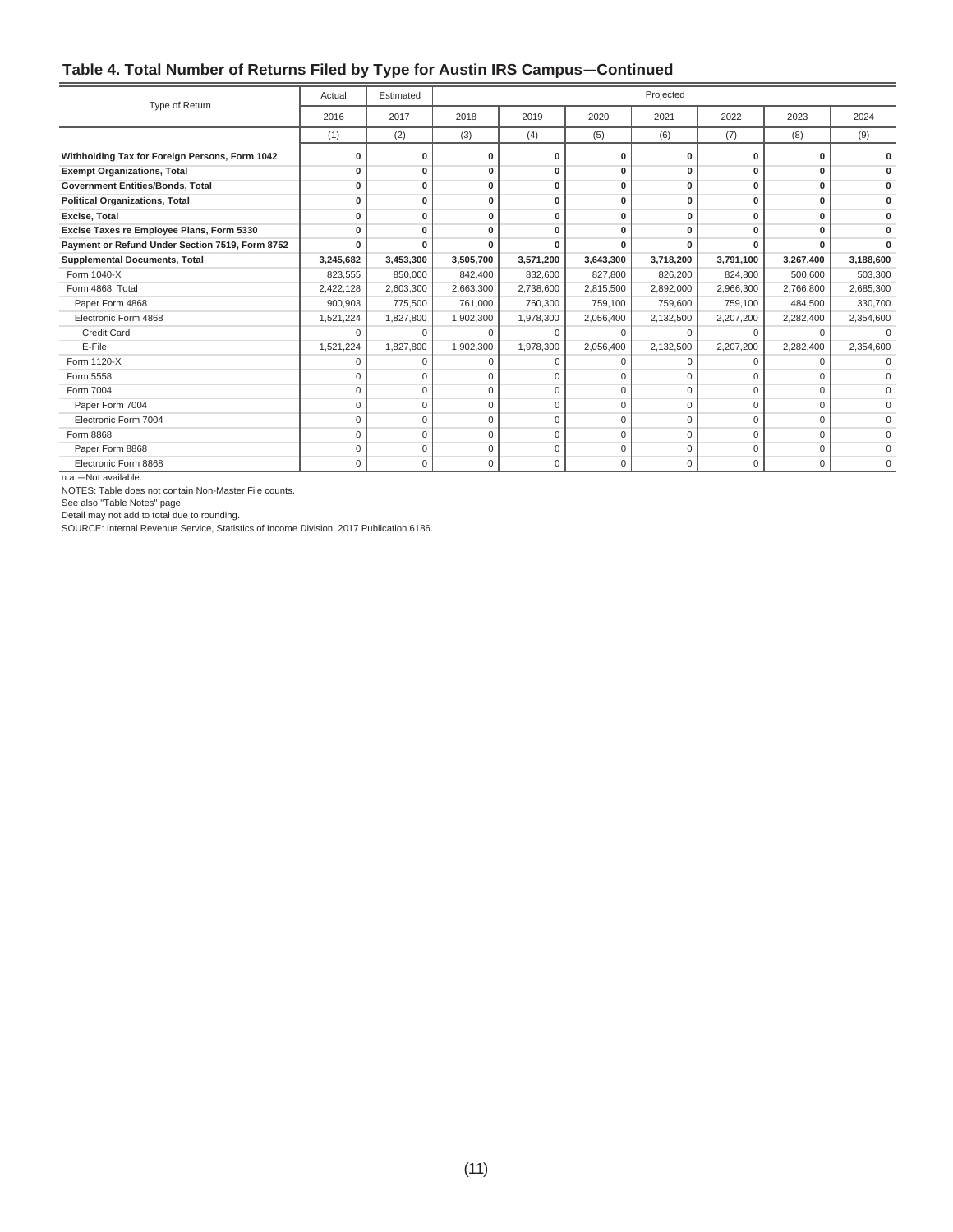#### **Table 5. Total Number of Returns Filed by Type for Cincinnati IRS Campus**

|                                               | Actual             | Estimated          |                    |                   |                                    | Projected              |                            |                            |                      |
|-----------------------------------------------|--------------------|--------------------|--------------------|-------------------|------------------------------------|------------------------|----------------------------|----------------------------|----------------------|
| Type of Return                                | 2016               | 2017               | 2018               | 2019              | 2020                               | 2021                   | 2022                       | 2023                       | 2024                 |
|                                               | (1)                | (2)                | (3)                | (4)               | (5)                                | (6)                    | (7)                        | (8)                        | (9)                  |
| <b>Grand Total</b>                            | 25,851,162         | 26,921,800         | 24,317,300         | 19,736,500        | 14,750,600                         | 15,327,900             | 15,882,100                 | 16,420,800                 | 16,948,900           |
| <b>Total Primary Returns</b>                  | 25,077,718         | 26,064,700         | 23,706,000         | 19,348,300        | 14,750,600                         | 15,327,900             | 15,882,100                 | 16,420,800                 | 16,948,900           |
| <b>Individual, Total</b>                      | 0                  | 0                  | $\pmb{0}$          | 0                 | 0                                  | 0                      | 0                          | $\bf{0}$                   | 0                    |
| Forms 1040, 1040-A, and 1040-EZ               | $\mathbf 0$        | $\mathbf 0$        | $\mathbf 0$        | $\mathbf 0$       | $\mathbf 0$                        | $\mathbf 0$            | $\mathbf 0$                | $\mathbf{0}$               | 0                    |
| <b>Total Paper Individual Returns</b>         | $\mathbf 0$        | $\mathbf 0$        | $\mathbf 0$        | $\mathbf 0$       | $\mathsf{O}\xspace$                | $\mathbf 0$            | $\mathbf 0$                | $\mathbf 0$                | $\Omega$             |
| Paper Form 1040                               | $\mathsf 0$        | $\mathbf 0$        | $\mathbf 0$        | 0                 | $\mathsf{O}\xspace$                | 0                      | $\mathbf 0$                | $\mathbf 0$                | $\Omega$             |
| Paper Form 1040-A                             | $\mathbf 0$        | $\mathbf 0$        | $\mathbf 0$        | $\mathsf 0$       | $\mathsf{O}\xspace$                | $\mathbf 0$            | $\mathbf 0$                | $\mathbf 0$                | $\Omega$             |
| Paper Form 1040-EZ                            | $\mathbf 0$        | $\mathbf 0$        | $\mathbf 0$        | $\mathbf 0$       | $\mathbf 0$                        | 0                      | $\mathbf 0$                | $\mathbf 0$                |                      |
| <b>Total Electronic Individual Returns</b>    | $\mathbf 0$        | $\mathbf 0$        | $\mathbf 0$        | $\bf 0$           | $\mathbf 0$                        | $\mathbf 0$            | $\mathbf 0$                | $\mathbf 0$                | $\Omega$             |
| Online Filing                                 | $\mathsf 0$        | $\mathbf 0$        | $\mathbf 0$        | $\bf 0$           | $\mathsf{O}\xspace$                | $\bf 0$                | $\mathbf 0$                | $\mathbf 0$                | $\Omega$             |
| <b>Practitioner Electronic Filing</b>         | $\mathbf 0$        | $\mathbf 0$        | $\mathbf 0$        | 0                 | $\mathsf 0$                        | $\mathbf 0$            | $\mathbf 0$                | $\mathbf 0$                | $\Omega$             |
| Forms 1040-NR/NR-EZ/C                         | $\mathbf 0$        | $\mathbf 0$        | $\mathbf 0$        | $\bf 0$           | $\mathsf 0$                        | $\mathbf 0$            | $\mathbf 0$                | $\mathbf 0$                | $\Omega$             |
| Electronic Form 1040-NR                       | $\mathsf 0$        | $\mathbf 0$        | $\mathbf 0$        | $\bf 0$           | $\mathsf{O}\xspace$                | $\mathbf 0$            | $\mathbf 0$                | $\mathbf 0$                | $\Omega$             |
| Forms 1040-PR and 1040-SS                     | $\mathsf 0$        | $\mathbf 0$        | $\mathbf 0$        | $\bf 0$           | $\mathsf{O}\xspace$                | $\mathbf 0$            | $\mathsf{O}\xspace$        | $\mathbf 0$                | $\Omega$             |
| Electronic Forms 1040-PR and 1040-SS          | $\mathbf 0$        | $\mathbf 0$        | $\mathbf 0$        | $\mathbf 0$       | $\mathbf 0$                        | 0                      | $\mathbf 0$                | $\mathbf 0$                |                      |
| Individual Estimated Tax, Form 1040-ES, Total | 0                  | $\mathbf 0$        | $\mathbf{0}$       | $\bf{0}$          | $\mathbf 0$                        | 0                      | 0                          | $\mathbf{0}$               | $\Omega$             |
| Paper Form 1040-ES                            | $\mathsf 0$        | $\mathbf 0$        | $\mathbf 0$        | $\bf 0$           | $\mathsf{O}\xspace$                | $\mathbf 0$            | $\mathbf 0$                | $\mathbf 0$                | $\Omega$             |
| Electronic (Credit Card) Form 1040-ES         | $\mathbf 0$        | $\mathbf 0$        | $\Omega$           | 0                 | $\mathsf 0$                        | $\mathbf 0$            | $\mathbf 0$                | $\mathbf 0$                | $\Omega$             |
| Fiduciary, Form 1041, Total                   | 376,940            | 342,300            | 242,600            | $\pmb{0}$         | $\bf{0}$                           | $\bf{0}$               | $\mathbf 0$                | $\mathbf 0$                |                      |
| Paper Form 1041                               | 376,940            | 342,300            | 242,600            | $\bf 0$           | $\mathsf{O}\xspace$                | $\mathbf 0$            | $\mathbf 0$                | $\mathbf 0$                | $\Omega$             |
| Electronic Form 1041                          | $\Omega$           | $\mathbf 0$        | $\Omega$           | $\bf 0$           | $\mathsf{O}\xspace$                | $\mathbf 0$            | $\mathsf{O}\xspace$        | $\mathbf 0$                | $\Omega$             |
| Fiduciary Estimated Tax, Form 1041-ES         | 633,016            | 642,800            | 642,800            | 0                 | 0                                  | 0                      | $\bf{0}$                   | $\mathbf 0$                | $\Omega$             |
| Partnership, Forms 1065/1065-B, Total         | 306,051            | 307,900            | 215,400            | 0                 | $\mathbf 0$                        | 0                      | $\bf{0}$                   | $\mathbf 0$                |                      |
| Paper Forms 1065/1065-B                       | 306,051            | 307,900            | 215,400            | $\bf 0$           | $\mathbf 0$                        | $\mathbf 0$            | $\mathbf 0$                | $\mathbf 0$                | $\Omega$             |
| Electronic Forms 1065/1065-B                  | 0                  | $\mathbf 0$        | $\Omega$           | $\mathbf 0$       | $\mathbf 0$                        | $\mathbf 0$            | $\mathbf 0$                | $\mathbf{0}$               | $\Omega$             |
| <b>Corporation</b> , Total                    | 887,740            | 885,500            | 630,700            | 213,300           | 0                                  | $\bf{0}$               | $\mathbf 0$                | $\mathbf 0$                | $\Omega$             |
| <b>Total Paper Corporation Returns</b>        | 887,740            | 885,500            | 630,700            | 213,300           | $\mathsf{O}\xspace$                | $\mathbf 0$            | $\mathbf 0$                | $\mathbf 0$                | $\Omega$             |
| <b>Total Electronic Corporation Returns</b>   | 0                  | $\mathbf 0$        | 0                  | 0                 | $\mathsf{O}\xspace$                | $\mathbf 0$            | $\mathbf 0$                | $\mathbf 0$                | $\Omega$             |
| Form 1120                                     | 238,942            | 245,800            | 172,800            | 117,600           | $\mathsf{O}\xspace$                | 0                      | $\mathbf 0$                | $\mathbf 0$                | $\Omega$             |
| Paper Form 1120                               | 238,942            | 245,800            | 172,800            | 117,600           | $\mathbf 0$                        | 0                      | $\mathbf 0$                | $\mathbf 0$                | $\Omega$             |
| Electronic Form 1120                          | $\mathbf 0$        | 0                  | $\mathbf 0$        | $\mathbf 0$       | $\mathbf 0$                        | $\mathbf 0$            | $\mathbf 0$                | $\mathbf 0$                | $\Omega$             |
| Form 1120-F                                   | $\mathsf 0$        | $\mathbf 0$        | $\bf 0$            | $\bf 0$           | $\mathsf{O}\xspace$                | $\mathbf 0$            | $\mathbf 0$                | $\mathbf 0$                | $\Omega$             |
| Paper Form 1120-F                             | $\mathbf 0$        | $\mathbf 0$        | $\mathbf 0$        | $\bf 0$           | $\mathsf 0$                        | $\mathbf 0$            | $\mathbf 0$                | $\mathbf{0}$               | $\Omega$             |
| Electronic Form 1120-F                        | $\mathbf 0$        | $\mathbf 0$        | $\Omega$           | 0                 | $\mathbf 0$                        | $\mathbf 0$            | $\mathbf 0$                | $\mathbf 0$                | $\Omega$             |
| Form 1120-FSC                                 | $\mathbf 0$        | $\mathbf 0$        | $\Omega$           | $\mathbf 0$       | $\mathsf{O}\xspace$                | $\mathbf 0$            | $\mathbf 0$                | $\mathbf{0}$               | $\Omega$             |
| Form 1120-H                                   | 149,671            | 152,300            | 115,900            | 81,100            | $\mathsf{O}\xspace$                | $\bf 0$<br>$\mathbf 0$ | $\mathbf 0$<br>$\mathbf 0$ | $\mathbf 0$<br>$\mathbf 0$ | $\Omega$<br>$\Omega$ |
| Form 1120-RIC                                 | 4,201              | 4,300              | 14,200             | 14,600<br>$\bf 0$ | $\mathsf{O}\xspace$<br>$\mathbf 0$ | 0                      | $\mathbf 0$                | $\mathbf 0$                |                      |
| Form 1120-S, Total<br>Paper 1120-S            | 493,192<br>493,192 | 473,300<br>473,300 | 320,900<br>320,900 | $\mathbf 0$       | $\mathbf 0$                        | 0                      | $\mathbf 0$                | $\mathbf 0$                | $\Omega$             |
| Electronic 1120-S                             | 0                  | $\mathbf 0$        | $\mathbf 0$        | $\mathbf 0$       | $\mathsf{O}\xspace$                | $\bf 0$                | $\mathbf 0$                | $\mathbf{0}$               | $\Omega$             |
| Forms 1120-L/ND/PC/REIT/SF, Total             | 1,734              | 9,700              | 6,900              | 0                 | $\mathsf 0$                        | $\mathbf 0$            | $\mathbf 0$                | $\mathbf 0$                | $\Omega$             |
| Form 1120-C                                   | $\Omega$           | $\mathbf 0$        | $\Omega$           | $\mathbf 0$       | $\mathsf{O}\xspace$                | $\mathbf 0$            | $\mathbf 0$                | $\mathbf{0}$               | $\Omega$             |
| Small Corporation Election, Form 2553         | 252,746            | 268,300            | 201,300            | 0                 | $\bf{0}$                           | 0                      | 0                          | $\Omega$                   | 0                    |
| "REMIC" Income Tax, Form 1066                 | $\pmb{0}$          | 0                  | 0                  | $\pmb{0}$         | 0                                  | 0                      | 0                          | $\mathbf 0$                | $\bf{0}$             |
| Estate, Forms 706, 706-GS(D)/GS(T)/NA, Total  | 35,042             | 35,700             | 36,800             | $\pmb{0}$         | $\mathbf 0$                        | 0                      | $\mathbf 0$                | $\mathbf 0$                | 0                    |
| Gift. Form 709                                | 244,974            | 246,300            | 247,700            | 0                 | 0                                  | 0                      | 0                          | 0                          | 0                    |
| <b>Employment, Total</b>                      | 21,331,313         | 22,311,800         | 20,479,600         | 19,135,100        | 14,750,600                         | 15,327,900             | 15,882,100                 | 16,420,800                 | 16,948,900           |
| <b>Total Paper Employment Returns</b>         | 9,494,055          | 9,592,100          | 7,007,900          | 4,996,700         | 0                                  | $\mathbf 0$            | $\mathbf 0$                | 0                          | 0                    |
| <b>Total Electronic Employment Returns</b>    | 11,837,258         | 12,719,700         | 13,471,700         | 14,138,300        | 14,750,600                         | 15,327,900             | 15,882,100                 | 16,420,800                 | 16,948,900           |
| Forms 940 and 940-PR, Total                   | 4,089,871          | 4,220,200          | 3,778,500          | 3,634,700         | 2,840,900                          | 2,971,700              | 3,095,600                  | 3,213,700                  | 3,327,200            |
| Paper Forms 940 and 940-PR                    | 1,879,621          | 1,831,500          | 1,227,000          | 933,300           | 0                                  | 0                      | 0                          | 0                          | 0                    |
| Form 940 E-File/Online/XML                    | 2,210,250          | 2,388,700          | 2,551,500          | 2,701,400         | 2,840,900                          | 2,971,700              | 3,095,600                  | 3,213,700                  | 3,327,200            |
| Forms 941, 941-PR/SS, Total                   | 17,078,062         | 17,938,600         | 16,602,000         | 15,413,900        | 11,885,200                         | 12,329,600             | 12,758,300                 | 13,177,500                 | 13,591,000           |
| Paper Forms 941, 941-PR/SS                    | 7,470,868          | 7,624,600          | 5,701,500          | 3,999,300         | 0                                  | 0                      | 0                          | 0                          | 0                    |
| Form 941 E-File/Online/XML                    | 9,607,194          | 10,314,000         | 10,900,500         | 11,414,600        | 11,885,200                         | 12,329,600             | 12,758,300                 | 13,177,500                 | 13,591,000           |
| Forms 943, 943-PR, and 943-SS                 | 66,806             | 66,000             | 37,400             | 35,600            | 12,600                             | 13,900                 | 14,900                     | 15,700                     | 16,200               |
| Paper Forms 943, 943-PR, and 943-SS           | 61,988             | 59,000             | 28,400             | 24,700            | $\mathsf{O}\xspace$                | $\mathbf 0$            | $\mathbf 0$                | $\mathbf 0$                | $\mathbf 0$          |
| Electronic Forms 943, 943-PR, and 943-SS      | 4,818              | 7,000              | 9,100              | 11,000            | 12,600                             | 13,900                 | 14,900                     | 15,700                     | 16,200               |
| Forms 944, 944-PR, and 944-SS, Total          | 56,863             | 46,700             | 33,300             | 27,900            | 8,700                              | 9,000                  | 9,300                      | 9,600                      | 9,800                |
| Paper Forms 944, 944-PR, and 944-SS           | 43,401             | 38,800             | 25,100             | 19,400            | 0                                  | 0                      | 0                          | 0                          | 0                    |
| Electronic Form 944                           | 13,462             | 7,900              | 8,200              | 8,500             | 8,700                              | 9,000                  | 9,300                      | 9,600                      | 9,800                |
| Form 945                                      | 37,880             | 38,400             | 26,700             | 22,900            | 3,300                              | 3,600                  | 4,000                      | 4,400                      | 4,700                |
| Form CT-1                                     | 1,831              | 1,800              | 1,800              | $\mathbf 0$       | 0                                  | $\mathsf 0$            | $\mathsf{O}\xspace$        | $\mathsf{O}\xspace$        | 0                    |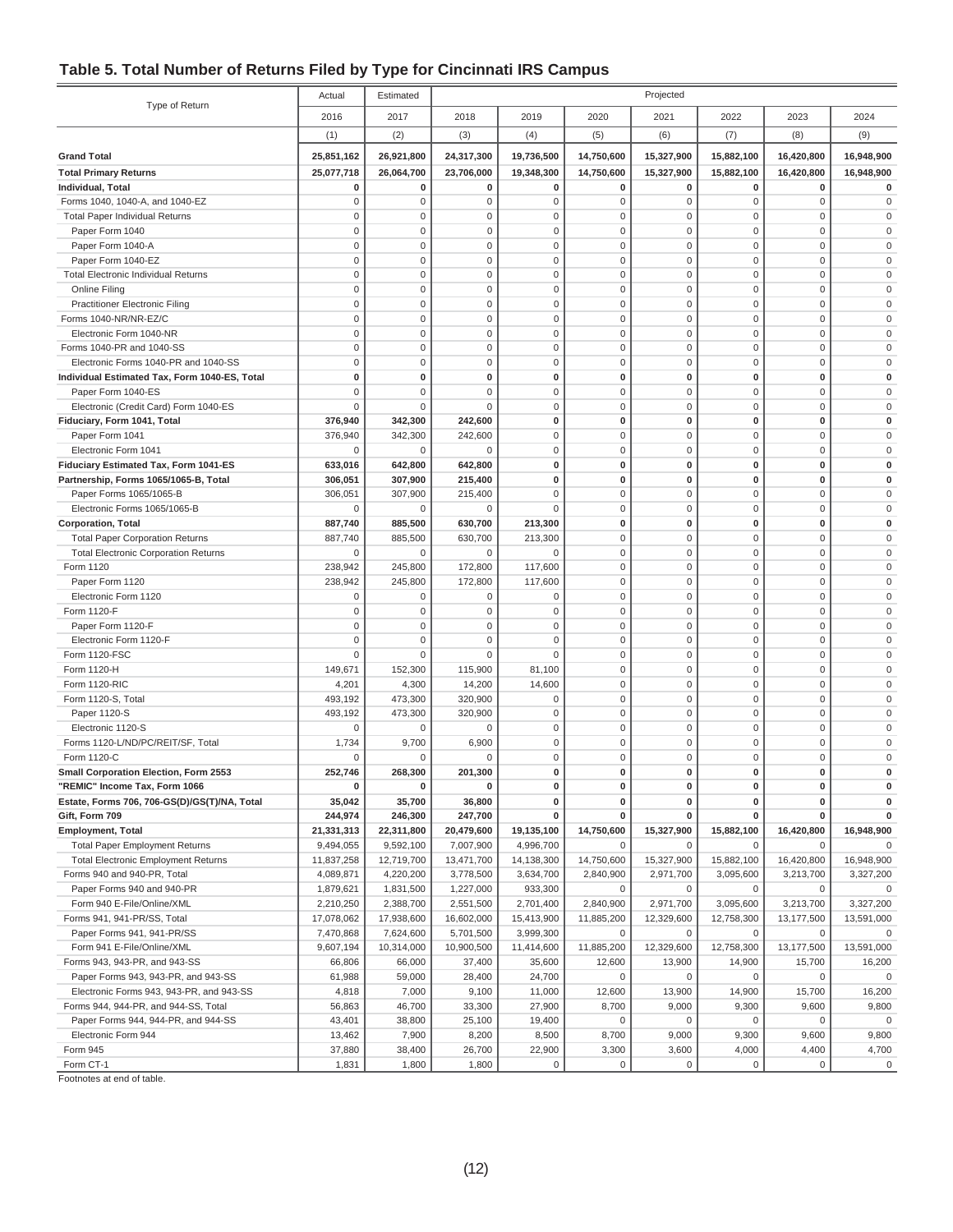#### **Table 5. Total Number of Returns Filed by Type for Cincinnati IRS Campus—Continued**

| Type of Return                                  | Actual    | Estimated   |             |              |          | Projected    |             |             |             |
|-------------------------------------------------|-----------|-------------|-------------|--------------|----------|--------------|-------------|-------------|-------------|
|                                                 | 2016      | 2017        | 2018        | 2019         | 2020     | 2021         | 2022        | 2023        | 2024        |
|                                                 | (1)       | (2)         | (3)         | (4)          | (5)      | (6)          | (7)         | (8)         | (9)         |
| Withholding Tax for Foreign Persons, Form 1042  |           | ŋ           | 0           | $\Omega$     | O        | $\bf{0}$     | O           | n           |             |
| <b>Exempt Organizations, Total</b>              |           | ŋ           | $\mathbf 0$ | $\mathbf{0}$ | $\Omega$ | $\mathbf{0}$ | O           | O           |             |
| <b>Government Entities/Bonds, Total</b>         |           | $\Omega$    | $\bf{0}$    | 0            | 0        | $\mathbf{0}$ | 0           | 0           |             |
| <b>Political Organizations, Total</b>           |           | ŋ           | $\Omega$    | 0            | 0        | $\bf{0}$     | 0           | O           |             |
| Excise, Total                                   | 1,000,648 | 1,005,700   | 991,200     | 0            | $\Omega$ | $\bf{0}$     | 0           | $\Omega$    | $\bf{0}$    |
| Excise Taxes re Employee Plans, Form 5330       |           |             | n           | 0            | 0        | $\mathbf 0$  | $\Omega$    | 0           | 0           |
| Payment or Refund Under Section 7519, Form 8752 | 9,248     | 18,300      | 17,700      | $\Omega$     | 0        | $\mathbf 0$  | 0           | 0           | $\bf{0}$    |
| <b>Supplemental Documents, Total</b>            | 773,444   | 857,100     | 611,300     | 388,100      | 0        | $\mathbf 0$  | 0           | 0           |             |
| Form 1040-X                                     |           |             | O           | $\Omega$     | 0        | $\mathbf 0$  | 0           | $\Omega$    | $\Omega$    |
| Form 4868, Total                                | U         | $\Omega$    | $\mathbf 0$ | $\Omega$     | $\Omega$ | $\mathbf 0$  | 0           | $\Omega$    | $\mathbf 0$ |
| Paper Form 4868                                 | $\Omega$  | $\Omega$    | $\mathbf 0$ | $\mathbf 0$  | $\Omega$ | $\mathbf 0$  | 0           | $\Omega$    | $\mathbf 0$ |
| Electronic Form 4868                            | U         | U           | $\Omega$    | $\Omega$     | $\Omega$ | $\mathbf{0}$ | $\Omega$    | O           | $\mathbf 0$ |
| <b>Credit Card</b>                              | $\Omega$  | $\Omega$    | $\Omega$    | $\Omega$     | $\Omega$ | $\mathbf 0$  | $\mathbf 0$ | $\Omega$    | $\Omega$    |
| E-File                                          | $\Omega$  | $\Omega$    | $\Omega$    | $\Omega$     | 0        | $\mathbf 0$  | $\mathbf 0$ | $\Omega$    | $\Omega$    |
| Form 1120-X                                     | 323       | 7,400       | 6,500       | 5,300        | 0        | $\mathbf 0$  | $\mathbf 0$ | $\mathbf 0$ | $\Omega$    |
| Form 5558                                       | $\Omega$  | U           | $\Omega$    | C            | $\Omega$ | $\mathbf 0$  | 0           | $\Omega$    | $\mathbf 0$ |
| Form 7004                                       | 773,121   | 849,700     | 604,900     | 382,800      | $\Omega$ | $\mathbf{0}$ | $\Omega$    | $\Omega$    | $\mathbf 0$ |
| Paper Form 7004                                 | 773,121   | 849,700     | 604,900     | 382,800      | 0        | $\mathbf 0$  | 0           | $\Omega$    | $\Omega$    |
| Electronic Form 7004                            | n         | $\cap$      | $\Omega$    | $\Omega$     | $\Omega$ | $\mathbf 0$  | 0           | $\Omega$    | $\Omega$    |
| Form 8868                                       | $\Omega$  | $\mathbf 0$ | $\mathbf 0$ | $\mathbf 0$  | 0        | $\mathbf 0$  | $\mathbf 0$ | 0           | $\Omega$    |
| Paper Form 8868                                 | O         | $\Omega$    | $\mathbf 0$ | $\mathbf 0$  | 0        | $\mathbf 0$  | 0           | $\Omega$    | $\Omega$    |
| Electronic Form 8868                            | $\Omega$  | $\mathbf 0$ | $\mathbf 0$ | 0            | 0        | $\mathbf 0$  | 0           | 0           | $\Omega$    |

n.a.—Not available.

NOTES: Table does not contain Non-Master File counts.

See also "Table Notes" page.

Detail may not add to total due to rounding.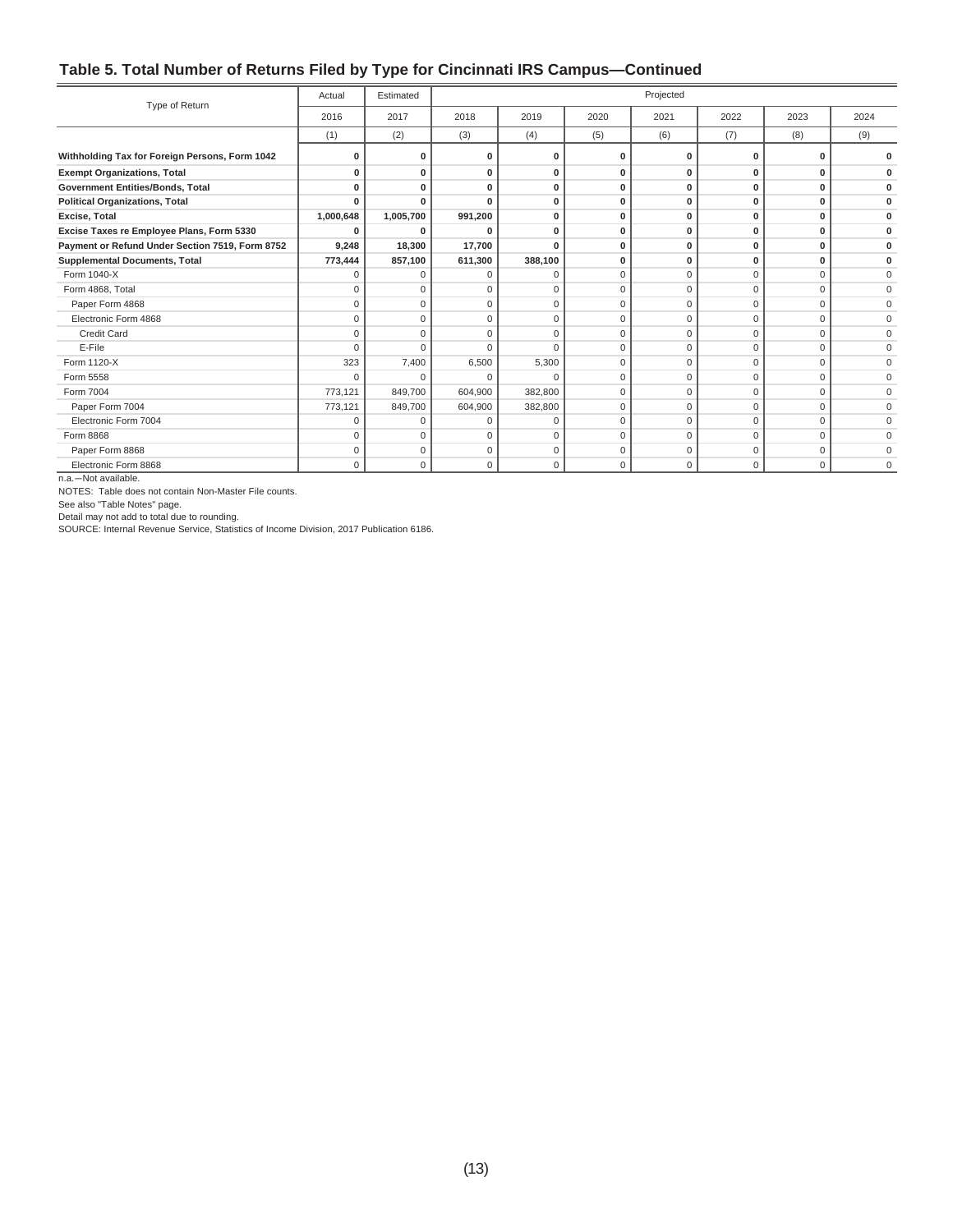#### **Table 6. Total Number of Returns Filed by Type for Fresno IRS Campus**

|                                               | Actual              | Estimated   | Projected        |                     |                     |                     |                     |                     |                     |
|-----------------------------------------------|---------------------|-------------|------------------|---------------------|---------------------|---------------------|---------------------|---------------------|---------------------|
| Type of Return                                | 2016                | 2017        | 2018             | 2019                | 2020                | 2021                | 2022                | 2023                | 2024                |
|                                               | (1)                 | (2)         | (3)              | (4)                 | (5)                 | (6)                 | (7)                 | (8)                 | (9)                 |
| <b>Grand Total</b>                            | 49,911,055          | 50,917,800  | 50,295,700       | 50,386,100          | 48,152,200          | 41,856,900          | 33,331,500          | 34,091,400          | 34,824,900          |
| <b>Total Primary Returns</b>                  | 44,804,910          | 45,629,000  | 44,989,700       | 45,032,200          | 43,119,400          | 37,800,300          | 30,893,400          | 31,573,100          | 32,225,900          |
| <b>Individual, Total</b>                      | 34,957,328          | 35,632,800  | 35,310,000       | 35,449,900          | 34,819,600          | 32,964,100          | 30,893,400          | 31,573,100          | 32,225,900          |
| Forms 1040, 1040-A, and 1040-EZ               | 34,957,328          |             | 35,310,000       | 35,449,900          | 34,819,600          | 32,964,100          |                     |                     |                     |
|                                               |                     | 35,632,800  |                  |                     |                     |                     | 30,893,400          | 31,573,100          | 32,225,900          |
| <b>Total Paper Individual Returns</b>         | 8,029,293           | 8,186,400   | 7,154,100        | 6,600,000           | 5,279,200           | 2,742,400           | 0                   | $\mathbf 0$         | 0                   |
| Paper Form 1040                               | 5,603,984           | 5,707,000   | 4,925,600        | 4,594,200           | 3,705,800           | 1,975,400           | $\mathbf 0$         | $\mathbf 0$         | $\Omega$            |
| Paper Form 1040-A                             | 1,277,293           | 1,280,700   | 1,136,300        | 1,007,500           | 771,000             | 379,300             | $\mathbf 0$         | $\mathbf 0$         | $\Omega$            |
| Paper Form 1040-EZ                            | 1,148,016           | 1,198,700   | 1,092,200        | 998,300             | 802,400             | 387,700             | $\mathbf 0$         | $\mathbf 0$         | $\Omega$            |
| <b>Total Electronic Individual Returns</b>    | 26,928,035          | 27,446,400  | 28,155,900       | 28,849,900          | 29,540,400          | 30,221,700          | 30,893,400          | 31,573,100          | 32,225,900          |
| Online Filing                                 | 10,221,294          | 10,584,300  | 11,075,200       | 11,578,800          | 12,100,400          | 12,590,900          | 13,080,400          | 13,567,600          | 14,029,500          |
| <b>Practitioner Electronic Filing</b>         | 16,706,741          | 16,862,100  | 17,080,700       | 17,271,100          | 17,440,000          | 17,630,800          | 17,813,000          | 18,005,500          | 18,196,400          |
| Forms 1040-NR/NR-EZ/C                         | $\mathbf 0$         | 0           | 0                | $\mathbf 0$         | 0                   | $\mathbf 0$         | 0                   | $\mathbf 0$         | 0                   |
| Electronic Form 1040-NR                       | n.a.                | $\mathbf 0$ | $\mathsf 0$      | $\mathbf 0$         | $\mathbf 0$         | $\mathbf 0$         | $\mathsf 0$         | $\mathbf 0$         | $\mathbf 0$         |
| Forms 1040-PR and 1040-SS                     | $\mathsf 0$         | $\mathbf 0$ | $\mathbf 0$      | $\mathsf 0$         | $\mathbf 0$         | $\mathbf 0$         | $\mathsf 0$         | $\mathbf 0$         | $\mathbf 0$         |
| Electronic Forms 1040-PR and 1040-SS          | $\bf 0$             | $\mathbf 0$ | $\mathbf 0$      | 0                   | $\mathbf 0$         | $\Omega$            | $\mathbf 0$         | $\mathbf 0$         | $\Omega$            |
| Individual Estimated Tax, Form 1040-ES, Total | 9,847,582           | 9,996,200   | 9,679,700        | 9,582,300           | 8,299,800           | 4,836,200           | 0                   | $\mathbf 0$         | $\mathbf 0$         |
| Paper Form 1040-ES                            | 9,847,582           | 9,996,200   | 9,679,700        | 9,582,300           | 8,299,800           | 4,836,200           | $\mathbf 0$         | $\mathbf 0$         | $\Omega$            |
| Electronic (Credit Card) Form 1040-ES         | $\mathsf 0$         | $\bf 0$     | $\mathbf 0$      | $\mathbf 0$         | $\mathsf 0$         | $\mathbf 0$         | $\mathbf 0$         | $\mathbf{0}$        | $\mathbf 0$         |
| Fiduciary, Form 1041, Total                   | $\bf{0}$            | 0           | 0                | $\pmb{0}$           | 0                   | $\bf{0}$            | $\mathbf 0$         | $\mathbf{0}$        | $\Omega$            |
| Paper Form 1041                               | $\mathbf 0$         | $\mathbf 0$ | $\mathsf 0$      | $\mathbf 0$         | $\mathbf 0$         | $\mathbf 0$         | $\mathbf 0$         | $\mathbf 0$         | $\Omega$            |
| Electronic Form 1041                          | $\mathbf 0$         | $\mathbf 0$ | $\mathbf 0$      | $\mathbf 0$         | $\mathsf 0$         | $\mathbf 0$         | $\mathbf 0$         | $\mathbf 0$         | $\mathbf 0$         |
|                                               | $\bf{0}$            | 0           | 0                | 0                   | 0                   | $\pmb{0}$           | 0                   | $\mathbf{0}$        | $\mathbf 0$         |
| Fiduciary Estimated Tax, Form 1041-ES         |                     |             |                  |                     |                     |                     |                     |                     |                     |
| Partnership, Forms 1065/1065-B, Total         | 0                   | 0           | 0                | 0                   | 0                   | $\bf{0}$            | 0                   | $\mathbf{0}$        | $\mathbf 0$         |
| Paper Forms 1065/1065-B                       | $\mathbf 0$         | $\mathbf 0$ | $\mathbf 0$      | $\mathbf 0$         | $\mathbf{0}$        | 0                   | $\mathbf 0$         | $\mathbf 0$         | $\Omega$            |
| Electronic Forms 1065/1065-B                  | $\mathbf 0$         | $\mathbf 0$ | $\mathbf 0$      | $\mathsf 0$         | $\mathbf 0$         | $\mathbf 0$         | $\mathbf 0$         | $\mathbf 0$         | $\Omega$            |
| <b>Corporation, Total</b>                     | $\bf{0}$            | 0           | 0                | $\pmb{0}$           | 0                   | $\bf{0}$            | $\mathbf 0$         | $\mathbf{0}$        | $\Omega$            |
| <b>Total Paper Corporation Returns</b>        | $\mathbf 0$         | $\mathbf 0$ | $\mathsf 0$      | $\mathsf 0$         | $\mathsf{O}\xspace$ | $\mathbf 0$         | $\mathbf 0$         | $\mathbf 0$         | $\Omega$            |
| <b>Total Electronic Corporation Returns</b>   | $\mathbf 0$         | $\mathbf 0$ | $\mathsf 0$      | $\mathbf 0$         | $\mathbf 0$         | $\mathbf 0$         | $\mathbf 0$         | $\mathbf 0$         | $\Omega$            |
| Form 1120                                     | $\mathbf 0$         | $\mathbf 0$ | $\mathbf 0$      | $\mathsf 0$         | $\mathbf 0$         | $\mathbf 0$         | $\mathbf 0$         | $\mathbf 0$         | $\mathbf 0$         |
| Paper Form 1120                               | $\mathbf 0$         | $\mathbf 0$ | $\mathbf 0$      | $\mathsf 0$         | $\mathsf 0$         | $\mathbf 0$         | $\mathsf 0$         | $\mathbf 0$         | $\mathbf 0$         |
| Electronic Form 1120                          | $\mathbf 0$         | $\mathbf 0$ | $\mathsf 0$      | $\mathsf 0$         | $\mathbf 0$         | $\mathbf 0$         | $\mathsf 0$         | $\mathbf 0$         | $\Omega$            |
| Form 1120-F                                   | $\mathbf 0$         | $\mathbf 0$ | $\mathbf 0$      | $\mathsf 0$         | $\mathbf 0$         | $\mathbf 0$         | $\mathbf 0$         | $\mathbf 0$         | $\Omega$            |
| Paper Form 1120-F                             | $\mathbf 0$         | $\mathbf 0$ | $\mathbf 0$      | $\mathbf 0$         | $\mathbf 0$         | $\mathbf 0$         | $\mathbf 0$         | $\mathbf 0$         | $\Omega$            |
| Electronic Form 1120-F                        | $\mathbf 0$         | $\mathbf 0$ | $\mathbf 0$      | $\mathsf 0$         | $\mathbf 0$         | $\mathbf 0$         | $\mathbf 0$         | $\mathbf 0$         | $\mathbf 0$         |
| Form 1120-FSC                                 | $\mathsf 0$         | $\mathbf 0$ | $\mathsf 0$      | $\mathbf 0$         | $\mathsf 0$         | $\mathbf 0$         | $\mathsf 0$         | $\mathbf 0$         | $\mathbf 0$         |
| Form 1120-H                                   | $\mathbf 0$         | $\mathbf 0$ | $\mathsf 0$      | $\mathsf 0$         | $\mathsf{O}\xspace$ | $\mathbf 0$         | $\mathbf 0$         | $\mathbf{0}$        | $\mathbf 0$         |
| Form 1120-RIC                                 | $\mathbf{0}$        | $\mathbf 0$ | $\mathsf 0$      | $\mathbf 0$         | $\mathbf 0$         | $\mathbf 0$         | $\mathbf 0$         | $\mathbf{0}$        | $\Omega$            |
| Form 1120-S, Total                            | $\mathsf 0$         | $\mathbf 0$ | $\mathbf 0$      | $\mathsf 0$         | $\mathsf 0$         | $\mathbf 0$         | $\mathbf 0$         | $\mathbf 0$         | $\mathbf 0$         |
| Paper 1120-S                                  | $\mathbf 0$         | $\mathbf 0$ | $\mathbf 0$      | $\mathbf 0$         | $\mathsf 0$         | $\mathbf 0$         | $\mathsf 0$         | $\mathbf 0$         | $\Omega$            |
|                                               |                     |             | $\mathbf 0$      |                     |                     | $\mathbf 0$         | $\mathbf 0$         | $\mathbf 0$         | $\Omega$            |
| Electronic 1120-S                             | $\mathbf 0$         | $\mathbf 0$ |                  | $\mathsf 0$         | $\mathbf 0$         |                     |                     |                     |                     |
| Forms 1120-L/ND/PC/REIT/SF, Total             | $\mathbf 0$         | $\mathbf 0$ | $\mathbf 0$      | $\mathbf 0$         | $\mathbf 0$         | 0                   | $\mathbf 0$         | $\mathbf 0$         | $\mathbf 0$         |
| Form 1120-C                                   | $\mathbf 0$         | $\mathbf 0$ | $\mathbf 0$      | $\mathsf 0$         | $\mathbf 0$         | $\mathbf 0$         | $\mathbf 0$         | $\mathbf 0$         | $\Omega$            |
| Small Corporation Election, Form 2553         | 0                   | $\bf{0}$    | 0                | 0                   | $\mathbf 0$         | 0                   | 0                   | $\mathbf{0}$        | 0                   |
| 'REMIC" Income Tax, Form 1066                 | 0                   | 0           | 0                | 0                   | 0                   | 0                   | 0                   | 0                   |                     |
| Estate, Forms 706, 706-GS(D)/GS(T)/NA, Total  | 0                   | 0           | $\pmb{0}$        | $\pmb{0}$           | 0                   | $\bf{0}$            | 0                   | $\mathbf{0}$        | 0                   |
| Gift, Form 709                                | 0                   | 0           | 0                | 0                   | $\mathbf 0$         | 0                   | $\mathbf 0$         | $\mathbf 0$         | 0                   |
| <b>Employment, Total</b>                      | 0                   | $\pmb{0}$   | 0                | 0                   | 0                   | $\pmb{0}$           | 0                   | $\mathbf 0$         | 0                   |
| <b>Total Paper Employment Returns</b>         | $\mathbf 0$         | 0           | $\mathbf 0$      | 0                   | 0                   | $\mathbf 0$         | $\mathbf 0$         | $\mathbf 0$         | 0                   |
| <b>Total Electronic Employment Returns</b>    | $\mathbf 0$         | $\bf 0$     | $\mathbf 0$      | $\mathbf 0$         | $\mathbf 0$         | $\mathbf 0$         | $\mathbf 0$         | $\mathbf 0$         | 0                   |
| Forms 940 and 940-PR, Total                   | $\mathbf 0$         | $\bf 0$     | $\mathbf 0$      | $\mathbf 0$         | $\mathsf 0$         | $\mathbf 0$         | $\mathsf 0$         | $\mathbf 0$         | 0                   |
| Paper Forms 940 and 940-PR                    | $\mathsf 0$         | $\bf 0$     | $\mathbf 0$      | $\mathbf 0$         | $\mathsf 0$         | $\mathbf 0$         | $\mathsf 0$         | $\mathbf 0$         | $\mathbf 0$         |
| Form 940 E-File/Online/XML                    | $\mathsf 0$         | $\mathbf 0$ | $\mathsf 0$      | $\mathsf 0$         | $\mathsf 0$         | $\mathbf 0$         | $\mathbf 0$         | $\mathsf{O}\xspace$ | 0                   |
| Forms 941, 941-PR/SS, Total                   | $\mathsf 0$         | $\bf 0$     | $\mathsf 0$      | $\mathbf 0$         | $\mathsf{O}\xspace$ | $\mathbf 0$         | $\mathbf 0$         | $\mathbf 0$         | $\mathbf 0$         |
| Paper Forms 941, 941-PR/SS                    | $\mathsf 0$         | $\mathsf 0$ | $\mathbf 0$      | $\mathbf 0$         | $\mathsf 0$         | $\mathbf 0$         | $\mathsf 0$         | $\mathbf 0$         | 0                   |
| Form 941 E-File/Online/XML                    | $\mathsf 0$         | $\bf 0$     | $\boldsymbol{0}$ | $\mathbf 0$         | $\mathsf 0$         | $\mathbf 0$         | $\mathsf 0$         | $\mathbf 0$         | 0                   |
| Forms 943, 943-PR, and 943-SS                 | $\mathsf 0$         | $\bf 0$     | $\mathbf 0$      | $\mathsf 0$         | $\mathsf 0$         | $\mathbf 0$         | $\mathsf 0$         | $\mathbf 0$         | $\mathbf 0$         |
| Paper Forms 943, 943-PR, and 943-SS           | $\mathbf 0$         | 0           | $\mathbf 0$      | $\mathsf 0$         | $\mathbf 0$         | $\mathbf 0$         | $\mathsf 0$         | $\mathbf 0$         | 0                   |
|                                               | $\mathbf 0$         | $\bf 0$     | $\mathbf 0$      | $\mathbf 0$         | $\mathbf 0$         | $\mathbf 0$         | $\mathbf 0$         | $\mathbf 0$         | $\mathbf 0$         |
| Electronic Forms 943, 943-PR, and 943-SS      |                     |             |                  |                     |                     |                     |                     |                     |                     |
| Forms 944, 944-PR, and 944-SS, Total          | $\mathsf 0$         | $\bf 0$     | $\mathbf 0$      | $\mathbf 0$         | $\mathsf 0$         | $\mathbf 0$         | $\mathsf 0$         | $\mathsf 0$         | 0                   |
| Paper Forms 944, 944-PR, and 944-SS           | $\mathsf 0$         | $\bf 0$     | $\mathbf 0$      | $\mathbf 0$         | $\mathsf 0$         | $\mathbf 0$         | $\mathsf 0$         | $\mathbf 0$         | $\mathsf{O}\xspace$ |
| Electronic Form 944                           | $\mathsf 0$         | $\mathbf 0$ | $\mathsf 0$      | $\mathsf 0$         | $\mathbf 0$         | $\mathbf 0$         | $\mathsf 0$         | $\mathsf{O}\xspace$ | $\mathbf 0$         |
| Form 945                                      | $\mathsf 0$         | $\mathbf 0$ | $\mathsf 0$      | $\mathsf{O}\xspace$ | $\mathbf 0$         | $\mathsf 0$         | $\mathsf 0$         | $\mathsf{O}\xspace$ | $\mathbf 0$         |
| Form CT-1                                     | $\mathsf{O}\xspace$ | $\mathbf 0$ | $\mathbf 0$      | $\,0\,$             | $\mathsf{O}\xspace$ | $\mathsf{O}\xspace$ | $\mathsf{O}\xspace$ | $\mathbf 0$         | 0                   |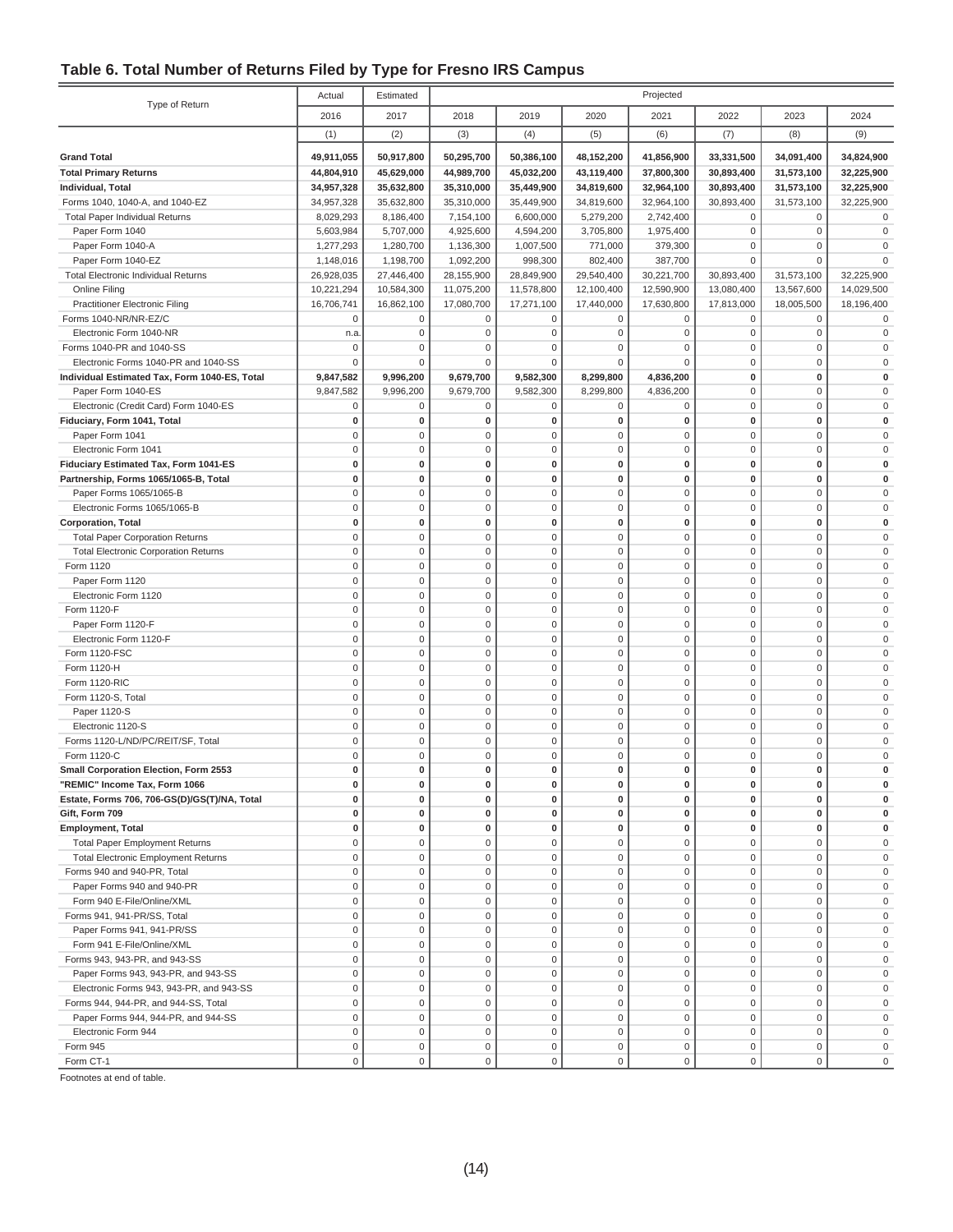#### **Table 6. Total Number of Returns Filed by Type for Fresno IRS Campus—Continued**

| Type of Return                                  | Actual      | Estimated    |              |             |             | Projected |              |           |           |
|-------------------------------------------------|-------------|--------------|--------------|-------------|-------------|-----------|--------------|-----------|-----------|
|                                                 | 2016        | 2017         | 2018         | 2019        | 2020        | 2021      | 2022         | 2023      | 2024      |
|                                                 | (1)         | (2)          | (3)          | (4)         | (5)         | (6)       | (7)          | (8)       | (9)       |
| Withholding Tax for Foreign Persons, Form 1042  | O           | $\Omega$     | O            | O           | O           | O         | o            |           |           |
| <b>Exempt Organizations, Total</b>              | O           | $\bf{0}$     | $\mathbf 0$  | 0           | $\Omega$    | O         | O            |           |           |
| <b>Government Entities/Bonds, Total</b>         | 0           | $\bf{0}$     | $\bf{0}$     | 0           | $\bf{0}$    | 0         | O            | $\bf{0}$  |           |
| <b>Political Organizations, Total</b>           | 0           | $\bf{0}$     | 0            | 0           | $\bf{0}$    | O         | O            | O         |           |
| Excise, Total                                   | 0           | 0            | $\bf{0}$     | 0           | $\mathbf 0$ | O         | O            |           |           |
| Excise Taxes re Employee Plans, Form 5330       | $\Omega$    | $\mathbf{0}$ | $\bf{0}$     | 0           | O           | O         |              |           |           |
| Payment or Refund Under Section 7519, Form 8752 | ŋ           | $\Omega$     | $\Omega$     | <b>n</b>    |             |           |              |           |           |
| <b>Supplemental Documents, Total</b>            | 5,106,145   | 5,288,700    | 5,306,000    | 5,353,900   | 5,032,800   | 4,056,500 | 2,438,100    | 2,518,300 | 2,599,000 |
| Form 1040-X                                     | 1,626,851   | 1,680,300    | 1,665,300    | 1,645,500   | 1,455,000   | 955,400   |              |           |           |
| Form 4868, Total                                | 3,479,294   | 3,608,400    | 3,640,700    | 3,708,400   | 3,577,800   | 3,101,100 | 2,438,100    | 2,518,300 | 2,599,000 |
| Paper Form 4868                                 | 1,779,646   | 1,601,000    | 1,538,100    | 1,512,500   | 1,299,300   | 743,200   | $\Omega$     |           |           |
| Electronic Form 4868                            | 1,699,648   | 2,007,400    | 2,102,600    | 2,195,900   | 2,278,600   | 2,357,900 | 2,438,100    | 2,518,300 | 2,599,000 |
| <b>Credit Card</b>                              | $\Omega$    | $\Omega$     | $\Omega$     | $\Omega$    | $\Omega$    | $\Omega$  | $\Omega$     | $\Omega$  |           |
| E-File                                          | 1.699.648   | 2.007.400    | 2,102,600    | 2,195,900   | 2.278.600   | 2.357.900 | 2.438.100    | 2.518.300 | 2,599,000 |
| Form 1120-X                                     | $\Omega$    | $\Omega$     | $\Omega$     | $\Omega$    | $\Omega$    | $\Omega$  | <sup>0</sup> | $\Omega$  | $\Omega$  |
| Form 5558                                       | $\Omega$    | $\Omega$     | $\mathbf{0}$ | 0           | $\Omega$    |           |              |           |           |
| Form 7004                                       | $\Omega$    | $\mathbf 0$  | $\mathbf 0$  | $\mathbf 0$ | $\Omega$    | $\Omega$  | $\Omega$     | $\Omega$  | $\Omega$  |
| Paper Form 7004                                 | $\Omega$    | $\Omega$     | $\Omega$     | $\Omega$    | $\Omega$    | $\Omega$  | $\Omega$     | $\Omega$  |           |
| Electronic Form 7004                            | $\Omega$    | $\mathbf 0$  | $\mathbf{0}$ | $\Omega$    | $\Omega$    | $\Omega$  | $\Omega$     | $\Omega$  |           |
| Form 8868                                       | $\mathbf 0$ | $\mathbf{0}$ | $\mathbf 0$  | 0           | $\Omega$    | $\Omega$  | $\Omega$     | $\Omega$  | $\Omega$  |
| Paper Form 8868                                 | $\Omega$    | $\mathbf 0$  | $\mathbf 0$  | 0           | $\Omega$    | $\Omega$  | $\Omega$     | $\Omega$  |           |
| Electronic Form 8868                            | 0           | $\mathbf 0$  | $\mathbf 0$  | $\Omega$    | $\Omega$    | $\Omega$  | $\Omega$     | $\Omega$  | $\Omega$  |

n.a.—Not available.

NOTES: Table does not contain Non-Master File counts.

See also "Table Notes" page.

Detail may not add to total due to rounding.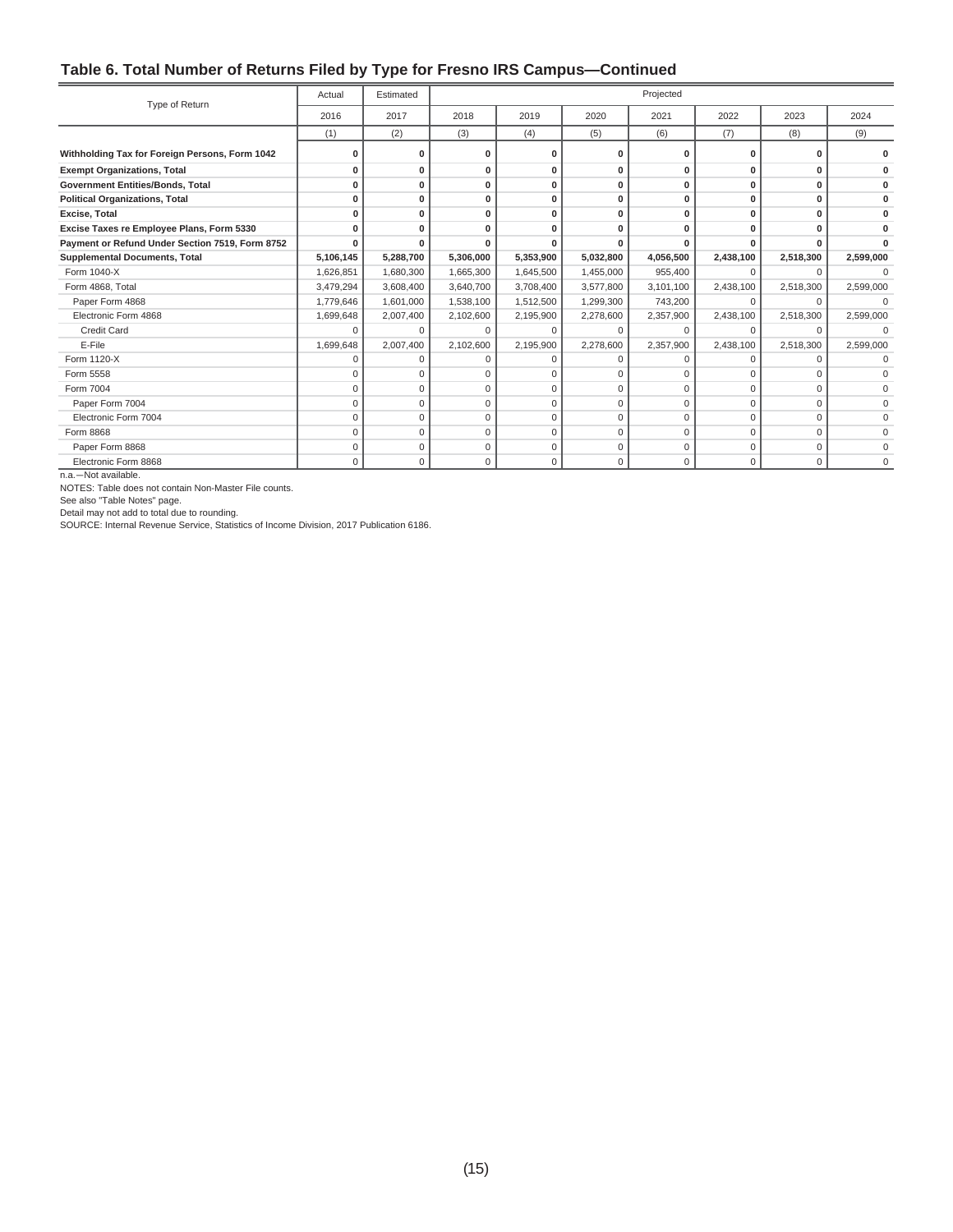#### **Table 7. Total Number of Returns Filed by Type for Kansas City IRS Campus**

|                                                          | Actual                     | Estimated            | Projected                |                            |                            |                            |                            |                            |                        |
|----------------------------------------------------------|----------------------------|----------------------|--------------------------|----------------------------|----------------------------|----------------------------|----------------------------|----------------------------|------------------------|
| Type of Return                                           | 2016                       | 2017                 | 2018                     | 2019                       | 2020                       | 2021                       | 2022                       | 2023                       | 2024                   |
|                                                          | (1)                        | (2)                  | (3)                      | (4)                        | (5)                        | (6)                        | (7)                        | (8)                        | (9)                    |
| <b>Grand Total</b>                                       | 45,874,057                 | 45,837,800           | 45,052,700               | 46,300,200                 | 51,627,600                 | 56,710,900                 | 62,540,900                 | 65,714,500                 | 67,058,400             |
| <b>Total Primary Returns</b>                             | 41,264,656                 | 41,145,300           | 40,421,500               | 41,895,900                 | 46,816,700                 | 51,043,100                 | 55,861,400                 | 58,406,100                 | 59,529,600             |
| Individual, Total                                        | 33, 183, 275               | 33,278,000           | 31,784,800               | 31,903,400                 | 32,007,500                 | 33,732,300                 | 35,402,800                 | 36,218,500                 | 36,441,800             |
| Forms 1040, 1040-A, and 1040-EZ                          | 33,183,275                 | 33,278,000           | 31,784,800               | 31,903,400                 | 32,007,500                 | 33,732,300                 | 35,402,800                 | 36,218,500                 | 36,441,800             |
| <b>Total Paper Individual Returns</b>                    | 6,589,209                  | 6,442,900            | 4,429,600                | 4,069,800                  | 3,716,400                  | 4,999,800                  | 6,245,200                  | 6,629,500                  | 6,450,900              |
| Paper Form 1040<br>Paper Form 1040-A                     | 4,756,887                  | 4,543,000            | 3,165,600                | 2,935,900                  | 2,707,700                  | 3,613,400                  | 4,571,000                  | 4,949,800                  | 4,945,200              |
| Paper Form 1040-EZ                                       | 989,061<br>843,261         | 1,009,600<br>890,300 | 668,700<br>595,300       | 593,300<br>540,600         | 519,700<br>489,000         | 678,500<br>707,900         | 793,000<br>881,200         | 813,500<br>866,200         | 723,700<br>782,000     |
| <b>Total Electronic Individual Returns</b>               | 26,594,066                 | 26,835,100           | 27,355,200               | 27,833,600                 | 28,291,100                 | 28,732,500                 | 29,157,600                 | 29,589,000                 | 29,990,900             |
| Online Filing                                            | 10,971,844                 | 11,141,300           | 11,570,100               | 11,984,100                 | 12,383,000                 | 12,764,800                 | 13,138,600                 | 13,514,900                 | 13,859,100             |
| <b>Practitioner Electronic Filing</b>                    | 15,622,222                 | 15,693,800           | 15,785,100               | 15,849,500                 | 15,908,100                 | 15,967,700                 | 16,019,000                 | 16,074,100                 | 16,131,800             |
| Forms 1040-NR/NR-EZ/C                                    | $\bf 0$                    | 0                    | $\mathsf{O}\xspace$      | $\mathbf 0$                | $\mathbf{0}$               | $\mathsf 0$                | $\mathbf 0$                | $\mathbf 0$                | 0                      |
| Electronic Form 1040-NR                                  | $\bf 0$                    | 0                    | $\mathsf 0$              | $\mathbf 0$                | $\mathbf 0$                | $\mathbf 0$                | $\mathbf 0$                | $\mathbf 0$                | $\mathbf 0$            |
| Forms 1040-PR and 1040-SS                                | $\mathbf 0$                | $\mathbf 0$          | 0                        | $\mathbf 0$                | 0                          | $\mathbf 0$                | $\mathbf{0}$               | $\Omega$                   | $\mathbf 0$            |
| Electronic Forms 1040-PR and 1040-SS                     | $\bf 0$                    | $\mathsf 0$          | 0                        | $\mathbf 0$                | $\mathbf 0$                | $\mathbf 0$                | $\mathbf{0}$               | $\Omega$                   | $\Omega$               |
| Individual Estimated Tax, Form 1040-ES, Total            | 8,081,381                  | 7,867,300            | 5,997,400                | 5,913,700                  | 5,844,900                  | 8,645,300                  | 12,074,500                 | 14,073,700                 | 15,236,800             |
| Paper Form 1040-ES                                       | 8,081,381                  | 7,867,300            | 5,997,400                | 5,913,700                  | 5,844,900                  | 8,645,300                  | 12,074,500                 | 14,073,700                 | 15,236,800             |
| Electronic (Credit Card) Form 1040-ES                    | $\mathbf 0$                | 0                    | 0                        | $\mathbf 0$                | 0                          | $\mathbf{0}$               | $\mathbf{0}$               | $\mathbf 0$                | 0                      |
| Fiduciary, Form 1041, Total                              | 0<br>$\bf 0$               | 0<br>0               | 67,100                   | 260,500                    | 241,600                    | 225,000                    | 209,900                    | 195,600                    | 181,900                |
| Paper Form 1041<br>Electronic Form 1041                  | $\bf 0$                    | 0                    | 67,100<br>0              | 260,500<br>$\mathbf 0$     | 241,600<br>$\Omega$        | 225,000<br>0               | 209,900<br>0               | 195,600<br>0               | 181,900<br>0           |
| Fiduciary Estimated Tax, Form 1041-ES                    | $\pmb{0}$                  | 0                    | 0                        | $\bf{0}$                   | 0                          | 0                          | 0                          | $\bf{0}$                   | 0                      |
| Partnership, Forms 1065/1065-B, Total                    | 0                          | 0                    | 72,500                   | 234,100                    | 225,100                    | 217,800                    | 211,400                    | 205,300                    | 198,900                |
| Paper Forms 1065/1065-B                                  | $\mathbf 0$                | 0                    | 72,500                   | 234,100                    | 225,100                    | 217,800                    | 211,400                    | 205,300                    | 198.900                |
| Electronic Forms 1065/1065-B                             | $\bf 0$                    | 0                    | 0                        | $\mathbf 0$                | 0                          | 0                          | $\mathbf{0}$               | 0                          | 0                      |
| <b>Corporation, Total</b>                                | 0                          | 0                    | 215,900                  | 390,200                    | 585,900                    | 573,700                    | 565,200                    | 559,400                    | 555,500                |
| <b>Total Paper Corporation Returns</b>                   | $\mathbf 0$                | 0                    | 215,900                  | 390,200                    | 585,900                    | 573,700                    | 565,200                    | 559,400                    | 555,500                |
| <b>Total Electronic Corporation Returns</b>              | $\mathbf 0$                | $\mathsf 0$          | 0                        | $\mathbf 0$                | $\Omega$                   | 0                          | $\mathbf 0$                | 0                          | 0                      |
| Form 1120                                                | $\mathbf 0$                | $\mathsf 0$          | 56,600                   | 53,700                     | 164,500                    | 159,500                    | 155,700                    | 152,700                    | 150,200                |
| Paper Form 1120                                          | $\mathbf 0$                | 0                    | 56,600                   | 53,700                     | 164,500                    | 159,500                    | 155,700                    | 152,700                    | 150,200                |
| Electronic Form 1120                                     | $\mathbf 0$<br>$\mathbf 0$ | $\mathsf 0$<br>0     | $\mathsf{O}\xspace$      | $\mathbf 0$<br>$\mathbf 0$ | $\mathbf 0$<br>$\mathbf 0$ | $\mathbf 0$<br>$\mathbf 0$ | $\mathbf 0$<br>$\mathbf 0$ | $\mathbf 0$<br>$\mathbf 0$ | 0<br>$\mathbf 0$       |
| Form 1120-F<br>Paper Form 1120-F                         | $\mathbf 0$                | $\mathsf 0$          | $\mathsf{O}\xspace$<br>0 | $\mathbf 0$                | $\Omega$                   | $\mathbf 0$                | $\mathbf 0$                | $\Omega$                   | $\mathbf 0$            |
| Electronic Form 1120-F                                   | $\mathbf 0$                | $\mathsf 0$          | 0                        | $\bf 0$                    | $\mathbf 0$                | $\mathbf 0$                | $\mathbf 0$                | $\Omega$                   | 0                      |
| Form 1120-FSC                                            | $\bf 0$                    | 0                    | 0                        | $\mathbf 0$                | $\mathbf 0$                | $\mathbf 0$                | $\mathbf 0$                | $\bf 0$                    | 0                      |
| Form 1120-H                                              | $\mathbf 0$                | 0                    | 38,400                   | 38,900                     | 122,000                    | 124,000                    | 125,900                    | 127,900                    | 129,900                |
| Form 1120-RIC                                            | $\mathbf 0$                | 0                    | 1,900                    | 1,900                      | 17,000                     | 17,500                     | 17,900                     | 18,400                     | 18,900                 |
| Form 1120-S, Total                                       | $\mathbf 0$                | $\mathsf 0$          | 119,000                  | 295,600                    | 282,400                    | 272,800                    | 265,600                    | 260,400                    | 256,500                |
| Paper 1120-S                                             | $\bf 0$                    | 0                    | 119,000                  | 295,600                    | 282,400                    | 272,800                    | 265,600                    | 260,400                    | 256,500                |
| Electronic 1120-S                                        | $\mathbf 0$                | $\mathsf 0$          | 0                        | $\mathbf 0$                | $\Omega$                   | 0                          | 0                          | $\Omega$                   | 0                      |
| Forms 1120-L/ND/PC/REIT/SF, Total                        | $\bf 0$                    | 0                    | 0                        | $\mathbf 0$                | 0                          | $\mathbf 0$                | $\mathbf 0$                | $\mathbf 0$                | 0                      |
| Form 1120-C<br>Small Corporation Election, Form 2553     | $\mathbf 0$<br>$\pmb{0}$   | $\mathsf 0$<br>0     | 0<br>71,600              | $\mathbf 0$<br>203,500     | 0<br>208,300               | 0<br>213,300               | $\mathbf 0$<br>218,500     | $\mathbf 0$<br>223,900     | 0<br>229,400           |
| "REMIC" Income Tax, Form 1066                            | $\pmb{0}$                  | 0                    | 0                        | 0                          | O                          | O                          | 0                          | 0                          | 0                      |
| Estate, Forms 706, 706-GS(D)/GS(T)/NA, Total             | 0                          | 0                    | 0                        | 38,000                     | 39,300                     | 40,600                     | 41,900                     | 43,300                     | 44,600                 |
| Gift, Form 709                                           | 0                          | 0                    | 0                        | 249,100                    | 250,500                    | 251,800                    | 253,200                    | 254,600                    | 255,900                |
| <b>Employment, Total</b>                                 | $\mathbf{0}$               | 0                    | 2,212,200                | 2,687,100                  | 7,397,800                  | 7,128,000                  | 6,869,200                  | 6,617,700                  | 6,371,100              |
| <b>Total Paper Employment Returns</b>                    |                            | 0                    | 2,212,200                | 2,687,100                  | 7,397,800                  | 7,128,000                  | 6,869,200                  | 6,617,700                  | 6,371,100              |
| <b>Total Electronic Employment Returns</b>               | $\mathbf 0$                | 0                    | $\mathbf 0$              | $\mathbf 0$                | $\mathbf 0$                | $\mathbf{0}$               | 0                          | 0                          |                        |
| Forms 940 and 940-PR, Total                              | $\mathsf 0$                | 0                    | 512,400                  | 495,000                    | 1,358,600                  | 1,293,400                  | 1,231,800                  | 1,173,100                  | 1,116,800              |
| Paper Forms 940 and 940-PR                               | $\mathsf 0$                | 0                    | 512,400                  | 495,000                    | 1,358,600                  | 1,293,400                  | 1,231,800                  | 1,173,100                  | 1,116,800              |
| Form 940 E-File/Online/XML                               | $\mathbf 0$                | 0                    | $\mathbf 0$              | $\mathbf 0$                | 0                          | $\mathbf 0$                | $\mathbf 0$                | 0                          | 0                      |
| Forms 941, 941-PR/SS, Total                              | $\mathbf 0$<br>$\mathbf 0$ | 0<br>0               | 1,650,100<br>1,650,100   | 2,144,500<br>2,144,500     | 5,933,200                  | 5,734,200<br>5,734,200     | 5,542,400<br>5,542,400     | 5,354,900<br>5,354,900     | 5,170,000<br>5,170,000 |
| Paper Forms 941, 941-PR/SS<br>Form 941 E-File/Online/XML | $\bf 0$                    | 0                    | 0                        | 0                          | 5,933,200<br>0             | 0                          | $\mathbf 0$                | 0                          | 0                      |
| Forms 943, 943-PR, and 943-SS                            | $\mathbf 0$                | 0                    | 28,400                   | 27,600                     | 50,300                     | 48,400                     | 46,700                     | 45,000                     | 43,300                 |
| Paper Forms 943, 943-PR, and 943-SS                      | $\mathbf 0$                | 0                    | 28,400                   | 27,600                     | 50,300                     | 48,400                     | 46,700                     | 45,000                     | 43,300                 |
| Electronic Forms 943, 943-PR, and 943-SS                 | $\mathbf 0$                | 0                    | 0                        | 0                          | 0                          | 0                          | 0                          | 0                          | $\mathbf 0$            |
| Forms 944, 944-PR, and 944-SS, Total                     | $\mathbf 0$                | 0                    | 11,000                   | 10,300                     | 27,700                     | 25,700                     | 23,600                     | 21,600                     | 19,600                 |
| Paper Forms 944, 944-PR, and 944-SS                      | $\mathbf 0$                | 0                    | 11,000                   | 10,300                     | 27,700                     | 25,700                     | 23,600                     | 21,600                     | 19,600                 |
| Electronic Form 944                                      | $\mathbf 0$                | 0                    | 0                        | 0                          | 0                          | 0                          | 0                          | 0                          | 0                      |
| Form 945                                                 | $\mathbf 0$                | 0                    | 10,200                   | 9,700                      | 28,000                     | 26,400                     | 24,700                     | 23,000                     | 21,400                 |
| Form CT-1                                                | $\mathsf{O}\xspace$        | 0                    | 0                        | 0                          | $\mathbf 0$                | 0                          | 0                          | 0                          | $\mathbf 0$            |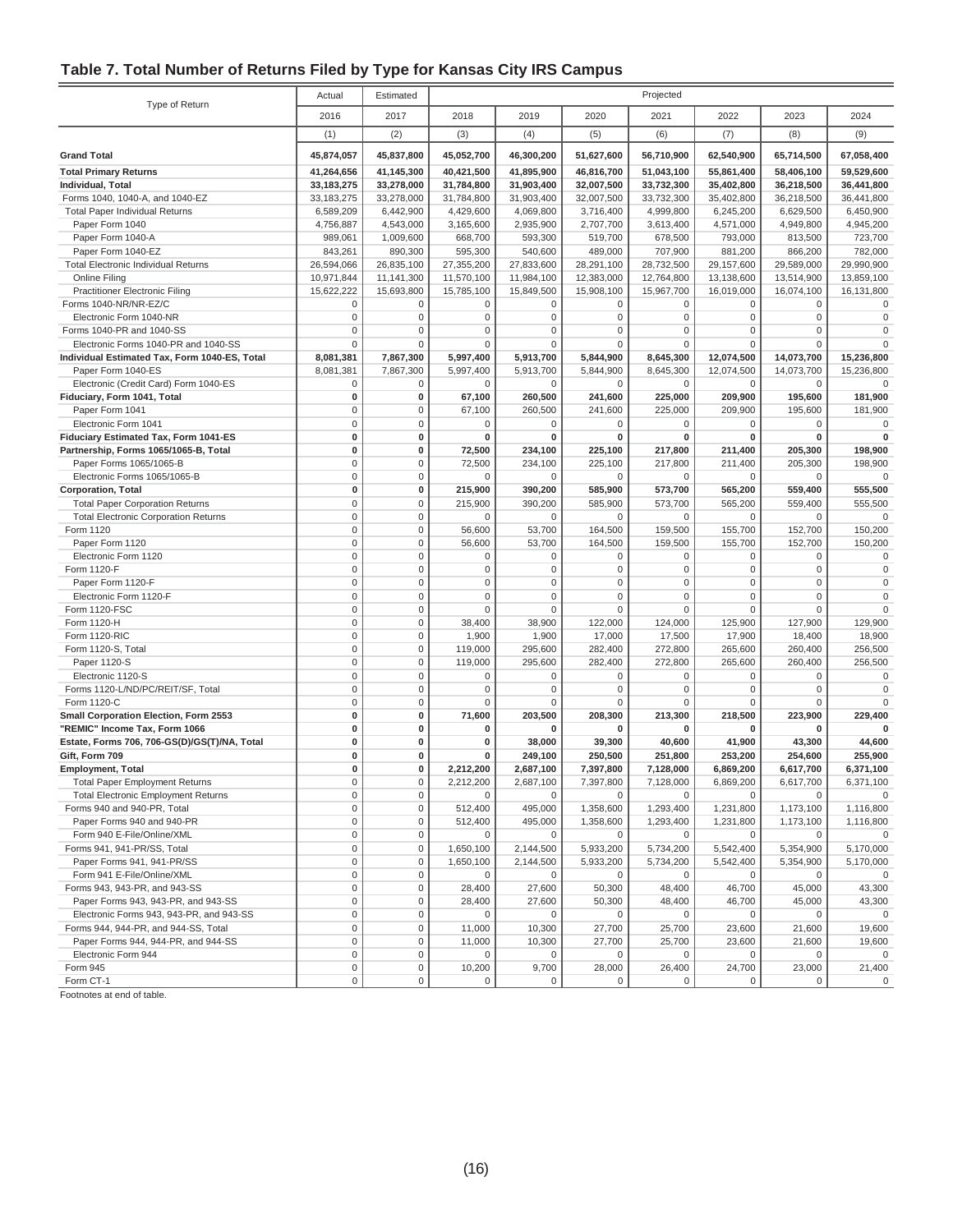#### **Table 7. Total Number of Returns Filed by Type for Kansas City IRS Campus—Continued**

| Type of Return                                  | Actual       | Estimated   |           |              |              | Projected |           |              |              |
|-------------------------------------------------|--------------|-------------|-----------|--------------|--------------|-----------|-----------|--------------|--------------|
|                                                 | 2016         | 2017        | 2018      | 2019         | 2020         | 2021      | 2022      | 2023         | 2024         |
|                                                 | (1)          | (2)         | (3)       | (4)          | (5)          | (6)       | (7)       | (8)          | (9)          |
| Withholding Tax for Foreign Persons, Form 1042  | 0            | 0           | O         | 0            | $\mathbf{0}$ | 0         | O         | $\mathbf{0}$ |              |
| <b>Exempt Organizations, Total</b>              | $\mathbf{0}$ | 0           | 0         | 0            | $\bf{0}$     | 0         | 0         | $\mathbf{0}$ |              |
| Government Entities/Bonds, Total                | $\mathbf{0}$ | 0           | 0         | 0            | 0            | 0         | 0         | $\mathbf{0}$ | $\Omega$     |
| <b>Political Organizations, Total</b>           | $\mathbf{0}$ | 0           | $\Omega$  | $\mathbf{0}$ | 0            | 0         | 0         | $\mathbf{0}$ | $\mathbf{0}$ |
| Excise, Total                                   | $\Omega$     | $\Omega$    | O         | $\mathbf{0}$ |              |           |           | $\Omega$     | $\bf{0}$     |
| Excise Taxes re Employee Plans, Form 5330       | 0            | $\Omega$    | O         | $\Omega$     |              |           |           | n            | $\Omega$     |
| Payment or Refund Under Section 7519, Form 8752 | O            | ŋ           | O         | 16,200       | 15,700       | 15,200    | 14,700    | 14,200       | 13,700       |
| <b>Supplemental Documents, Total</b>            | 4,609,401    | 4,692,500   | 4,631,200 | 4,404,400    | 4,810,900    | 5,667,800 | 6,679,500 | 7,308,400    | 7,528,800    |
| Form 1040-X                                     | 1,335,069    | 1,248,400   | 1,237,400 | 969,100      | 963,500      | 1,355,100 | 1,821,800 | 2,134,500    | 2,147,000    |
| Form 4868, Total                                | 3,274,332    | 3,444,100   | 3,210,600 | 3,263,800    | 3,319,300    | 3,810,300 | 4,376,300 | 4,709,700    | 4,931,700    |
| Paper Form 4868                                 | 1,460,460    | 1,260,100   | 953.000   | 933.400      | 915.000      | 1,328,600 | 1,818,000 | 2,074,600    | 2,220,300    |
| Electronic Form 4868                            | 1,813,873    | 2,184,000   | 2,257,600 | 2,330,400    | 2,404,300    | 2,481,700 | 2,558,300 | 2,635,100    | 2,711,400    |
| <b>Credit Card</b>                              | $\Omega$     | $\Omega$    | $\Omega$  | $\Omega$     | $\Omega$     | $\Omega$  | $\Omega$  | $\Omega$     |              |
| E-File                                          | 1,813,873    | 2,184,000   | 2,257,600 | 2,330,400    | 2,404,300    | 2,481,700 | 2,558,300 | 2,635,100    | 2,711,400    |
| Form 1120-X                                     | $\Omega$     | $\Omega$    | 1,900     | 2,000        | 7,900        | 8,300     | 8,700     | 9,100        | 9,400        |
| Form 5558                                       | $\Omega$     | $\Omega$    |           | n            | n            | $\Omega$  |           | $\cap$       |              |
| Form 7004                                       | $\Omega$     | 0           | 181,400   | 169,400      | 520,300      | 494.100   | 472,700   | 455,100      | 440,700      |
| Paper Form 7004                                 | $\Omega$     | $\Omega$    | 181.400   | 169,400      | 520,300      | 494,100   | 472,700   | 455,100      | 440,700      |
| Electronic Form 7004                            | $\Omega$     | $\Omega$    | O         | $\Omega$     | O            | $\Omega$  | $\Omega$  | $\cap$       |              |
| Form 8868                                       | $\mathbf 0$  | $\mathbf 0$ | 0         | $\mathbf 0$  | 0            | 0         | $\Omega$  | $\Omega$     |              |
| Paper Form 8868                                 | $\Omega$     | 0           | 0         | $\mathbf 0$  | $\Omega$     | 0         | 0         | $\Omega$     |              |
| Electronic Form 8868                            | $\mathbf 0$  | 0           | 0         | $\mathbf 0$  | $\mathbf 0$  | 0         | 0         | $\mathbf 0$  | $\Omega$     |

n.a. —Not available.

NOTES: Table does not contain Non-Master File counts.

See also "Table Notes" page.

Detail may not add to total due to rounding.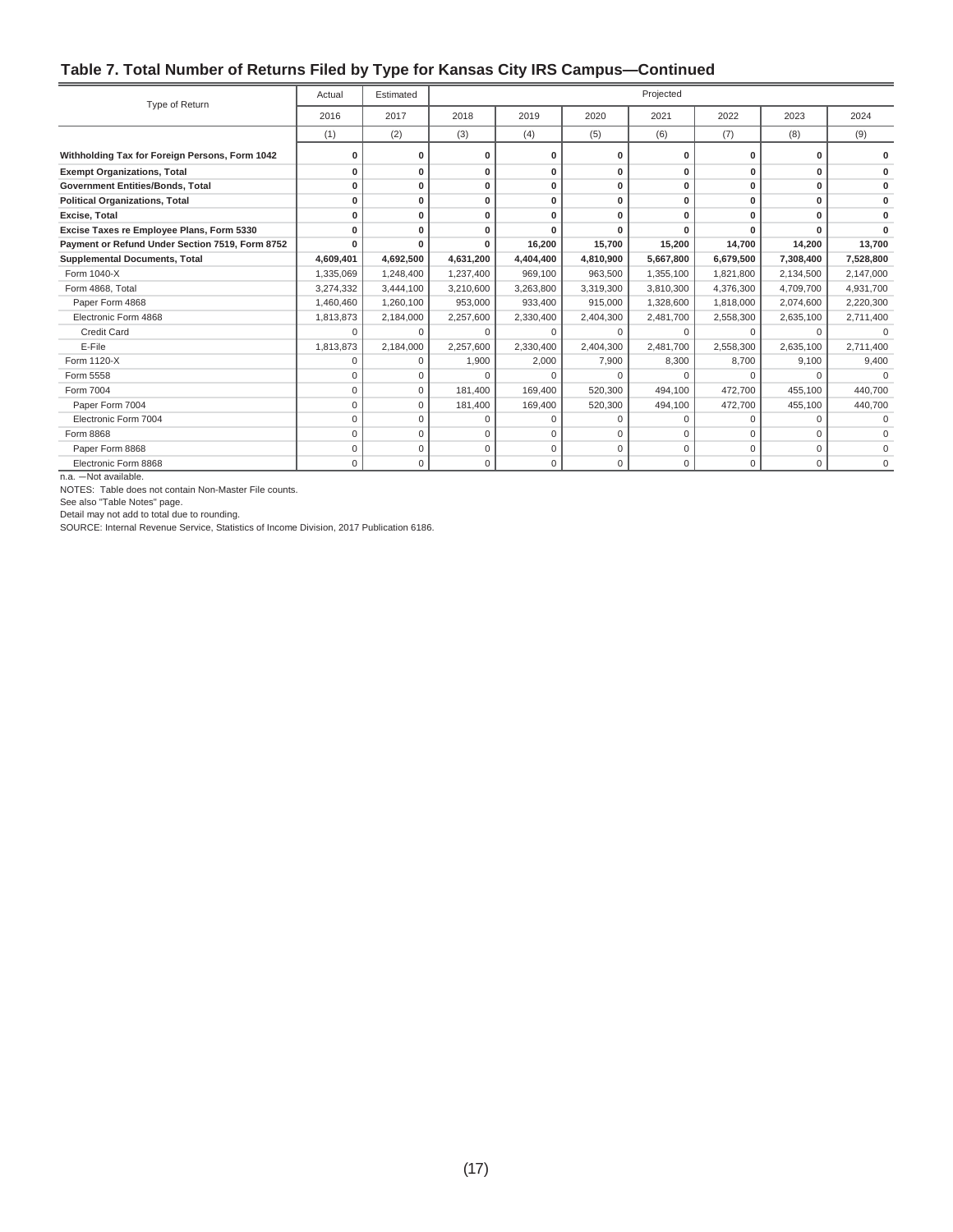#### **Table 8. Total Number of Returns Filed by Type for Ogden IRS Campus**

|                                                                | Actual                     | Estimated                  | Projected                  |                            |                            |                            |                            |                                    |                                    |
|----------------------------------------------------------------|----------------------------|----------------------------|----------------------------|----------------------------|----------------------------|----------------------------|----------------------------|------------------------------------|------------------------------------|
| Type of Return                                                 | 2016                       | 2017                       | 2018                       | 2019                       | 2020                       | 2021                       | 2022                       | 2023                               | 2024                               |
|                                                                | (1)                        | (2)                        | (3)                        | (4)                        | (5)                        | (6)                        | (7)                        | (8)                                | (9)                                |
|                                                                |                            |                            |                            |                            |                            |                            |                            |                                    |                                    |
| <b>Grand Total</b>                                             | 30,920,884                 | 31,437,400                 | 35,941,900                 | 39,786,700                 | 42,294,400                 | 43,783,200                 | 46,784,200                 | 46,800,800                         | 46,927,400                         |
| <b>Total Primary Returns</b>                                   | 23,855,042                 | 23,380,200                 | 27,285,100                 | 30,446,500                 | 32,357,800                 | 33,409,200                 | 35,485,700                 | 35,293,900                         | 35,203,500                         |
| Individual, Total                                              | 0                          | 0                          | 1,592,500                  | 1,470,500                  | 2,118,000                  | 2,355,900                  | 2,845,800                  | 2,534,900                          | 2,375,400                          |
| Forms 1040, 1040-A, and 1040-EZ                                | $\mathbf 0$                | $\mathbf 0$                | 1,592,500                  | 1,470,500                  | 2,118,000                  | 2,355,900                  | 2,845,800                  | 2,534,900                          | 2,375,400                          |
| <b>Total Paper Individual Returns</b>                          | $\mathbf 0$                | $\mathbf 0$                | 1,592,500                  | 1,470,500                  | 2,118,000                  | 2,355,900                  | 2,845,800                  | 2,534,900                          | 2,375,400                          |
| Paper Form 1040                                                | $\mathsf 0$                | $\mathbf 0$                | 1,152,600                  | 1,074,000                  | 1,547,900                  | 1,730,500                  | 2,103,900                  | 1,905,400                          | 1,800,700                          |
| Paper Form 1040-A                                              | $\mathbf 0$                | $\mathbf 0$                | 226,000                    | 200,200                    | 286,600                    | 304,100                    | 365,000                    | 302,100                            | 283,200                            |
| Paper Form 1040-EZ                                             | $\mathbf 0$                | $\mathbf 0$                | 213,900                    | 196,300                    | 283,500                    | 321,300                    | 376,900                    | 327,400                            | 291,500                            |
| <b>Total Electronic Individual Returns</b>                     | $\mathbf 0$                | $\mathsf 0$                | 0                          | $\mathbf 0$                | $\mathbf 0$                | $\mathbf 0$                | 0                          | $\mathsf 0$                        | 0                                  |
| <b>Online Filing</b>                                           | $\mathbf 0$<br>$\mathbf 0$ | $\mathbf 0$                | $\mathbf 0$<br>$\mathbf 0$ | $\mathbf 0$<br>$\mathbf 0$ | $\mathbf 0$<br>$\mathbf 0$ | $\mathbf 0$<br>$\mathbf 0$ | $\mathsf 0$<br>$\mathbf 0$ | $\mathsf{O}\xspace$<br>$\mathbf 0$ | $\mathsf{O}\xspace$<br>$\mathbf 0$ |
| <b>Practitioner Electronic Filing</b><br>Forms 1040-NR/NR-EZ/C | $\mathbf 0$                | $\mathsf 0$<br>$\mathsf 0$ | $\mathbf 0$                | $\mathbf 0$                | $\mathbf 0$                | $\mathbf 0$                | $\mathbf 0$                | $\mathsf 0$                        | $\mathbf 0$                        |
| Electronic Form 1040-NR                                        |                            | $\mathbf 0$                | $\mathbf 0$                | $\mathbf 0$                | $\mathbf 0$                | $\mathbf 0$                | $\mathbf 0$                | $\mathbf 0$                        | $\mathbf 0$                        |
| Forms 1040-PR and 1040-SS                                      | n.a<br>$\mathbf 0$         | $\mathbf 0$                | $\mathbf 0$                | $\mathbf 0$                | $\mathbf 0$                | $\mathbf 0$                | $\mathbf 0$                | $\mathbf 0$                        | $\mathbf 0$                        |
| Electronic Forms 1040-PR and 1040-SS                           | $\mathbf 0$                | $\mathbf 0$                | $\mathbf 0$                | $\mathbf 0$                | $\mathbf 0$                | $\mathbf 0$                | $\mathbf 0$                | $\mathbf 0$                        | $\Omega$                           |
| Individual Estimated Tax, Form 1040-ES, Total                  | 154,702                    | 163,500                    | 2,329,200                  | 2,320,400                  | 3,518,000                  | 4,280,600                  | 5,819,900                  | 5,905,400                          | 5,944,100                          |
| Paper Form 1040-ES                                             | $\Omega$                   | $\mathsf 0$                | 2,155,200                  | 2,135,600                  | 3,322,600                  | 4,074,900                  | 5,604,200                  | 5,679,400                          | 5,708,100                          |
| Electronic (Credit Card) Form 1040-ES                          | 154,702                    | 163,500                    | 174,000                    | 184,800                    | 195,400                    | 205,600                    | 215,800                    | 226,000                            | 236,000                            |
| Fiduciary, Form 1041, Total                                    | 2,810,595                  | 2,858,100                  | 2,903,500                  | 2,965,600                  | 2,997,300                  | 3,026,800                  | 3,054,700                  | 3,081,900                          | 3,108,500                          |
| Paper Form 1041                                                | 268,512                    | 207,300                    | 187,200                    | 196,400                    | 182,900                    | 172,100                    | 162,500                    | 154,000                            | 145,900                            |
| Electronic Form 1041                                           | 2,542,083                  | 2,650,800                  | 2,716,400                  | 2,769,200                  | 2,814,300                  | 2,854,700                  | 2,892,200                  | 2,927,900                          | 2,962,600                          |
| Fiduciary Estimated Tax, Form 1041-ES                          | 0                          | 0                          | 0                          | 642,800                    | 642,800                    | 642,800                    | 642,800                    | 642,800                            | 642,800                            |
| Partnership, Forms 1065/1065-B, Total                          | 3,672,211                  | 3,775,700                  | 3,891,500                  | 4,032,700                  | 4,121,300                  | 4,201,000                  | 4,273,400                  | 4,339,700                          | 4,400,900                          |
| Paper Forms 1065/1065-B                                        | 357,079                    | 299,000                    | 279,600                    | 305,400                    | 293,600                    | 284,200                    | 275,800                    | 267,800                            | 259,400                            |
| Electronic Forms 1065/1065-B                                   | 3,315,132                  | 3,476,700                  | 3,611,900                  | 3,727,300                  | 3,827,700                  | 3,916,800                  | 3,997,600                  | 4,071,900                          | 4,141,500                          |
| <b>Corporation, Total</b>                                      | 6,080,380                  | 6,196,100                  | 6,338,300                  | 6,674,000                  | 6,774,800                  | 6,862,400                  | 6,939,000                  | 7,006,600                          | 7,066,500                          |
| <b>Total Paper Corporation Returns</b>                         | 783,645                    | 674,500                    | 634,900                    | 821,600                    | 798,600                    | 782,000                    | 770,000                    | 761,400                            | 755,100                            |
| <b>Total Electronic Corporation Returns</b>                    | 5,296,735                  | 5,521,600                  | 5,703,400                  | 5,852,400                  | 5,976,200                  | 6,080,400                  | 6,169,000                  | 6,245,200                          | 6,311,300                          |
| Form 1120                                                      | 1,568,462                  | 1,559,500                  | 1,574,200                  | 1,629,700                  | 1,633,400                  | 1,635,300                  | 1,636,000                  | 1,635,800                          | 1,635,100                          |
| Paper Form 1120                                                | 253,001                    | 202,200                    | 188,800                    | 225,400                    | 216,500                    | 209,900                    | 204,900                    | 200,900                            | 197,700                            |
| Electronic Form 1120                                           | 1,315,461                  | 1,357,400                  | 1,385,500                  | 1,404,300                  | 1,416,900                  | 1,425,400                  | 1,431,000                  | 1,434,800                          | 1,437,400                          |
| Form 1120-F                                                    | 47,992                     | 50,300                     | 52,900                     | 55,500                     | 58,100                     | 60,600                     | 63,200                     | 65,800                             | 68,400                             |
| Paper Form 1120-F                                              | 24,144                     | 23,700                     | 23,300                     | 22,900                     | 22,700                     | 22,500                     | 22,300                     | 22,100                             | 22,000                             |
| Electronic Form 1120-F                                         | 23,848                     | 26,600                     | 29,600                     | 32,500                     | 35,400                     | 38,200                     | 41,000                     | 43,700                             | 46,400                             |
| Form 1120-FSC                                                  | 71                         | 100                        | 100                        | 100                        | 100                        | 100                        | 100                        | 100                                | 100                                |
| Form 1120-H                                                    | 102,971                    | 103,600                    | 104,800                    | 142,300                    | 143,500                    | 144,700                    | 146,000                    | 147,200                            | 148,500                            |
| Form 1120-RIC                                                  | 13,890                     | 14,300                     | 3,100                      | 3,300                      | 3,400                      | 3,400                      | 3,500                      | 3,600                              | 3,700                              |
| Form 1120-S, Total                                             | 4,315,641                  | 4,443,700                  | 4,574,600                  | 4,806,700                  | 4,899,000                  | 4,979,900                  | 5,051,200                  | 5,114,200                          | 5,170,100                          |
| Paper 1120-S                                                   | 358,215                    | 306,200                    | 286,300                    | 391,100                    | 375,100                    | 363,100                    | 354,100                    | 347,500                            | 342,500                            |
| Electronic 1120-S                                              | 3,957,426                  | 4,137,600                  | 4,288,300                  | 4,415,600                  | 4,523,900                  | 4,616,800                  | 4,697,000                  | 4,766,700                          | 4,827,500                          |
| Forms 1120-L/ND/PC/REIT/SF, Total                              | 22,050                     | 15,300                     | 19,300                     | 27,200                     | 28,100                     | 29,000                     | 29,800                     | 30,600                             | 31,300                             |
| Form 1120-C                                                    | 9,303                      | 9,300                      | 9,300                      | 9,300                      | 9,300                      | 9,300                      | 9,300                      | 9,300                              | 9,300                              |
| Small Corporation Election, Form 2553                          | 211,059                    | 205,400                    | 210,800                    | 290,100                    | 295,300                    | 300,300                    | 305,000                    | 309,700                            | 314,100                            |
| "REMIC" Income Tax, Form 1066                                  | 40,912                     | 41,700                     | 42,500                     | 43,300                     | 44,100                     | 44,900                     | 45,700                     | 46,500                             | 47,300                             |
| Estate, Forms 706, 706-GS(D)/GS(T)/NA, Total                   | 0                          | 0                          | 0                          | 0                          | 0                          | 0                          | 0                          | 0                                  | 0                                  |
| Gift, Form 709                                                 | 0                          | O                          | 0                          | O                          | $\Omega$                   | 0                          | 0                          | 0                                  | 0                                  |
| <b>Employment, Total</b>                                       | 9,201,493                  | 8,432,600                  | 8,205,600                  | 9,201,300                  | 8,991,100                  | 8,795,900                  | 8,611,300                  | 8,434,300                          | 8,262,600                          |
| <b>Total Paper Employment Returns</b>                          | 9,201,493                  | 8,432,600                  | 8,205,600                  | 9,201,300                  | 8,991,100                  | 8,795,900                  | 8,611,300                  | 8,434,300                          | 8,262,600                          |
| <b>Total Electronic Employment Returns</b>                     | $\mathbf 0$                | $\mathsf 0$                | $\mathbf 0$                | 0                          | 0                          | 0                          | 0                          | 0                                  | $\mathbf 0$                        |
| Forms 940 and 940-PR, Total                                    | 1,731,855                  | 1,638,400                  | 1,589,200                  | 1,768,100                  | 1,715,200                  | 1,666,200                  | 1,620,500                  | 1,577,600                          | 1,537,000                          |
| Paper Forms 940 and 940-PR                                     | 1,731,855                  | 1,638,400                  | 1,589,200                  | 1,768,100                  | 1,715,200                  | 1,666,200                  | 1,620,500                  | 1,577,600                          | 1,537,000                          |
| Form 940 E-File/Online/XML                                     | 0                          | 0                          | 0                          | 0                          | 0                          | 0                          | 0                          | 0                                  |                                    |
| Forms 941, 941-PR/SS, Total                                    | 7,259,103                  | 6,600,600                  | 6,429,100                  | 7,241,000                  | 7,089,800                  | 6,949,500                  | 6,816,200                  | 6,687,400                          | 6,561,500                          |
| Paper Forms 941, 941-PR/SS                                     | 7,259,103                  | 6,600,600                  | 6,429,100                  | 7,241,000                  | 7,089,800                  | 6,949,500                  | 6,816,200                  | 6,687,400                          | 6,561,500                          |
| Form 941 E-File/Online/XML                                     | $\mathbf 0$                | 0                          | 0                          | 0                          | $\mathbf 0$                | 0                          | 0                          | 0                                  | 0                                  |
| Forms 943, 943-PR, and 943-SS                                  | 127,569                    | 125,300                    | 123,100                    | 123,400                    | 121,500                    | 119,700                    | 118,200                    | 116,900                            | 115,800                            |
| Paper Forms 943, 943-PR, and 943-SS                            | 127,569                    | 125,300                    | 123,100                    | 123,400                    | 121,500                    | 119,700                    | 118,200                    | 116,900                            | 115,800                            |
| Electronic Forms 943, 943-PR, and 943-SS                       | $\Omega$                   | 0                          | $\mathbf 0$                | 0                          | $\mathbf 0$                | $\mathbf 0$                | 0                          | 0                                  | $\mathbf 0$                        |
| Forms 944, 944-PR, and 944-SS, Total                           | 50,577                     | 39,500                     | 36,800                     | 38,300                     | 35,700                     | 33,200                     | 30,600                     | 28,000                             | 25,500                             |
| Paper Forms 944, 944-PR, and 944-SS                            | 50,577                     | 39,500                     | 36,800                     | 38,300                     | 35,700                     | 33,200                     | 30,600                     | 28,000                             | 25,500                             |
| Electronic Form 944                                            | 0                          | 0                          | 0                          | 0                          | 0                          | 0                          | 0                          | 0                                  | 0                                  |
| Form 945                                                       | 32,389                     | 28,700                     | 27,200                     | 28,600                     | 27,100                     | 25,600                     | 24,100                     | 22,600                             | 21,100                             |
| Form CT-1                                                      | $\mathbf 0$                | $\mathbf 0$                | 0                          | 1,800                      | 1,800                      | 1,800                      | 1,800                      | 1,800                              | 1,800                              |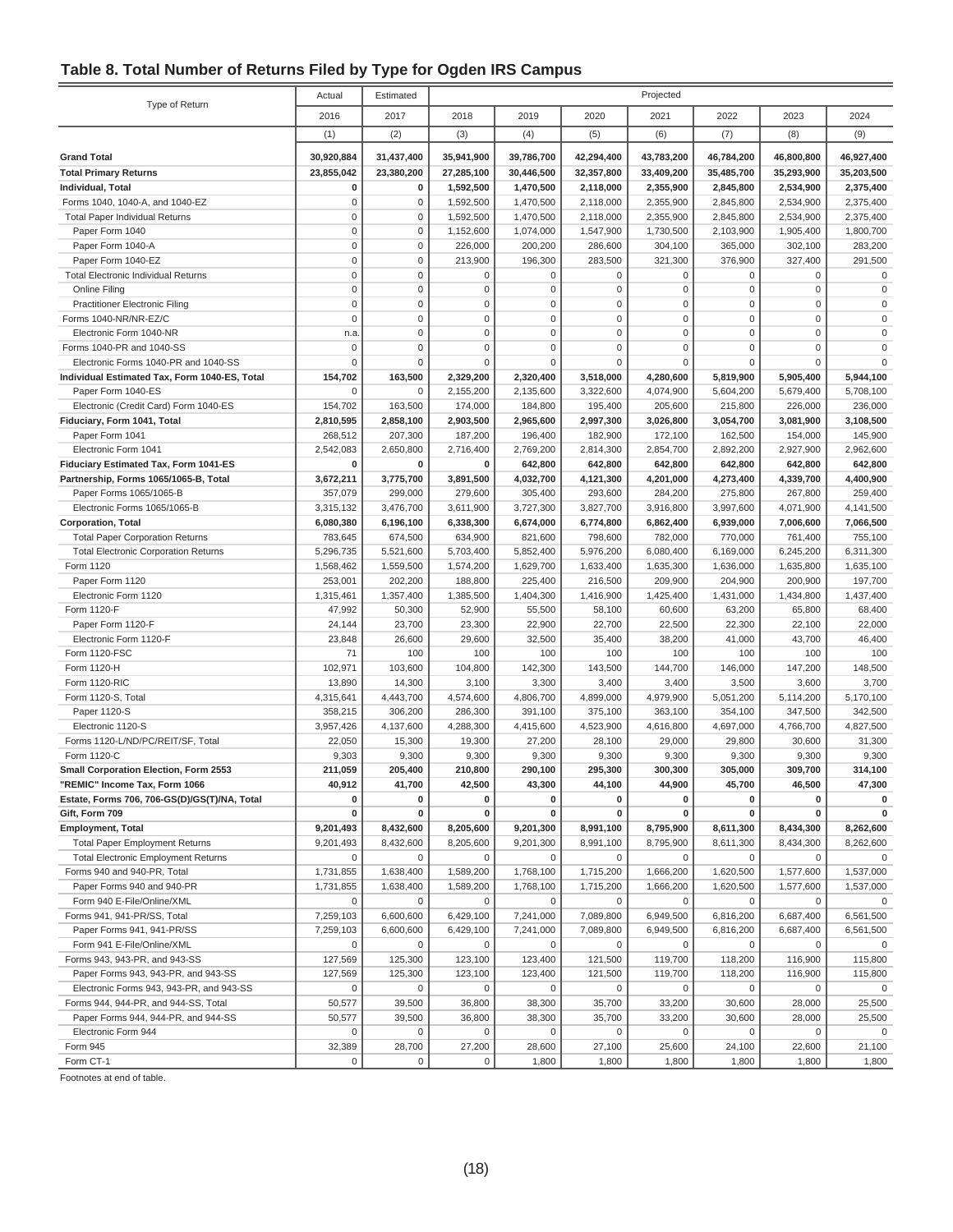#### **Table 8. Total Number of Returns Filed by Type for Ogden IRS Campus—Continued**

| Type of Return                                  | Actual    | Estimated |           |           |           | Projected  |            |            |            |
|-------------------------------------------------|-----------|-----------|-----------|-----------|-----------|------------|------------|------------|------------|
|                                                 | 2016      | 2017      | 2018      | 2019      | 2020      | 2021       | 2022       | 2023       | 2024       |
|                                                 | (1)       | (2)       | (3)       | (4)       | (5)       | (6)        | (7)        | (8)        | (9)        |
| Withholding Tax for Foreign Persons, Form 1042  | 47,467    | 48,700    | 49,700    | 50,700    | 51,700    | 52,700     | 53,700     | 54,700     | 55,700     |
| <b>Exempt Organizations, Total</b>              | 1,537,016 | 1,572,600 | 1,607,600 | 1,642,600 | 1,677,800 | 1,713,100  | 1,748,500  | 1,784,000  | 1,819,600  |
| Government Entities/Bonds, Total                | 49,958    | 49,200    | 49,100    | 49,000    | 49,000    | 49,000     | 48.900     | 48.900     | 48,900     |
| <b>Political Organizations, Total</b>           | 10,930    | 8,500     | 10,700    | 8,300     | 10,400    | 8,000      | 10,100     | 7,700      | 9,800      |
| Excise, Total                                   | 0         | 0         | 26,300    | 1,026,600 | 1,038,000 | 1,047,900  | 1,058,900  | 1,069,300  | 1,080,000  |
| Excise Taxes re Employee Plans, Form 5330       | 19,526    | 19,500    | 19,500    | 19,500    | 19,500    | 19,500     | 19,500     | 19,500     | 19,500     |
| Payment or Refund Under Section 7519, Form 8752 | 18,793    | 8,700     | 8,400     | 9.100     | 8.800     | 8.500      | 8.200      | 7.900      | 7.700      |
| <b>Supplemental Documents, Total</b>            | 7,065,842 | 8,057,200 | 8,656,700 | 9,340,200 | 9,936,500 | 10,374,000 | 11,298,500 | 11,507,000 | 11,723,800 |
| Form 1040-X                                     | $\Omega$  | $\Omega$  | $\Omega$  | 253,500   | 433,200   | 536,200    | 1,019,700  | 1,015,200  | 1,021,100  |
| Form 4868, Total                                | 102,030   | 113,800   | 459,300   | 456,500   | 641,900   | 750,300    | 969,900    | 965.200    | 961,800    |
| Paper Form 4868                                 | $\Omega$  | $\Omega$  | 342.500   | 337.100   | 520,100   | 626.200    | 843.800    | 837.200    | 831,800    |
| Electronic Form 4868                            | 102,030   | 113,800   | 116,800   | 119,400   | 121,800   | 124,100    | 126,100    | 128,000    | 130,000    |
| <b>Credit Card</b>                              | 102,030   | 113,800   | 116,800   | 119,400   | 121,800   | 124,100    | 126,100    | 128,000    | 130,000    |
| E-File                                          | $\Omega$  | $\Omega$  | $\Omega$  | $\Omega$  | $\Omega$  | $\Omega$   | $\Omega$   | $\Omega$   | $\Omega$   |
| Form 1120-X                                     | 11,912    | 6,800     | 7,600     | 10,000    | 10,700    | 11,400     | 11,900     | 12,400     | 12,800     |
| Form 5558                                       | 494.957   | 518,100   | 541,200   | 564,300   | 587,400   | 610,600    | 633,700    | 656,800    | 679,900    |
| Form 7004                                       | 5,799,537 | 6,740,000 | 6,949,200 | 7,335,300 | 7,521,600 | 7,702,900  | 7,879,700  | 8,052,600  | 8,222,500  |
| Paper Form 7004                                 | 899,286   | 774,700   | 716,900   | 851,600   | 802,300   | 761,900    | 728,900    | 701.800    | 679,700    |
| Electronic Form 7004                            | 4,900,251 | 5,965,400 | 6,232,300 | 6,483,700 | 6,719,300 | 6,940,900  | 7,150,800  | 7,350,800  | 7,542,800  |
| Form 8868                                       | 657.406   | 678,500   | 699.500   | 720,500   | 741.600   | 762.600    | 783.700    | 804.700    | 825,800    |
| Paper Form 8868                                 | 285,447   | 268,600   | 251,800   | 234,900   | 218,100   | 201,200    | 184,400    | 167,500    | 150,700    |
| Electronic Form 8868                            | 371,959   | 409,900   | 447,700   | 485,600   | 523,500   | 561,400    | 599,300    | 637,200    | 675,100    |

n.a.—Not available.

NOTES: Table does not contain Non-Master File counts.

See also "Table Notes" page.

Detail may not add to total due to rounding.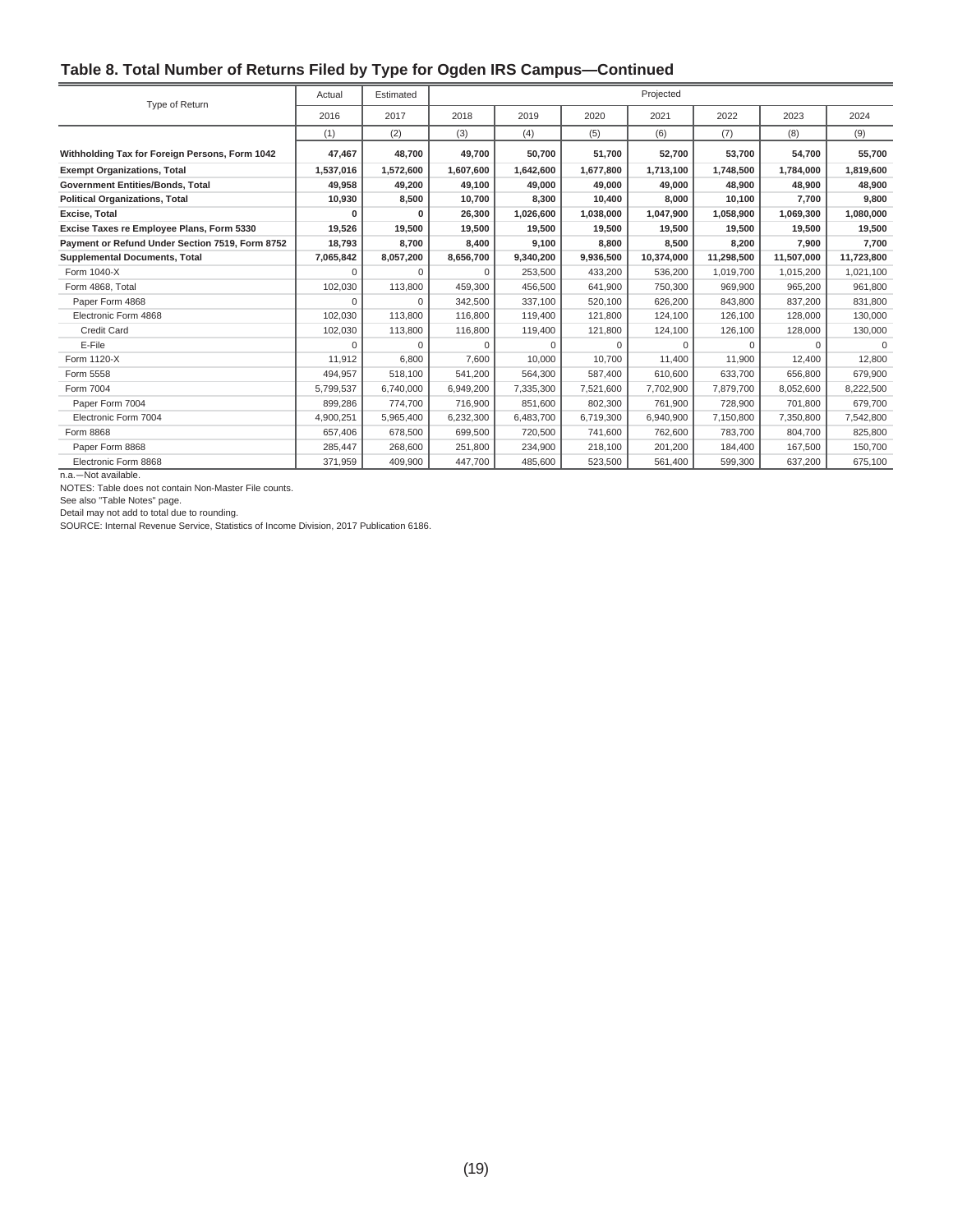#### **Table 9. Total Number of Returns Filed by Type for Philadelphia IRS Campus**

|                                               | Actual           | Estimated   | Projected        |             |                     |                     |              |                     |                     |
|-----------------------------------------------|------------------|-------------|------------------|-------------|---------------------|---------------------|--------------|---------------------|---------------------|
| Type of Return                                | 2016             | 2017        | 2018             | 2019        | 2020                | 2021                | 2022         | 2023                | 2024                |
|                                               | (1)              | (2)         | (3)              | (4)         | (5)                 | (6)                 | (7)          | (8)                 | (9)                 |
| <b>Grand Total</b>                            | 23,907,965       | 24,636,500  | 25,287,100       | 25,914,600  | 26,540,100          | 27,157,700          | 27,764,500   | 28,383,100          | 28,974,000          |
| <b>Total Primary Returns</b>                  | 22,457,140       | 22,901,400  | 23,480,300       | 24,034,600  | 24,586,100          | 25,126,400          | 25,656,900   | 26,199,300          | 26,713,700          |
| Individual, Total                             | 22,457,140       | 22,901,400  | 23,480,300       | 24,034,600  | 24,586,100          | 25,126,400          | 25,656,900   | 26,199,300          | 26,713,700          |
| Forms 1040, 1040-A, and 1040-EZ               | 22,457,140       | 22,901,400  | 23,480,300       | 24,034,600  | 24,586,100          | 25,126,400          | 25,656,900   | 26,199,300          | 26,713,700          |
| <b>Total Paper Individual Returns</b>         | $\mathbf 0$      | 0           | 0                | 0           | 0                   | 0                   | $\mathbf 0$  | $\mathbf 0$         | $\Omega$            |
| Paper Form 1040                               | $\mathbf 0$      | $\mathbf 0$ | $\mathbf 0$      | $\mathsf 0$ | $\mathbf 0$         | $\mathbf 0$         | $\mathbf 0$  | $\mathbf 0$         | $\Omega$            |
| Paper Form 1040-A                             | $\mathbf 0$      | $\mathbf 0$ | $\mathbf 0$      | $\mathbf 0$ | $\mathbf 0$         | $\Omega$            | $\mathbf 0$  | $\mathbf 0$         | $\Omega$            |
| Paper Form 1040-EZ                            | $\mathbf 0$      | $\mathbf 0$ | $\mathbf 0$      | $\mathbf 0$ | $\mathbf 0$         | $\mathbf 0$         | $\Omega$     | $\mathbf{0}$        |                     |
| <b>Total Electronic Individual Returns</b>    | 22,457,140       | 22,901,400  | 23,480,300       | 24,034,600  | 24,586,100          | 25,126,400          | 25,656,900   | 26,199,300          | 26,713,700          |
| Online Filing                                 | 9,433,973        | 9,650,800   | 10,128,300       | 10,564,500  | 11,007,900          | 11,424,300          | 11,833,300   | 12,240,600          | 12,616,600          |
| <b>Practitioner Electronic Filing</b>         | 13,023,167       | 13,250,600  | 13,352,000       | 13,470,100  | 13,578,200          | 13,702,100          | 13,823,600   | 13,958,700          | 14,097,100          |
| Forms 1040-NR/NR-EZ/C                         | $\mathsf 0$      | $\mathbf 0$ | $\boldsymbol{0}$ | $\mathbf 0$ | 0                   | $\mathbf 0$         | 0            | $\mathbf 0$         | 0                   |
| Electronic Form 1040-NR                       | n.a.             | $\mathbf 0$ | $\mathbf 0$      | $\mathsf 0$ | $\mathsf 0$         | $\mathbf 0$         | $\mathsf 0$  | $\mathbf 0$         | $\bf 0$             |
| Forms 1040-PR and 1040-SS                     | $\mathsf 0$      | $\mathbf 0$ | $\mathbf 0$      | $\mathsf 0$ | $\mathbf 0$         | $\mathbf 0$         | $\mathbf 0$  | $\mathbf{0}$        | $\Omega$            |
| Electronic Forms 1040-PR and 1040-SS          | $\mathbf 0$      | $\mathbf 0$ | $\mathbf 0$      | $\mathbf 0$ | $\mathbf 0$         | 0                   | $\mathbf 0$  | $\mathbf 0$         | $\Omega$            |
| Individual Estimated Tax, Form 1040-ES, Total | 0                | 0           | 0                | $\bf{0}$    | $\mathbf 0$         | $\bf{0}$            | 0            | $\mathbf{0}$        | $\Omega$            |
| Paper Form 1040-ES                            | $\mathsf 0$      | $\mathbf 0$ | $\mathbf 0$      | $\mathbf 0$ | $\mathsf 0$         | $\mathbf 0$         | $\mathsf 0$  | $\mathbf 0$         | $\Omega$            |
| Electronic (Credit Card) Form 1040-ES         | $\mathbf 0$      | $\mathbf 0$ | $\mathsf 0$      | $\mathsf 0$ | $\mathsf{O}\xspace$ | $\mathbf 0$         | $\mathbf 0$  | $\mathbf 0$         | $\Omega$            |
| Fiduciary, Form 1041, Total                   | $\mathbf 0$      | $\bf{0}$    | $\pmb{0}$        | $\pmb{0}$   | $\mathbf 0$         | $\mathbf 0$         | $\mathbf 0$  | $\mathbf{0}$        |                     |
| Paper Form 1041                               | $\mathbf 0$      | $\mathbf 0$ | $\mathbf 0$      | $\mathsf 0$ | $\mathbf 0$         | $\mathbf 0$         | $\mathbf 0$  | $\mathbf 0$         | $\Omega$            |
| Electronic Form 1041                          | $\mathbf 0$      | $\mathbf 0$ | $\mathbf 0$      | $\mathsf 0$ | $\mathsf 0$         | $\mathbf 0$         | $\mathsf 0$  | $\mathbf 0$         | $\Omega$            |
| Fiduciary Estimated Tax, Form 1041-ES         | $\bf{0}$         | 0           | 0                | 0           | $\pmb{0}$           | $\bf{0}$            | 0            | $\mathbf{0}$        | O                   |
| Partnership, Forms 1065/1065-B, Total         | $\mathbf 0$      | $\bf{0}$    | $\bf{0}$         | 0           | $\mathbf 0$         | $\bf{0}$            | 0            | $\mathbf 0$         | $\Omega$            |
| Paper Forms 1065/1065-B                       | $\mathbf 0$      | $\mathbf 0$ | $\mathbf 0$      | $\mathbf 0$ | $\mathbf 0$         | $\mathbf 0$         | $\mathbf 0$  | $\mathbf 0$         | $\Omega$            |
| Electronic Forms 1065/1065-B                  | $\mathsf 0$      | $\mathbf 0$ | $\mathbf 0$      | $\mathsf 0$ | $\mathbf 0$         | $\mathbf 0$         | $\mathsf 0$  | $\mathbf 0$         | $\Omega$            |
| <b>Corporation, Total</b>                     | $\bf{0}$         | $\pmb{0}$   | $\pmb{0}$        | $\pmb{0}$   | $\mathbf 0$         | $\bf{0}$            | $\mathbf 0$  | $\mathbf{0}$        | $\Omega$            |
| <b>Total Paper Corporation Returns</b>        | $\mathbf 0$      | $\mathbf 0$ | $\mathsf 0$      | $\mathsf 0$ | $\mathbf{0}$        | $\mathbf 0$         | $\mathbf 0$  | $\mathbf 0$         | $\Omega$            |
| <b>Total Electronic Corporation Returns</b>   | $\mathbf 0$      | $\mathbf 0$ | $\mathbf 0$      | $\mathbf 0$ | $\mathsf{O}\xspace$ | $\mathbf 0$         | $\mathbf 0$  | $\mathbf 0$         | $\Omega$            |
| Form 1120                                     | $\mathbf 0$      | $\mathbf 0$ | $\mathsf 0$      | $\mathsf 0$ | $\mathsf{O}\xspace$ | $\mathbf 0$         | $\mathsf 0$  | $\mathbf 0$         | $\Omega$            |
| Paper Form 1120                               | $\mathbf 0$      | $\mathbf 0$ | $\mathbf 0$      | $\mathsf 0$ | $\mathbf 0$         | $\mathbf 0$         | $\mathbf 0$  | $\mathbf 0$         | $\Omega$            |
| Electronic Form 1120                          | $\mathbf 0$      | $\mathbf 0$ | $\mathbf 0$      | $\mathsf 0$ | $\mathbf 0$         | $\mathbf 0$         | $\mathbf 0$  | $\mathbf 0$         |                     |
| Form 1120-F                                   | $\mathbf 0$      | $\mathbf 0$ | $\mathbf 0$      | $\mathbf 0$ | $\mathbf 0$         | $\mathbf 0$         | $\mathbf 0$  | $\mathbf 0$         | $\Omega$            |
| Paper Form 1120-F                             | $\mathsf 0$      | $\mathbf 0$ | $\mathbf 0$      | $\mathbf 0$ | $\mathbf 0$         | $\mathbf 0$         | $\mathbf 0$  | $\mathbf 0$         | $\Omega$            |
| Electronic Form 1120-F                        | $\mathsf 0$      | $\mathbf 0$ | $\mathsf 0$      | $\mathsf 0$ | $\mathsf 0$         | $\mathbf 0$         | $\mathsf 0$  | $\mathbf 0$         | $\Omega$            |
| Form 1120-FSC                                 | $\mathbf 0$      | $\mathbf 0$ | $\mathsf 0$      | $\mathbf 0$ | $\mathsf 0$         | $\mathbf 0$         | $\mathbf 0$  | $\mathbf{0}$        | $\Omega$            |
| Form 1120-H                                   | $\mathbf 0$      | $\mathbf 0$ | $\mathsf 0$      | $\mathsf 0$ | $\mathsf 0$         | $\mathbf 0$         | $\mathbf 0$  | $\mathbf 0$         | $\Omega$            |
| Form 1120-RIC                                 | $\mathbf 0$      | $\mathbf 0$ | $\mathbf 0$      | $\mathbf 0$ | $\mathsf{O}\xspace$ | $\mathbf 0$         | $\mathbf 0$  | $\mathbf 0$         | $\Omega$            |
| Form 1120-S, Total                            | $\mathbf 0$      | $\mathbf 0$ | $\mathsf 0$      | $\mathsf 0$ | $\mathsf{O}\xspace$ | $\mathbf 0$         | $\mathsf 0$  | $\mathbf 0$         | $\Omega$            |
| Paper 1120-S                                  | $\mathbf 0$      | $\mathbf 0$ | $\mathbf 0$      | $\mathsf 0$ | $\mathbf 0$         | $\mathbf 0$         | $\mathbf 0$  | $\mathbf 0$         | $\Omega$            |
| Electronic 1120-S                             | $\mathbf 0$      | $\mathbf 0$ | $\mathbf 0$      | $\mathsf 0$ | $\mathbf{0}$        | $\mathbf 0$         | $\mathbf 0$  | $\mathbf 0$         |                     |
| Forms 1120-L/ND/PC/REIT/SF, Total             | $\mathbf 0$      | $\mathbf 0$ | $\mathbf 0$      | $\mathsf 0$ | $\mathbf 0$         | $\mathbf 0$         | $\mathbf 0$  | $\mathbf 0$         | $\Omega$            |
| Form 1120-C                                   | $\mathbf 0$      | $\mathbf 0$ | $\mathbf 0$      | $\mathsf 0$ | $\mathbf 0$         | $\mathbf 0$         | $\mathsf 0$  | $\mathbf 0$         | $\Omega$            |
| Small Corporation Election, Form 2553         | 0                | $\bf{0}$    | 0                | 0           | $\mathbf 0$         | 0                   | 0            | $\mathbf{0}$        | 0                   |
| "REMIC" Income Tax, Form 1066                 | 0                | 0           | 0                | 0           | 0                   | 0                   | 0            | 0                   |                     |
| Estate, Forms 706, 706-GS(D)/GS(T)/NA, Total  | 0                | 0           | 0                | 0           | 0                   | $\pmb{0}$           | $\pmb{0}$    | $\mathbf{0}$        | 0                   |
| Gift, Form 709                                | 0                | 0           | 0                | 0           | 0                   | 0                   | 0            | 0                   | 0                   |
| <b>Employment, Total</b>                      | 0                | 0           | 0                | 0           | 0                   | 0                   | 0            | $\mathbf{0}$        | 0                   |
| <b>Total Paper Employment Returns</b>         | $\mathbf 0$      | 0           | $\mathbf 0$      | 0           | 0                   | $\mathbf 0$         | $\mathbf 0$  | $\mathbf{0}$        | 0                   |
| <b>Total Electronic Employment Returns</b>    | 0                | $\bf 0$     | $\boldsymbol{0}$ | $\mathbf 0$ | $\mathsf 0$         | $\mathbf 0$         | $\mathbf{0}$ | $\mathbf{0}$        | $\bf 0$             |
| Forms 940 and 940-PR, Total                   | $\mathsf 0$      | $\bf 0$     | $\mathbf 0$      | $\mathsf 0$ | $\mathsf{O}\xspace$ | $\mathbf 0$         | $\mathsf 0$  | $\mathsf{O}\xspace$ | $\mathsf{O}\xspace$ |
| Paper Forms 940 and 940-PR                    | $\mathsf 0$      | $\mathsf 0$ | $\mathsf 0$      | $\mathbf 0$ | $\mathsf{O}\xspace$ | $\mathbf 0$         | $\mathbf 0$  | $\mathsf 0$         | $\bf 0$             |
| Form 940 E-File/Online/XML                    | $\mathsf 0$      | $\mathbf 0$ | $\mathsf 0$      | $\mathbf 0$ | $\mathsf{O}\xspace$ | $\mathbf 0$         | $\mathbf 0$  | $\mathbf 0$         | 0                   |
| Forms 941, 941-PR/SS, Total                   | $\mathsf 0$      | $\mathsf 0$ | $\boldsymbol{0}$ | $\,0\,$     | $\mathsf{O}\xspace$ | $\mathsf 0$         | $\mathsf 0$  | $\mathsf{O}\xspace$ | 0                   |
| Paper Forms 941, 941-PR/SS                    | $\mathsf 0$      | $\bf 0$     | $\boldsymbol{0}$ | $\mathsf 0$ | $\mathsf 0$         | $\mathbf 0$         | $\mathsf 0$  | $\mathbf 0$         | $\bf 0$             |
| Form 941 E-File/Online/XML                    | $\mathbf 0$      | 0           | $\mathbf 0$      | $\mathsf 0$ | $\mathsf 0$         | $\mathbf 0$         | 0            | $\mathbf 0$         | 0                   |
| Forms 943, 943-PR, and 943-SS                 | 0                | $\bf 0$     | $\mathbf 0$      | $\mathsf 0$ | $\mathsf 0$         | $\mathbf 0$         | $\mathbf 0$  | $\mathbf 0$         | $\bf 0$             |
| Paper Forms 943, 943-PR, and 943-SS           | $\mathbf 0$      | $\bf 0$     | $\mathbf 0$      | $\mathbf 0$ | $\mathsf 0$         | $\mathbf 0$         | $\mathsf 0$  | $\mathbf 0$         | 0                   |
| Electronic Forms 943, 943-PR, and 943-SS      | $\mathsf 0$      | $\bf 0$     | $\boldsymbol{0}$ | $\mathbf 0$ | $\mathsf 0$         | $\mathbf 0$         | $\mathbf{0}$ | $\mathbf 0$         | $\bf 0$             |
| Forms 944, 944-PR, and 944-SS, Total          | $\mathsf 0$      | $\mathsf 0$ | $\mathbf 0$      | $\mathsf 0$ | $\mathsf 0$         | $\mathbf 0$         | $\mathsf 0$  | $\mathsf 0$         | $\mathsf{O}\xspace$ |
| Paper Forms 944, 944-PR, and 944-SS           | $\mathsf 0$      | $\mathsf 0$ | $\mathsf 0$      | $\mathbf 0$ | $\mathsf 0$         | $\mathbf 0$         | $\mathbf 0$  | $\mathsf{O}\xspace$ | $\mathsf{O}\xspace$ |
| Electronic Form 944                           | $\mathsf 0$      | $\mathbf 0$ | $\mathsf 0$      | $\mathbf 0$ | $\mathsf{O}\xspace$ | $\mathbf 0$         | $\mathbf 0$  | $\mathbf 0$         | $\mathbf 0$         |
| Form 945                                      | $\boldsymbol{0}$ | $\mathbf 0$ | $\boldsymbol{0}$ | $\,0\,$     | $\mathsf{O}\xspace$ | $\mathsf{O}\xspace$ | $\mathsf 0$  | $\mathsf 0$         | $\mathbf 0$         |
| Form CT-1                                     | $\mathbf 0$      | $\mathbf 0$ | $\mathsf 0$      | $\mathsf 0$ | $\mathsf{O}\xspace$ | $\mathsf{O}\xspace$ | $\mathbf 0$  | $\mathbf 0$         | $\mathbf 0$         |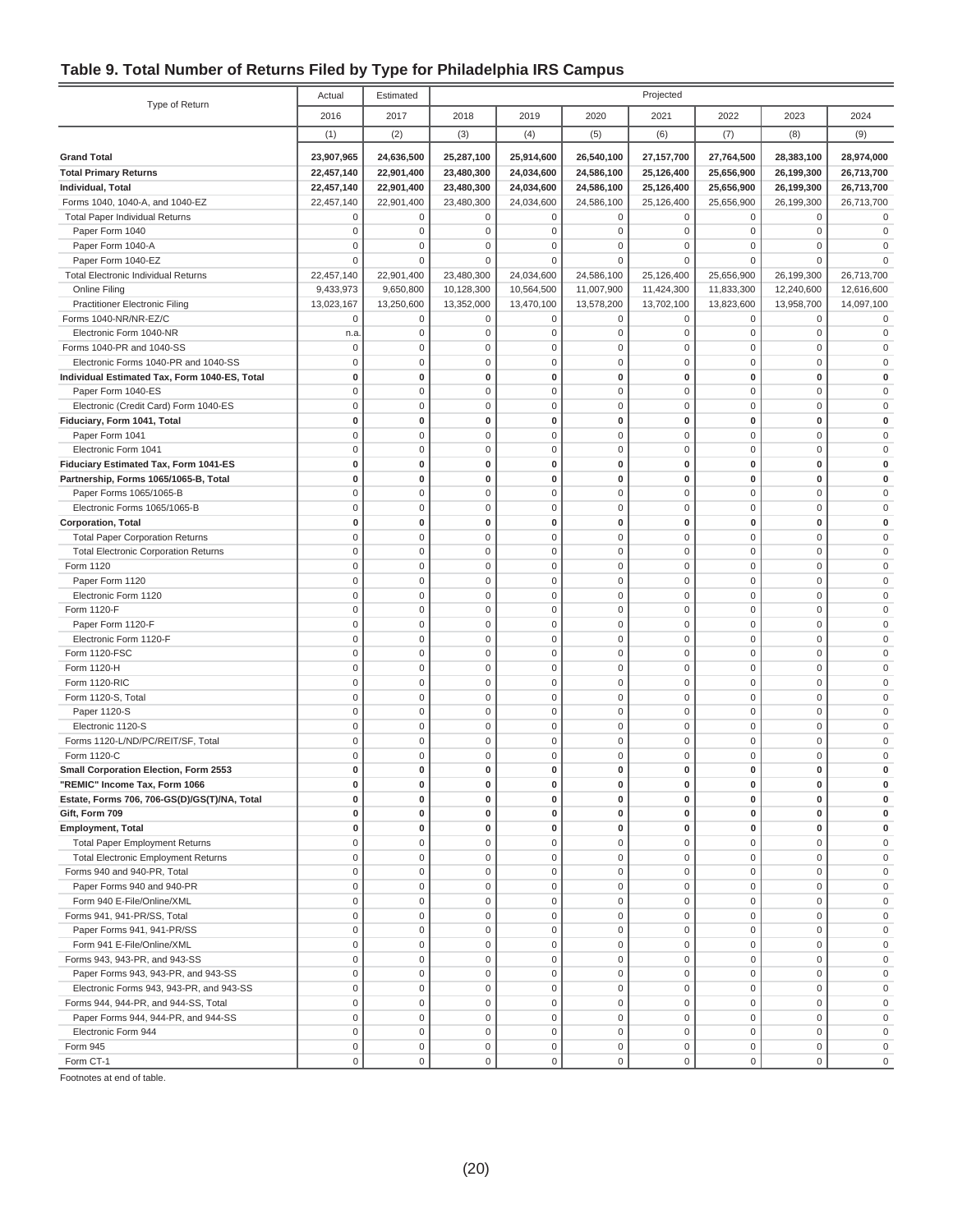#### **Table 9. Total Number of Returns Filed by Type for Philadelphia IRS Campus—Continued**

| Type of Return                                  | Actual    | Estimated   |             |             |             | Projected    |             |           |           |
|-------------------------------------------------|-----------|-------------|-------------|-------------|-------------|--------------|-------------|-----------|-----------|
|                                                 | 2016      | 2017        | 2018        | 2019        | 2020        | 2021         | 2022        | 2023      | 2024      |
|                                                 | (1)       | (2)         | (3)         | (4)         | (5)         | (6)          | (7)         | (8)       | (9)       |
| Withholding Tax for Foreign Persons, Form 1042  |           | O           | O           | O           | O           | 0            | O           | n         |           |
| <b>Exempt Organizations, Total</b>              | n         | $\bf{0}$    | 0           | O           | 0           | 0            | 0           | ŋ         |           |
| Government Entities/Bonds, Total                | $\Omega$  | $\bf{0}$    | 0           | $\bf{0}$    | $\bf{0}$    | 0            | 0           | 0         |           |
| <b>Political Organizations, Total</b>           | O         | $\bf{0}$    | 0           | 0           | 0           | $\mathbf{0}$ | 0           | $\Omega$  |           |
| Excise, Total                                   |           | 0           | 0           | O           | 0           | $\mathbf{0}$ | 0           | O         |           |
| Excise Taxes re Employee Plans, Form 5330       | n         | O           | $\Omega$    | O           | 0           | $\mathbf{0}$ | $\Omega$    | Û         |           |
| Payment or Refund Under Section 7519, Form 8752 |           |             | O           | ŋ           | ŋ           |              |             |           |           |
| <b>Supplemental Documents, Total</b>            | 1,450,825 | 1,735,100   | 1,806,800   | 1,880,000   | 1,954,000   | 2,031,300    | 2,107,600   | 2,183,800 | 2,260,300 |
| Form 1040-X                                     | C         | $\cap$      | $\Omega$    |             | O           |              | $\Omega$    | C         |           |
| Form 4868, Total                                | 1,450,825 | 1,735,100   | 1,806,800   | 1,880,000   | 1,954,000   | 2,031,300    | 2,107,600   | 2,183,800 | 2,260,300 |
| Paper Form 4868                                 | $\Omega$  | $\Omega$    | $\Omega$    | $\Omega$    | $\Omega$    | $\Omega$     | $\Omega$    | $\Omega$  | $\Omega$  |
| Electronic Form 4868                            | 1,450,825 | 1,735,100   | 1,806,800   | 1,880,000   | 1,954,000   | 2,031,300    | 2,107,600   | 2,183,800 | 2,260,300 |
| Credit Card                                     | $\Omega$  | $\Omega$    | $\Omega$    | $\Omega$    | $\Omega$    | $\Omega$     | $\Omega$    | $\Omega$  | $\Omega$  |
| E-File                                          | 1,450,825 | 1,735,100   | 1,806,800   | 1,880,000   | 1,954,000   | 2,031,300    | 2,107,600   | 2,183,800 | 2,260,300 |
| Form 1120-X                                     | $\Omega$  | $\Omega$    | 0           | 0           | 0           | 0            | 0           | $\Omega$  | $\Omega$  |
| Form 5558                                       | O         | $\Omega$    | $\Omega$    | $\Omega$    | $\Omega$    | O            | $\Omega$    |           |           |
| Form 7004                                       | $\Omega$  | $\Omega$    | $\Omega$    | $\Omega$    | $\Omega$    | $\Omega$     | $\Omega$    | $\Omega$  | $\Omega$  |
| Paper Form 7004                                 | $\Omega$  | $\Omega$    | $\Omega$    | $\Omega$    | $\Omega$    | $\Omega$     | $\Omega$    | $\Omega$  | $\Omega$  |
| Electronic Form 7004                            | $\Omega$  | $\Omega$    | $\Omega$    | $\Omega$    | $\Omega$    | $\Omega$     | $\Omega$    | $\Omega$  | $\Omega$  |
| Form 8868                                       | $\Omega$  | $\mathbf 0$ | $\mathbf 0$ | $\mathbf 0$ | $\mathbf 0$ | $\mathbf 0$  | $\mathbf 0$ | $\Omega$  | U         |
| Paper Form 8868                                 | $\Omega$  | $\Omega$    | $\mathbf 0$ | $\Omega$    | $\mathbf 0$ | $\mathbf 0$  | $\mathbf 0$ | $\Omega$  | $\Omega$  |
| Electronic Form 8868                            | 0         | $\Omega$    | $\Omega$    | 0           | 0           | $\Omega$     | $\Omega$    | $\Omega$  | U         |

n.a.-Not available.

NOTES: Table does not contain Non-Master File counts.

See also "Table Notes" page.

Detail may not add to total due to rounding.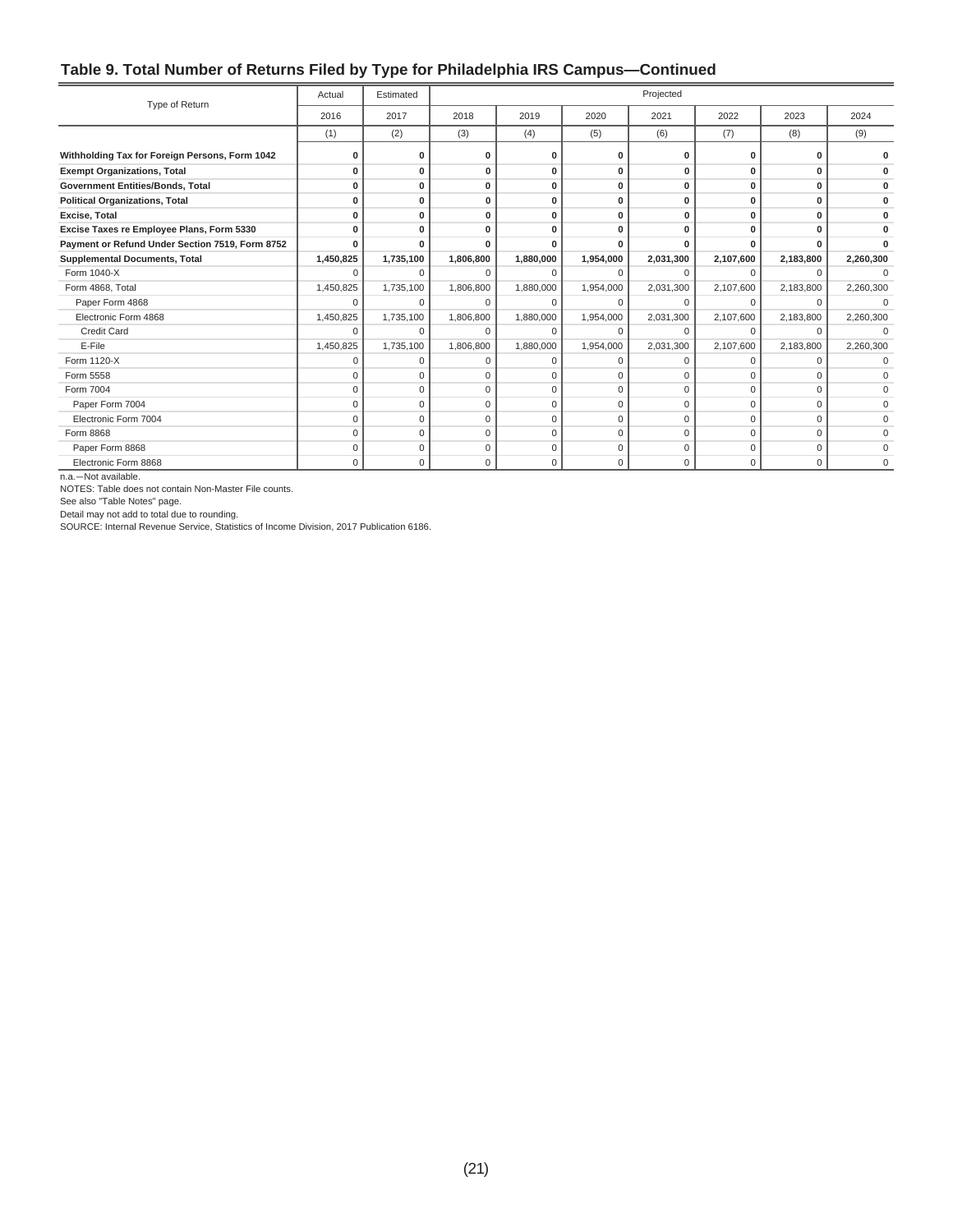# **Table 10. Total Number of Returns Filed by Type of Return and Examination Class for the United States**

|                                                                                           | Actual          | Estimated       | Projected       |                 |                 |                 |                 |                 |                 |
|-------------------------------------------------------------------------------------------|-----------------|-----------------|-----------------|-----------------|-----------------|-----------------|-----------------|-----------------|-----------------|
| Type of Return                                                                            | 2016            | 2017            | 2018            | 2019            | 2020            | 2021            | 2022            | 2023            | 2024            |
|                                                                                           | (1)             | (2)             | (3)             | (4)             | (5)             | (6)             | (7)             | (8)             | (9)             |
| Individual, Forms 1040, 1040-A, and 1040-EZ, Total <sup>1</sup>                           | 149,735,733     | 151,568,500     | 153,329,500     | 155,063,500     | 156,734,000     | 158,328,200     | 159,853,800     | 161,420,100     | 162,991,700     |
| Forms 1040-PR/SS                                                                          | 183.682         | 176,100         | 169,300         | 162,700         | 156,300         | 149,900         | 143,500         | 137,200         | 130,800         |
| EITC Classes (with TPI<\$200,000), Total                                                  | 27,858,140      | 27,458,400      | 27,370,200      | 27,383,300      | 27,413,700      | 27,457,600      | 27,498,400      | 27,543,800      | 27,586,200      |
| TPI Under \$200,000 and TGR<\$25,000                                                      | 25,948,509      | 25,497,500      | 25,371,300      | 25,336,000      | 25,326,100      | 25,323,300      | 25,322,600      | 25,322,400      | 25,322,300      |
| TPI Under \$200,000 and TGR>=\$25,000                                                     | 1,909,631       | 1,961,000       | 1,998,900       | 2,047,400       | 2,087,600       | 2,134,200       | 2,175,900       | 2,221,400       | 2,263,900       |
| Nonbusiness (with No EITC), Total                                                         | 97,293,557      | 98,638,200      | 99,841,100      | 101,044,000     | 102,233,300     | 103,368,600     | 104,457,500     | 105,593,400     | 106,743,400     |
| TPI Under \$200,000 & No Schedule E<br>or Form 2106                                       | 81,474,838      | 82,818,400      | 84,041,900      | 85,244,800      | 86,434,100      | 87,569,300      | 88,658,300      | 89,794,100      | 90,944,200      |
| TPI Under \$200,000 and Schedule E<br>or Form 2106 Are Okay                               | 15,818,718      | 15,819,800      | 15,799,300      | 15,799,300      | 15,799,300      | 15,799,300      | 15,799,300      | 15,799,300      | 15,799,300      |
| Nonfarm Business, Total <sup>2</sup>                                                      | 15,944,949      | 16,555,300      | 16,944,100      | 17,223,700      | 17,449,300      | 17,648,200      | 17,833,800      | 18,012,800      | 18,188,600      |
| TGR Under \$25,000                                                                        | 11,005,284      | 11,477,500      | 11,785,600      | 12,011,600      | 12,196,700      | 12,361,300      | 12,515,800      | 12,665,100      | 12,811,900      |
| TGR \$25,000 Under \$100,000                                                              | 3,305,637       | 3,430,600       | 3,506,700       | 3,558,600       | 3,598,600       | 3,632,600       | 3,663,700       | 3,693,400       | 3,722,300       |
| TGR \$100,000 Under \$200,000                                                             | 914,814         | 925,300         | 929,100         | 930,400         | 930,900         | 931,100         | 931,100         | 931,100         | 931,100         |
| TGR \$200,000 or More                                                                     | 719,214         | 721,800         | 722,700         | 723,000         | 723,100         | 723,200         | 723,200         | 723,200         | 723,200         |
| Farm Business & TPI<\$200,000, Total <sup>3</sup>                                         | 1,244,590       | 1,240,600       | 1,238,700       | 1,237,800       | 1,237,400       | 1,237,200       | 1,237,100       | 1,237,000       | 1,237,000       |
| High-Income Taxpayers, Total                                                              | 7,394,498       | 7,676,000       | 7,935,500       | 8,174,700       | 8,400,300       | 8,616,700       | 8,827,000       | 9,033,100       | 9,236,500       |
| No Schedule C or F present & TPI \$200,000<br>Under \$1 Million                           | 4,873,139       | 5,055,100       | 5,225,100       | 5,380,200       | 5,523,200       | 5,657,600       | 5,786,100       | 5,910,500       | 6,032,100       |
| Schedule C or F present & TPI \$200,000<br>Under \$1 Million                              | 2,001,954       | 2,106,800       | 2,196,100       | 2,280,400       | 2,362,900       | 2,444,900       | 2,526,700       | 2.608.400       | 2,690,200       |
| TPI \$1 Million or More                                                                   | 519,406         | 514,100         | 514,200         | 514,200         | 514,200         | 514,200         | 514,200         | 514,200         | 514,200         |
| Fiduciary, Form 1041, Total                                                               | 3,187,535       | 3,200,400       | 3,213,200       | 3,226,100       | 3,238,900       | 3,251,800       | 3,264,600       | 3,277,500       | 3,290,400       |
| Income Distribution Deduction with Tax                                                    | 540,820         | 492,300         | 479,500         | 476,100         | 475,200         | 475,000         | 474,900         | 474,900         | 474,900         |
| Income Distribution Deduction > \$0 with No Tax                                           | 813,645         | 838,700         | 845,600         | 851,100         | 856,500         | 861,900         | 867,300         | 872,700         | 878,100         |
| All Other                                                                                 | 1,833,070       | 1,869,400       | 1,888,100       | 1,898,800       | 1,907,200       | 1,914,900       | 1,922,400       | 1,929,900       | 1,937,300       |
| Partnership, Form 1065/1065-B, Total                                                      | 3,978,262       | 4,083,500       | 4,179,400       | 4,266,800       | 4,346,300       | 4,418,800       | 4,484,800       | 4,545,000       | 4,599,800       |
| 10 or Fewer Partners, Total                                                               | 3,773,252       | 3,876,600       | 3,970,300       | 4,055,600       | 4,133,200       | 4,203,800       | 4,268,000       | 4,326,300       | 4,379,200       |
| Gross Receipts Under \$100,000                                                            | 2,998,962       | 3,086,300       | 3,166,900       | 3,241,400       | 3,310,100       | 3,373,400       | 3,431,600       | 3,484,900       | 3,533,800       |
| Gross Receipts \$100,000 or More                                                          | 774,291         | 790,300         | 803,400         | 814,200         | 823,100         | 830,400         | 836,400         | 841,300         | 845,400         |
| 11 or More Partners                                                                       | 205,010         | 207,000         | 209,100         | 211,200         | 213,200         | 215,000         | 216,900         | 218,700         | 220,500         |
| Corporation, Forms 1120, 1120-A, and                                                      |                 |                 |                 |                 |                 |                 |                 |                 |                 |
| Other, <sup>4</sup> Total                                                                 | 1,849,350       | 1,849,100       | 1,849,200       | 1,848,000       | 1,846,500       | 1,844,800       | 1,843,000       | 1,841,200       | 1,839,300       |
| No Balance Sheet                                                                          | 414,636         | 420,500         | 431,000         | 441,200         | 451,400         | 461,600         | 471,900         | 482,300         | 492,700         |
| Returns with Assets, Total                                                                | 1,434,714       | 1,428,600       | 1,418,200       | 1,406,800       | 1,395,100       | 1,383,100       | 1,371,100       | 1,358,900       | 1,346,600       |
| Under \$250,000                                                                           | 849,698         | 840,900         | 827,400         | 813,000         | 798,400         | 783,600         | 768,700         | 753,700         | 738,500         |
| \$250,000 Under \$1 Million                                                               | 302,052         | 302,400         | 303,800         | 305,200         | 306,500         | 307,800         | 309,000         | 310,300         | 311,600         |
| \$1 Million Under \$5 Million                                                             | 169,366         | 170,700         | 171,500         | 172,300         | 173,000         | 173,700         | 174,400         | 175,200         | 175,900         |
| \$5 Million Under \$10 Million                                                            | 35,889          | 36,300          | 36,700          | 37,100          | 37,400          | 37,800          | 38,200          | 38,600          | 39,000          |
| \$10 Million Under \$50 Million                                                           | 42,392          | 42,300          | 42,400          | 42,400          | 42,400          | 42,400          | 42,400          | 42,400          | 42,500          |
| \$50 Million Under \$100 Million                                                          | 9,141           | 9,600           | 9,600           | 9,600           | 9,600           | 9,600           | 9,600           | 9,600           | 9,600           |
| \$100 Million Under \$250 Million                                                         | 9,031           | 8,300           | 8,300           | 8,300           | 8,300           | 8,300           | 8,300           | 8,300           | 8,300           |
| \$250 Million Under \$500 Million                                                         | 5,529           | 5,800           | 5,900           | 5,900           | 5,900           | 5,900           | 6,000           | 6,000           | 6,000           |
| \$500 Million Under \$1 Billion                                                           | 4,127           | 4,800           | 5,000           | 5,100           | 5,300           | 5,500           | 5,600           | 5,800           | 6,000           |
| \$1 Billion Under \$5 Billion                                                             | 5,293           | 5,400           | 5,600           | 5,800           | 5,900           | 6,100           | 6,300           | 6,500           | 6,700           |
| \$5 Billion Under \$20 Billion                                                            | 1,580           | 1,500           | 1,600           | 1,600           | 1,700           | 1,700           | 1,800           | 1,800           | 1,900           |
| \$20 Billion or More                                                                      | 616             | 600             | 600             | 600             | 600             | 600             | 600             | 700             | 700             |
| Corporation, Form 1120-C, Total                                                           | 9,303           | 9,300           | 9,300           | 9,300           | 9,300           | 9,300           | 9,300           | 9,300           | 9,300           |
| Corporation, Form 1120-F, Total                                                           | 47,992          | 50,300          | 52,900          | 55,500          | 58,100          | 60,600          | 63,200          | 65,800          | 68,400          |
| No Balance Sheet and Assets Under \$10 Million<br>Assets \$10 Million Under \$250 Million | 45,094<br>2,285 | 47,200<br>2,400 | 49,700<br>2,500 | 52,100<br>2,600 | 54,500<br>2,800 | 57,000<br>2,900 | 59,400<br>3,000 | 61,900<br>3,100 | 64,300<br>3,300 |
| Assets \$250 Million of More                                                              | 613             | 600             | 700             | 700             | 700             | 800             | 800             | 800             | 900             |
| Corporation, Form 1120-S, Total                                                           | 4,808,833       | 4,917,100       | 5,014,500       | 5,102,300       | 5,181,400       | 5,252,600       | 5,316,800       | 5,374,600       | 5,426,600       |
| Assets Under \$200,000                                                                    | 3,555,773       | 3,620,700       | 3,678,800       | 3,729,500       | 3,772,700       | 3,808,800       | 3,838,200       | 3,861,400       | 3,879,100       |
| Assets \$200,000 Under \$10 Million                                                       | 1,203,566       | 1,245,000       | 1,282,500       | 1,317,900       | 1,352,100       | 1,385,500       | 1,418,500       | 1,451,400       | 1,484,100       |
| Assets \$10 Million or More                                                               | 49,494          | 51,400          | 53,200          | 54,900          | 56,700          | 58,400          | 60,100          | 61,800          | 63,500          |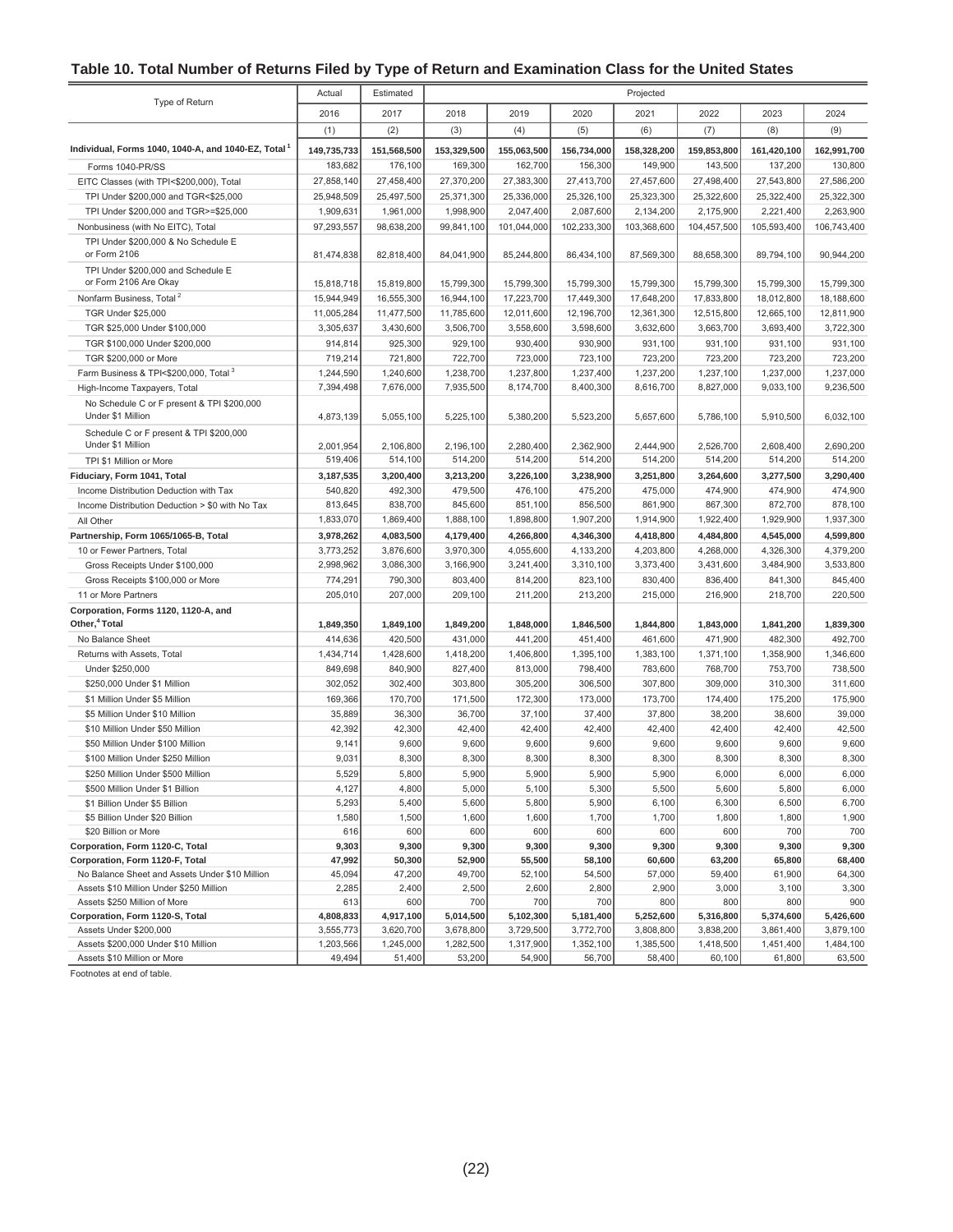#### **Table 10. Total Number of Returns Filed by Type of Return and Examination Class for the United States—Continued**

|                                                    | Actual  | Estimated |         |         |         | Projected |         |         |         |
|----------------------------------------------------|---------|-----------|---------|---------|---------|-----------|---------|---------|---------|
| Type of Return                                     | 2016    | 2017      | 2018    | 2019    | 2020    | 2021      | 2022    | 2023    | 2024    |
|                                                    | (1)     | (2)       | (3)     | (4)     | (5)     | (6)       | (7)     | (8)     | (9)     |
| Estate, Forms 706, 706GS(D), 706GS(T), and 706-NA, | 35,042  | 35,700    | 36,800  | 38,000  | 39,300  | 40,600    | 41,900  | 43,300  | 44,600  |
| Estate Under \$1.5 Million, Total                  | 8,909   | 8,800     | 8,900   | 9,000   | 9,200   | 9,400     | 9,600   | 9,800   | 10,100  |
| Estate Under \$1.5 Million, Taxable                | 121     | 100       | 100     | 100     | 100     | 100       | 100     | 100     | 100     |
| Estate \$1.5 Million Under \$5 Million. Total      | 14,105  | 14,300    | 14,900  | 15,500  | 16,100  | 16,800    | 17,400  | 18,100  | 18,800  |
| Estate \$1.5 Million Under \$5 Million, Taxable    | 584     | 600       | 600     | 600     | 700     | 700       | 700     | 700     | 800     |
| Estate \$5 Million Under \$10 Million. Total       | 8,095   | 8,500     | 8,800   | 9,100   | 9,400   | 9,700     | 10,000  | 10,300  | 10,600  |
| Estate \$5 Million Under \$10 Million, Taxable     | 2,433   | 2,500     | 2,600   | 2.700   | 2,800   | 2,900     | 3,000   | 3,100   | 3,200   |
| Estate \$10 Million Under \$20 Million, Total      | 2,405   | 2,500     | 2,600   | 2,700   | 2,800   | 2,900     | 3,000   | 3,100   | 3,200   |
| Estate \$10 Million Under \$20 Million, Taxable    | 1,317   | 1,400     | 1,400   | 1,500   | 1,500   | 1,600     | 1,600   | 1,700   | 1,700   |
| Estate \$20 Million or More, Total                 | 1,529   | 1,600     | 1,700   | 1,700   | 1,800   | 1,800     | 1,900   | 1,900   | 2,000   |
| Estate \$20 Million or More, Taxable               | 929     | 1,000     | 1,000   | 1,000   | 1,100   | 1,100     | 1,100   | 1,200   | 1,200   |
| Gift, Form 709, Total                              | 244,974 | 246,300   | 247,700 | 249,100 | 250,500 | 251,800   | 253,200 | 254,600 | 255,900 |

1 Does not include Forms 1040-PR/SS, 1040-NR, 1040-NR-EZ.

<sup>2</sup>Includes nonfarm business returns (with No EITC) (Schedule C Present and Schedule C Gross Receipts ≥ Schedule F Gross Receipts).

<sup>3</sup>Includes farm business returns (with No EITC) (Schedule F Present and Schedule F Gross Receipts≥ Schedule C Gross Receipts).

4 1120 "Other" includes Forms 1120-C/FSC/L/ND/PC/REIT/RIC/SF.

NOTES: Detail may not add to total due to rounding. Table does not contain Non-Master File counts. SOURCE: Internal Revenue Service, Statistics of Income Division, 2017 Publication 6186.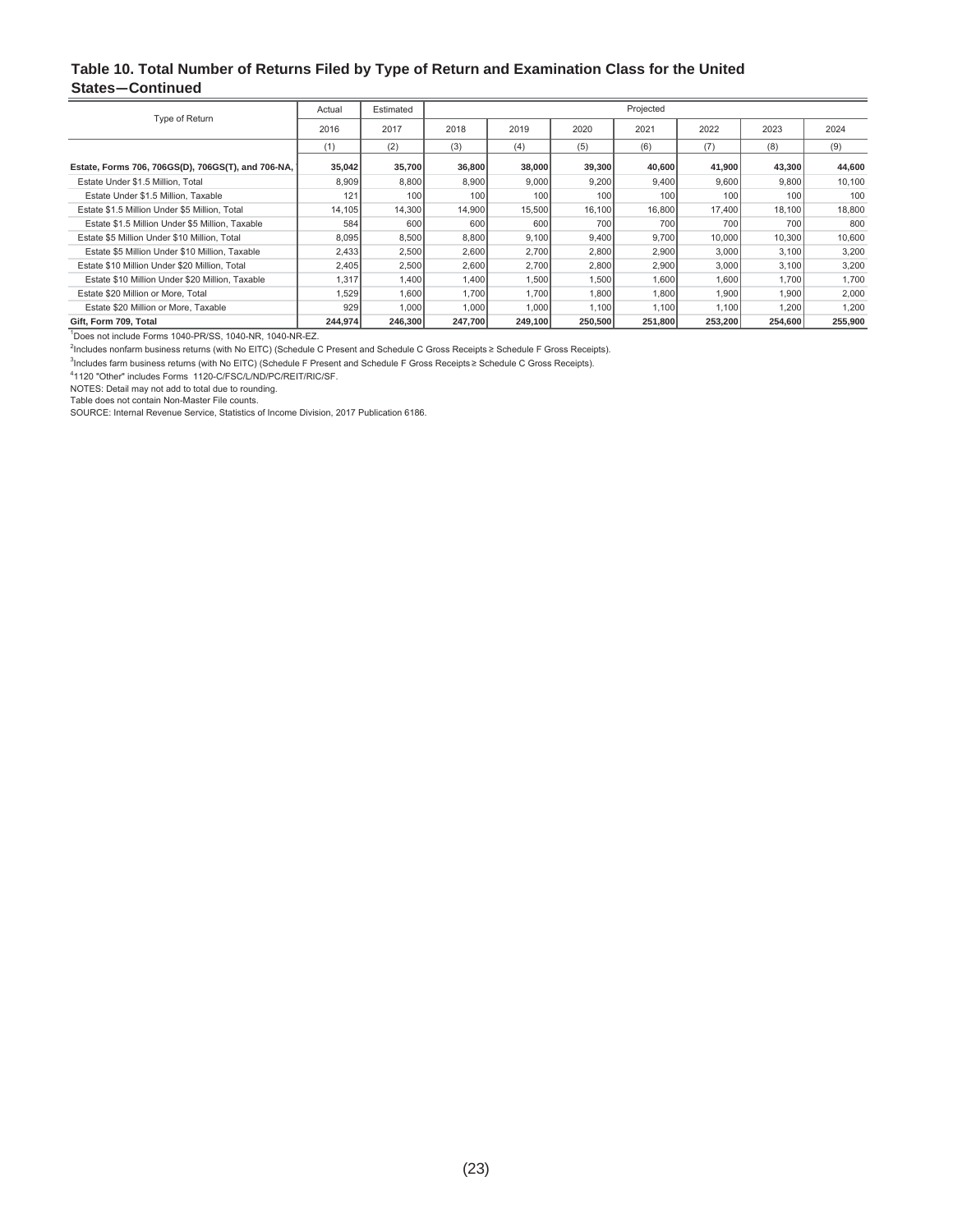#### **Table 11. Accuracy Measures for U.S. Forecasts of Major Return Categories—Mean Absolute Percent Error (MAPE) and Number of Overprojections for the 4 Most Recent Projection Cycles**

|                                               |               |                |                         | Projection Error on Forecasts for: |                         |                         |
|-----------------------------------------------|---------------|----------------|-------------------------|------------------------------------|-------------------------|-------------------------|
| Item                                          | Calendar Year | 1 Year         | 2 Years                 | 3 Years                            | 4 Years                 | 5 Years                 |
|                                               | 2016 Actual * | Ahead          | Ahead                   | Ahead                              | Ahead                   | Ahead                   |
|                                               | (thousands)   | $N=4$<br>(2)   | $N=4$<br>(3)            | $N=4$                              | $N=4$<br>(5)            | $N=4$<br>(6)            |
|                                               | (1)           |                |                         | (4)                                |                         |                         |
| Grand Total-Selected Returns *<br><b>MAPE</b> | 244.805       | 1.57%          |                         |                                    |                         |                         |
|                                               |               | $\overline{4}$ | 1.80%<br>$\overline{4}$ | 1.94%<br>$\overline{4}$            | 2.31%<br>$\overline{4}$ | 3.29%<br>$\overline{4}$ |
| Number of Overprojections                     |               |                |                         |                                    |                         |                         |
| <b>Grand Total-Paper</b><br>MAPE              | 78,017        | 3.30%          | 7.50%                   | 15.37%                             | 24.72%                  | 34.28%                  |
| Number of Overprojections                     |               | $\overline{4}$ | $\overline{4}$          | $\overline{4}$                     | $\overline{4}$          | $\overline{4}$          |
| <b>Grand Total-E-file</b>                     | 166,788       |                |                         |                                    |                         |                         |
| <b>MAPE</b>                                   |               | 1.86%          | 2.59%                   | 5.37%                              | 9.73%                   | 13.11%                  |
| Number of Overprojections                     |               | 3              | $\overline{2}$          | $\mathsf 0$                        | $\mathbf 0$             | $\mathsf 0$             |
| Total Primary-Selected Returns *              | 222,596       |                |                         |                                    |                         |                         |
| MAPE                                          |               | 0.68%          | 0.99%                   | 1.24%                              | 1.72%                   | 2.66%                   |
| Number of Overprojections                     |               | $\overline{4}$ | $\overline{4}$          | $\overline{4}$                     | $\overline{4}$          | $\overline{4}$          |
|                                               | 69,500        |                |                         |                                    |                         |                         |
| <b>Primary Total-Paper</b><br><b>MAPE</b>     |               | 2.26%          | 3.93%                   | 10.78%                             | 19.49%                  | 27.76%                  |
| Number of Overprojections                     |               | $\mathbf{1}$   | $\overline{4}$          | $\overline{4}$                     | $\overline{4}$          | $\overline{4}$          |
| Primary Total-E-file                          | 153,096       |                |                         |                                    |                         |                         |
| MAPE                                          |               | 1.74%          | 2.02%                   | 3.93%                              | 7.48%                   | 10.18%                  |
| Number of Overprojections                     |               | 3              | $\overline{2}$          | $\mathbf{1}$                       | $\mathbf 0$             | 0                       |
| <b>Individual Total</b>                       | 150,640       |                |                         |                                    |                         |                         |
| <b>MAPE</b>                                   |               | 0.88%          | 1.42%                   | 1.81%                              | 1.61%                   | 1.45%                   |
| Number of Overprojections                     |               | $\overline{4}$ | $\overline{4}$          | $\overline{4}$                     | $\overline{4}$          | 3                       |
| <b>Individual Total-Paper</b>                 | 18,683        |                |                         |                                    |                         |                         |
| <b>MAPE</b>                                   |               | 5.82%          | 12.66%                  | 21.92%                             | 32.33%                  | 40.81%                  |
| Number of Overprojections                     |               | $\overline{4}$ | $\overline{4}$          | $\overline{4}$                     | $\overline{4}$          | $\overline{4}$          |
| Individual Total-E-file                       | 131,053       |                |                         |                                    |                         |                         |
| MAPE                                          |               | 0.49%          | 1.14%                   | 3.03%                              | 5.84%                   | 7.95%                   |
| Number of Overprojections                     |               | $\overline{2}$ | $\overline{2}$          | $\mathbf 0$                        | $\mathsf 0$             | $\mathsf 0$             |
| <b>Individual Estimated Tax</b>               | 23,069        |                |                         |                                    |                         |                         |
| <b>MAPE</b>                                   |               | 1.55%          | 1.71%                   | 3.08%                              | 7.41%                   | 13.99%                  |
| Number of Overprojections                     |               | $\overline{c}$ | $\overline{2}$          | 2                                  | 3                       | $\overline{4}$          |
| <b>Fiduciary Total</b>                        | 3,188         |                |                         |                                    |                         |                         |
| <b>MAPE</b>                                   |               | 2.85%          | 3.43%                   | 3.54%                              | 3.36%                   | 3.83%                   |
| Number of Overprojections                     |               | $\overline{2}$ | $\mathbf{1}$            | $\mathsf 0$                        | $\mathbf 0$             | $\mathbf{1}$            |
| <b>Partnership Total</b>                      | 3,978         |                |                         |                                    |                         |                         |
| MAPE                                          |               | 1.51%          | 2.24%                   | 5.44%                              | 8.06%                   | 13.26%                  |
| Number of Overprojections                     |               | $\mathbf{1}$   | $\overline{2}$          | 2                                  | $\overline{2}$          | 3                       |
| <b>Corporation Total</b>                      | 6,968         |                |                         |                                    |                         |                         |
| MAPE                                          |               | 2.20%          | 3.49%                   | 6.54%                              | 9.00%                   | 10.98%                  |
| Number of Overprojections                     |               | $\overline{2}$ | 3                       | 3                                  | $\overline{4}$          | $\overline{4}$          |
| <b>Employment Total</b>                       | 30,533        |                |                         |                                    |                         |                         |
| MAPE                                          |               | 1.85%          | 1.92%                   | 1.64%                              | 3.14%                   | 3.02%                   |
| Number of Overprojections                     |               | $\overline{2}$ | $\overline{c}$          | $\mathbf{1}$                       | $\mathbf{1}$            | $\overline{2}$          |
| <b>Exempt Organization Total</b>              | 1,537         |                |                         |                                    |                         |                         |
| MAPE                                          |               | 3.23%          | 5.31%                   | 4.71%                              | 5.82%                   | 10.52%                  |
| Number of Overprojections                     |               | 3              | 3                       | $\overline{2}$                     | $\mathbf{1}$            | $\mathbf{1}$            |
| <b>Excise Total</b>                           | 1,001         |                |                         |                                    |                         |                         |
| MAPE                                          |               | 4.81%          | 8.03%                   | 11.43%                             | 13.16%                  | 7.55%                   |
| Number of Overprojections                     |               | $\overline{2}$ | $\mathbf{1}$            | $\mathsf{O}\xspace$                | $\mathbf{1}$            | $\mathbf{1}$            |

\*Some actuals shown in this table may differ from official counts reported elsewhere because they exclude certain return series only recently projected and whose accuracy cannot yet be evaluated.<br>SOURCE: Internal Revenue S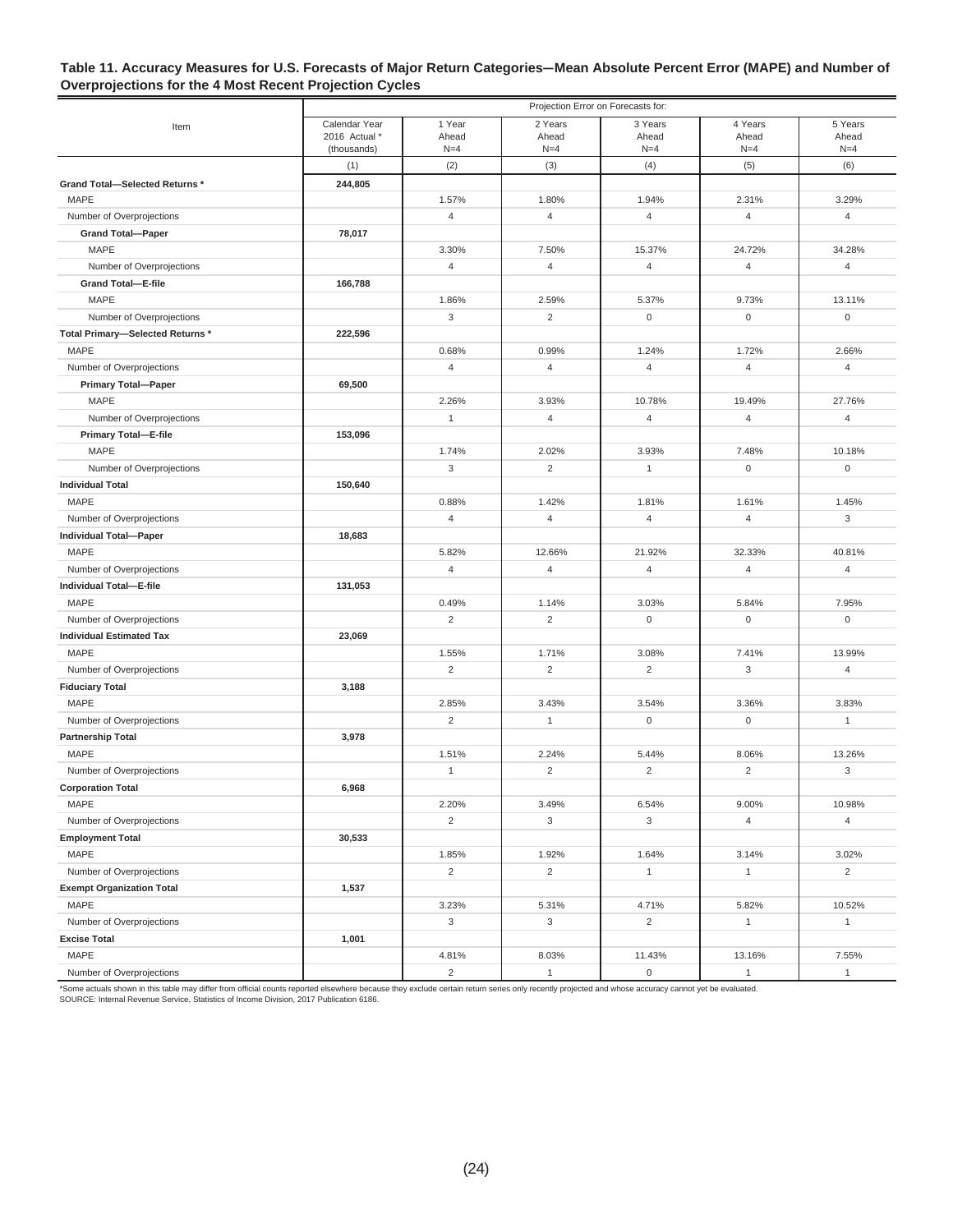# **Table Notes**

- Detail may not add to total due to rounding.
- Projected volumes are rounded to the nearest hundred, therefore counts of 49 or fewer are rounded to zero. However, some forms can report zero filings because they are associated with only selected areas, or because their filing options were just established or recently eliminated.
- Actual and forecasted return counts for the major categories are based on IRS master file processing, as recorded in the electronic versions of the *Report of Returns Posted to the IRS Master Files*. Return counts presented in this document do not include the Non-Master File accounts.
- Complete master file counts for calendar year 2016 were not available for the following forms and had to be supplied at the national level by operating division staff and secondary sources: Forms 8849 and 5558, as well as the new estate examination class breakout as detailed later.

Notes below are grouped by applicable tables.

#### **Tables 1–9**

- "Grand Total" is the sum of "Total Primary Returns" and "Supplemental Documents, Total." The "Total Primary Returns" category is the sum of all forms shown in the tables, excluding all "Supplemental Documents."
- "Individual Income Tax, Total" is the sum of paper and electronic Forms 1040, 1040-A, 1040-EZ, 1040-NR, 1040NR-EZ, 1040-PR, 1040-SS and 1040-C.
- "Forms 1040, 1040-A, 1040-EZ, Total" is the sum of paper and electronic Forms 1040, 1040-A, and 1040-EZ.
- "Individual Estimated Tax, Form 1040-ES, Total" includes both paper and electronic Form 1040-ES. Various return categories, such as Form 1040-ES and other business and individual returns, include line items to account for alternative methods of tax filing. The "paper only" components can be derived by subtracting the electronic counts from their respective return totals.
- "Fiduciary, Form 1041, Total" includes both paper and electronic Form 1041.
- "Fiduciary Estimated Tax, Form 1041-ES" is the *Estimated Income Tax for Estate and Trust*.
- "Partnership, Forms 1065/1065-B, Total" includes both paper and electronic Forms 1065 and 1065-B.
- "Corporation Income Tax, Total" includes Forms 1120/1120-A (paper and electronic), Form 1120-C, 1120-F (paper and electronic), 1120-FSC, 1120-H, 1120-L, 1120-ND, 1120-PC, 1120-REIT, 1120-RIC, 1120-S (paper and electronic), and 1120-SF. Form 1120-A, *U.S. Corporation Short-Form Income Tax Return*, is obsolete and cannot be filed for tax years beginning after December 31, 2006. As a result of the Foreign Sales Corporation (FSC) Repeal and Extraterritorial Income Act of 2000, which repeals provisions in the U.S. Internal Revenue Code relating to taxation of foreign sales corporations, the volume of Forms 1120-FSC is declining. Form 1120-POL volumes are reported separately under the forms for "Political Organizations." Form 1120-IC-DISC is not included in these corporation projections.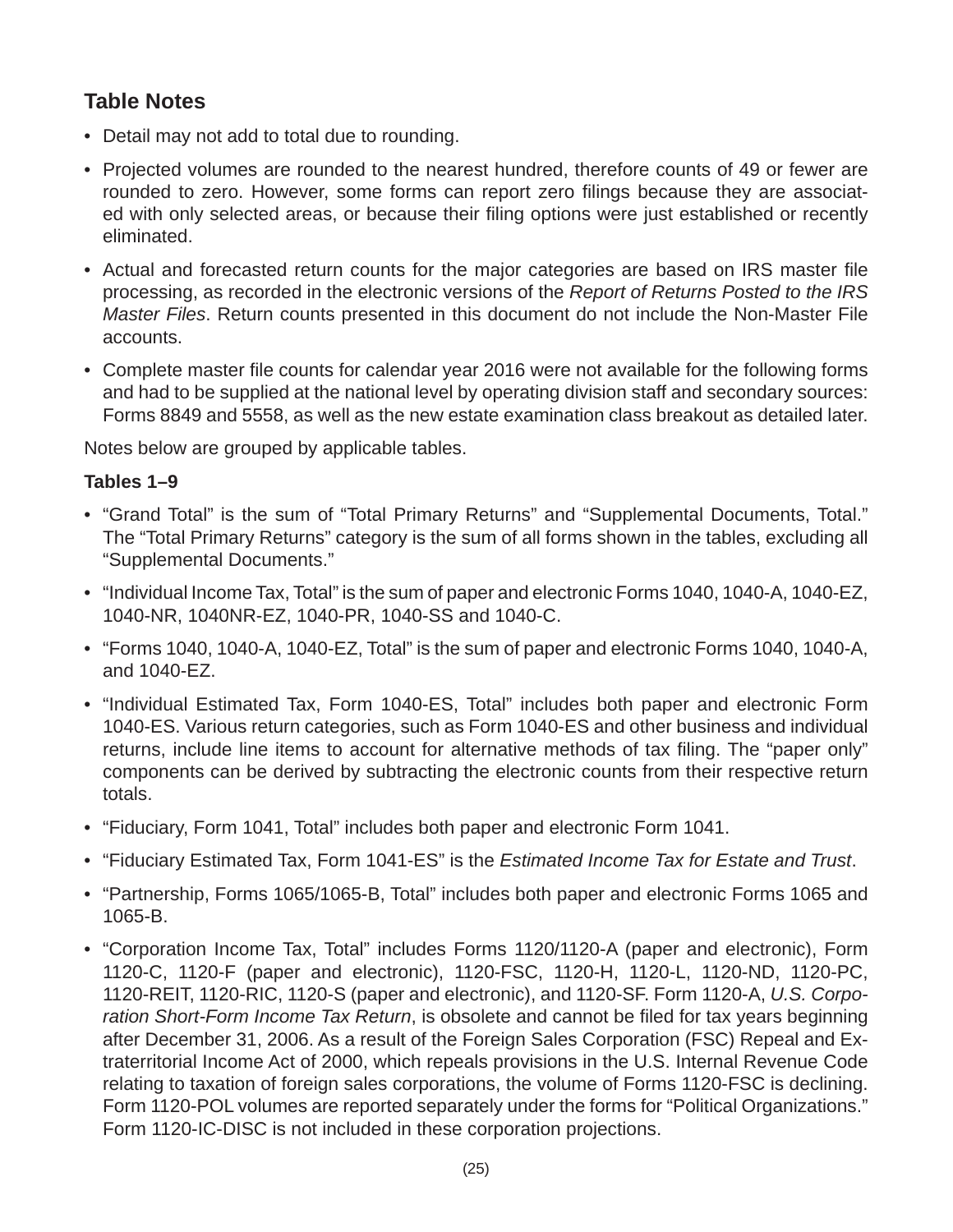- "Form 2553" is the *Election (to fi le Form 1120-S) by a Small Business Corporation*.
- "Form 1066" is the *U.S. Real Estate Mortgage Investment Conduit (REMIC) Income Tax Return*.
- "Estate, Total" includes Forms 706, 706-NA, 706-GS(D), and 706-GS(T).
- "Gift, Form 709" is the *U.S. Gift (and Generation-Skipping Transfer) Tax Return*.
- "Employment Tax, Total" includes paper and electronic Forms 940, 940-PR, 941, 941-PR, 941-SS, 943, 943-PR, 943-SS, 944, 944-PR, 944-SS, 945, and CT-1. Form CT-2 returns are excluded.
- "Form 1042" is the *Annual Withholding Tax Return for U.S. Source Income of Foreign Persons.* It is sometimes considered an employment tax return, but listed separately here. This form is assigned to the International area.
- "Exempt Organizations, Total" includes Forms 990 (paper and electronic), 990-EZ (paper and electronic), 990-N (only available electronically starting from CY 2008), 990-PF (paper and electronic), 990-T, 4720, and 5227.
- "Government Entities/Bonds, Total" includes Forms 8038, 8038-B, 8038-CP, 8038-G, 8038-GC, 8038-T, 8038-TC, and 8328.
- "Political Organizations, Total" includes Forms 1120-POL (paper and electronic), 8871 (only available electronically), and 8872 (paper and electronic).
- "Excise, Total" includes Forms 11-C, 720 (paper and electronic), 730, 2290 (paper and electronic), and Form 8849 (paper and electronic).
- "Form 5330" is the *Return of Excise Taxes Related to Employee Benefi t Plans*.
- "Form 5500-EZ" is the *Annual Return of One-Participant (Owners and Their Spouses) Retirement Plans.*
- "Form 8752" is the *Required Payment or Refund Under Section 7519*.
- "Supplemental Documents" consist mainly of applications for extensions of time to file an amended tax returns, which include Forms 1040-X, 4868 (paper and electronic), 1120-X, 5558, 7004 (paper and electronic), and 8868 (paper and electronic).

#### **Table 10**

- Return volumes presented in Table 10 reflect additional detail for certain form types by "examination class." The examination classes are defined by IRS staff and are used for internal compliance planning purposes. While most of the examination class categories are selfexplanatory, a few require a bit more clarification as follows:
	- Examination class definitions for Individual, "Forms 1040, 1040-A, and 1040-EZ":
		- Earned Income Tax Credit (EITC) returns with TPI (Total Positive Income—reflects total income excluding losses) less than \$200,000 and Schedule C/F with TGR (Total Gross Receipts) less than \$25,000 and \$25,000 or over.
		- Nonbusiness returns (with no EITC) with 1) TPI less than \$200,000 and no Schedule C, E, F, or Form 2106, and 2) TPI less than \$200,000 with only Schedule E or Form 2106.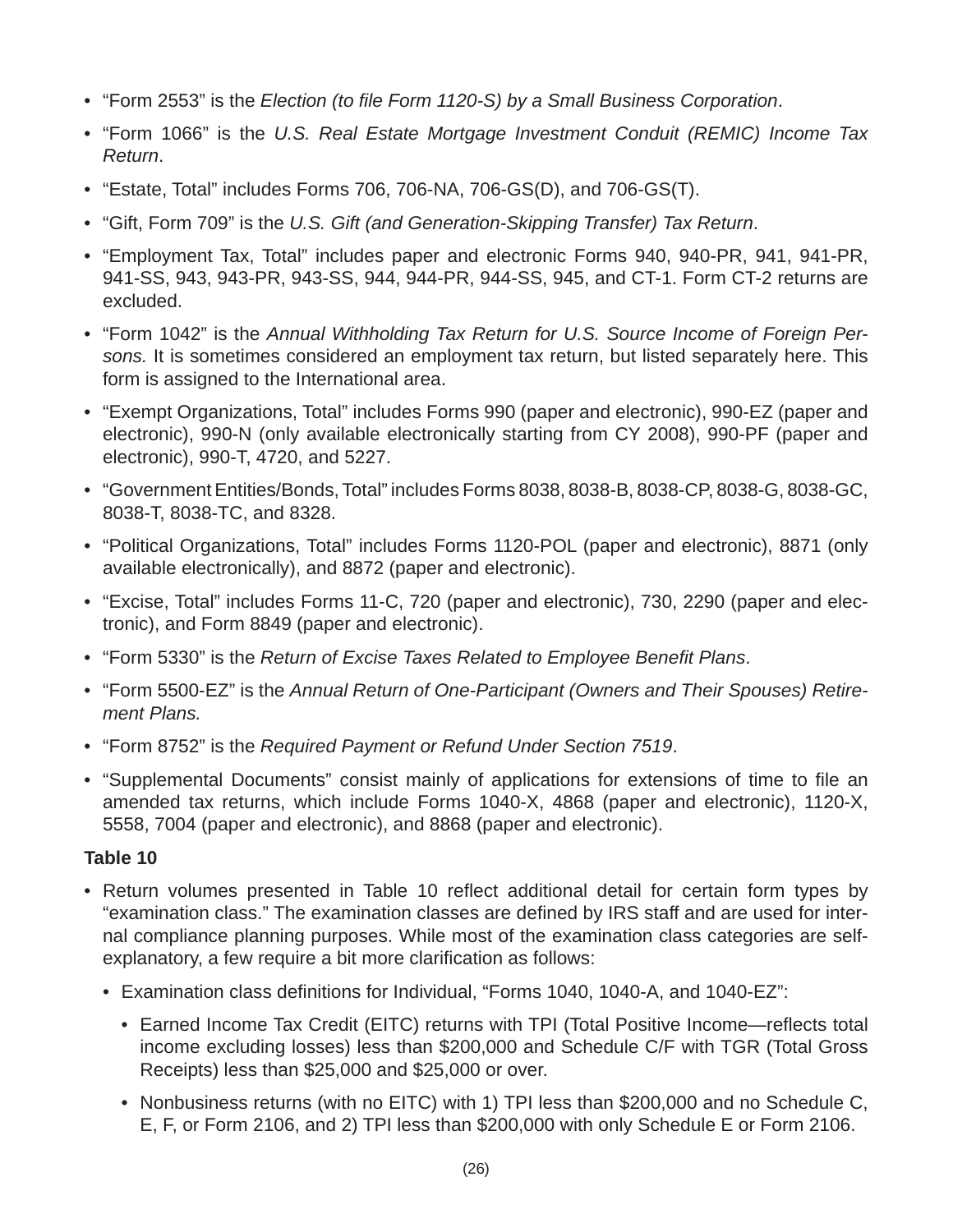- All nonfarm business returns (no EITC) and TPI less than \$200,000 and Schedule C/F present with 1) TGR less than \$25,000, 2) TGR at \$25,000 or below \$100,000, 3) TGR at \$100,000 or below \$200,000, and 4) TGR \$200,000 or more.
- Farm business returns with no EITC, Schedule F present with TGR greater than Schedule C TGR (if any), and TPI less than \$200,000.
- High-income taxpayers is a new category broken out by 1) no Schedule C or F, but TPI \$200,000 or more and under \$1,000,000, 2) Schedule C or F returns present with TPI \$200,000 or more and under \$1,000,000, and 3) TPI \$1,000,000 or more.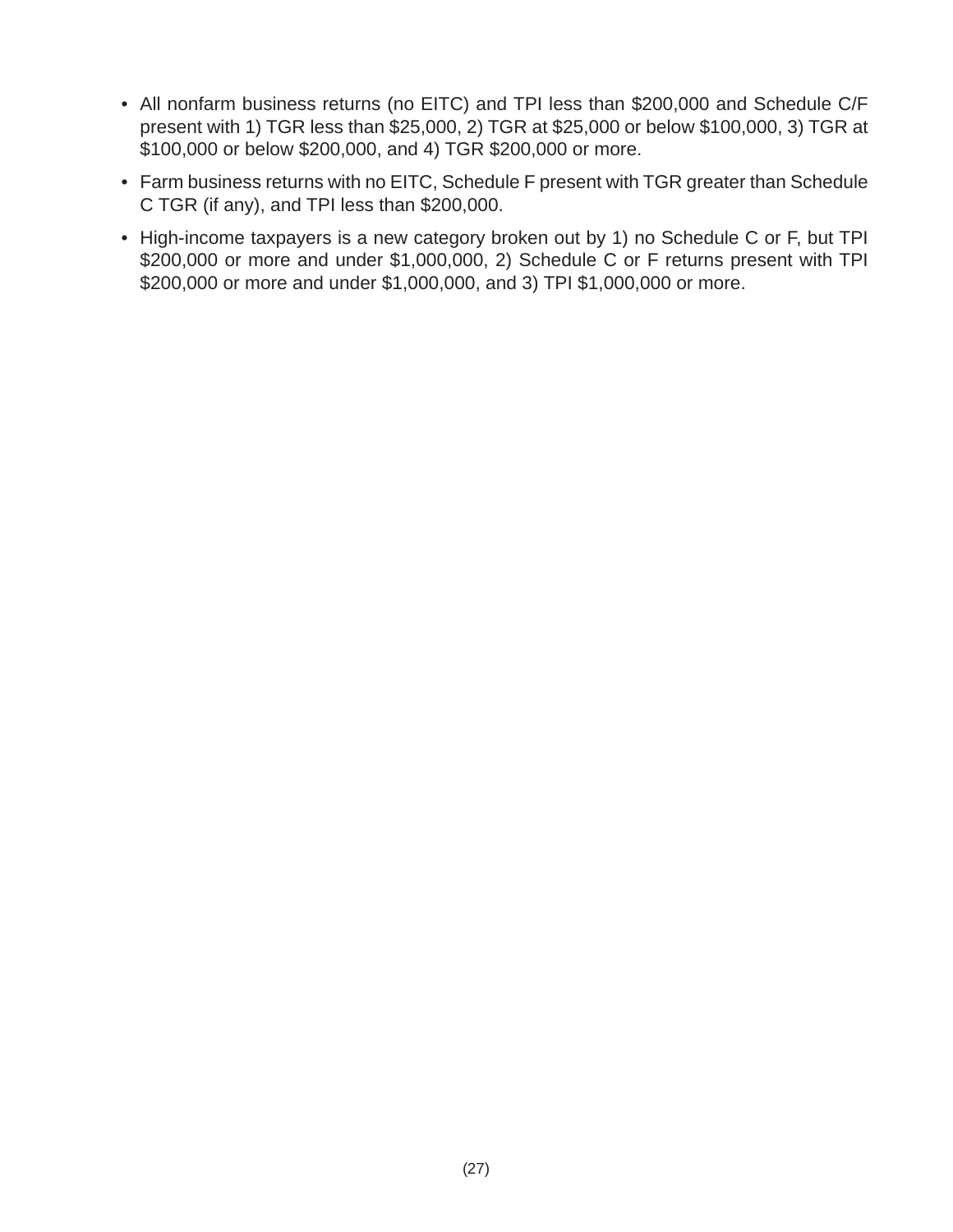# **Approved Confi guration of IRS Campuses for Paper Individual Returns—CY 2017**

| <b>Austin IRS Campus</b> | <b>Fresno IRS Campus</b> | <b>Kansas City IRS Campus</b> |
|--------------------------|--------------------------|-------------------------------|
| Florida                  | Alaska                   | Alabama                       |
| International            | Arizona                  | Connecticut                   |
| Louisiana                | Arkansas                 | Delaware                      |
| Mississippi              | California               | <b>District of Columbia</b>   |
| <b>Texas</b>             | Colorado                 | Georgia                       |
|                          | Hawaii                   | Kentucky                      |
|                          | Idaho                    | Maine                         |
|                          | <b>Illinois</b>          | Maryland                      |
|                          | Indiana                  | <b>Massachusetts</b>          |
|                          | lowa                     | Missouri                      |
|                          | Kansas                   | New Hampshire                 |
|                          | Michigan                 | New Jersey                    |
|                          | Minnesota                | New York                      |
|                          | Montana                  | North Carolina                |
|                          | Nebraska                 | Pennsylvania                  |
|                          | Nevada                   | Rhode Island                  |
|                          | <b>New Mexico</b>        | South Carolina                |
|                          | North Dakota             | <b>Tennessee</b>              |
|                          | Ohio                     | Vermont                       |
|                          | Oklahoma                 | Virginia                      |
|                          | Oregon                   | West Virginia                 |
|                          | South Dakota             |                               |
|                          | Utah                     |                               |
|                          | Washington               |                               |
|                          | Wisconsin                |                               |
|                          | Wyoming                  |                               |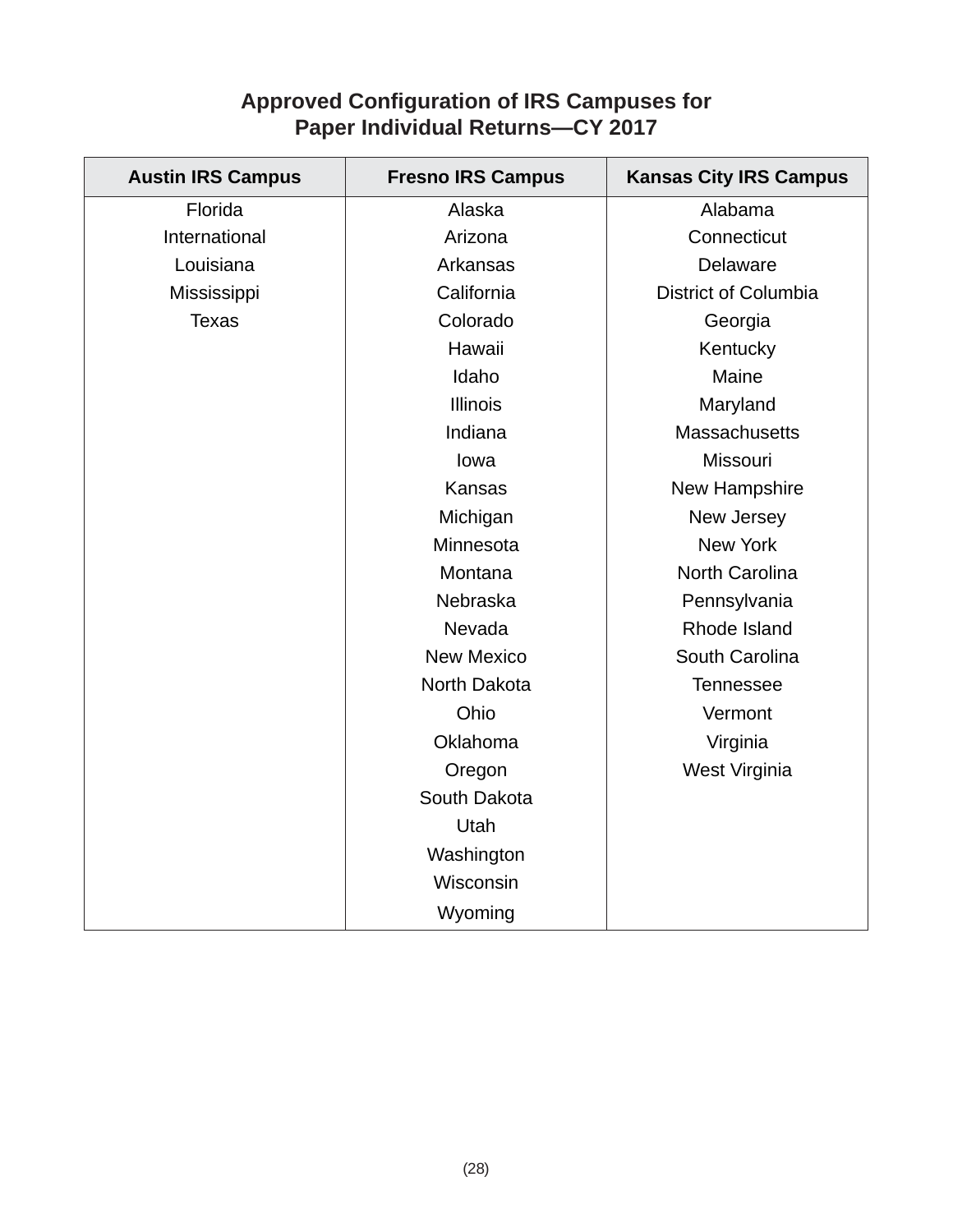# **Approved Confi guration of IRS Campuses for Paper Individual Returns—CY 2018**

| <b>Austin IRS</b><br><b>Campus</b> | <b>Fresno</b><br><b>IRS Campus</b> | <b>Kansas City</b><br><b>IRS Campus</b> | <b>Ogden IRS</b><br><b>Campus</b> |
|------------------------------------|------------------------------------|-----------------------------------------|-----------------------------------|
| Florida                            | Alaska                             | Alabama                                 | Connecticut                       |
| International                      | Arizona                            | Delaware                                | <b>District of Columbia</b>       |
| Louisiana                          | Arkansas                           | Georgia                                 | Maryland                          |
| Mississippi                        | California                         | Kentucky                                | Pennsylvania                      |
| <b>Texas</b>                       | Colorado                           | Maine                                   | Rhode Island                      |
|                                    | Hawaii                             | <b>Massachusetts</b>                    | West Virginia                     |
|                                    | Idaho                              | Missouri                                |                                   |
|                                    | <b>Illinois</b>                    | New Hampshire                           |                                   |
|                                    | Indiana                            | New Jersey                              |                                   |
|                                    | lowa                               | New York                                |                                   |
|                                    | Kansas                             | North Carolina                          |                                   |
|                                    | Michigan                           | South Carolina                          |                                   |
|                                    | Minnesota                          | <b>Tennessee</b>                        |                                   |
|                                    | Montana                            | Vermont                                 |                                   |
|                                    | Nebraska                           | Virginia                                |                                   |
|                                    | Nevada                             |                                         |                                   |
|                                    | <b>New Mexico</b>                  |                                         |                                   |
|                                    | North Dakota                       |                                         |                                   |
|                                    | Ohio                               |                                         |                                   |
|                                    | Oklahoma                           |                                         |                                   |
|                                    | Oregon                             |                                         |                                   |
|                                    | South Dakota                       |                                         |                                   |
|                                    | Utah                               |                                         |                                   |
|                                    | Washington                         |                                         |                                   |
|                                    | Wisconsin                          |                                         |                                   |
|                                    | Wyoming                            |                                         |                                   |

Please contact a staff member (page iii) if you are interested in the current alignment for CY 2019 and beyond.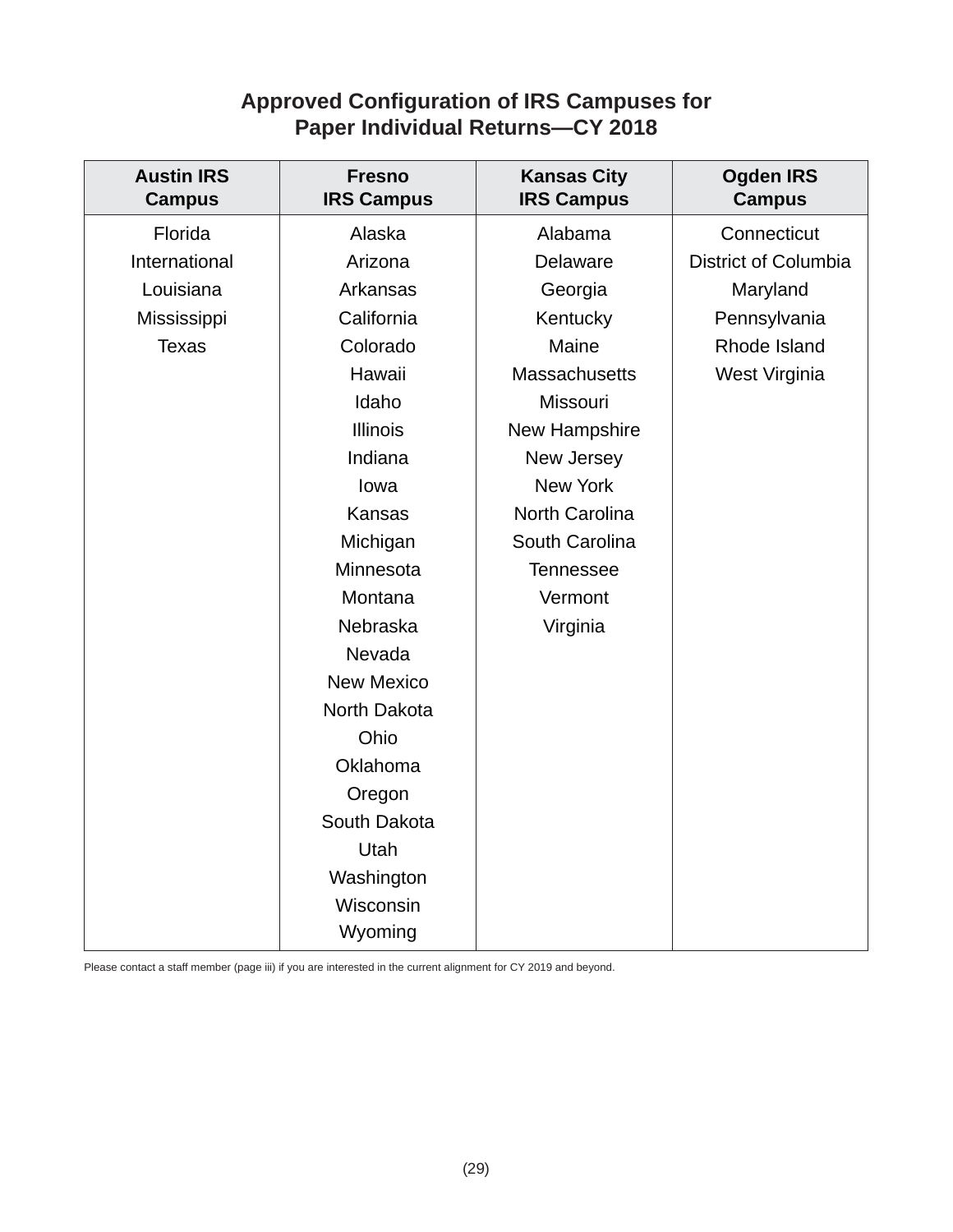# **Approved Confi guration of IRS Campuses for Electronic Individual Returns—CY 2017 and CY 2018**

| <b>Andover IRS Campus</b>     | <b>Austin IRS Campus</b>       | <b>Fresno IRS Campus</b> |
|-------------------------------|--------------------------------|--------------------------|
| Connecticut                   | Alabama                        | Alaska                   |
| Delaware                      | Arkansas                       | Arizona                  |
| <b>District of Columbia</b>   | Colorado                       | California               |
| Maine                         | International                  | Hawaii                   |
| Maryland                      | lowa                           | Idaho                    |
| Massachusetts                 | Louisiana                      | Montana                  |
| New Hampshire                 | Mississippi                    | Nevada                   |
| New Jersey                    | Nebraska                       | Oregon                   |
| <b>New York</b>               | <b>New Mexico</b>              | Utah                     |
| Pennsylvania                  | North Dakota                   | Washington               |
| Rhode Island                  | Oklahoma                       | Wyoming                  |
| Vermont                       | South Dakota                   |                          |
| Virginia                      | <b>Texas</b>                   |                          |
| <b>Kansas City IRS Campus</b> | <b>Philadelphia IRS Campus</b> |                          |
| <b>Illinois</b>               | Florida                        |                          |
| Indiana                       | Georgia                        |                          |
| <b>Kansas</b>                 | Kentucky                       |                          |
| Michigan                      | <b>North Carolina</b>          |                          |
| Minnesota                     | South Carolina                 |                          |
| Missouri                      | <b>Tennessee</b>               |                          |
| Ohio                          |                                |                          |
| West Virginia                 |                                |                          |
| Wisconsin                     |                                |                          |

Please contact a staff member (page iii) if you are interested in the current alignment for CY 2019 and beyond.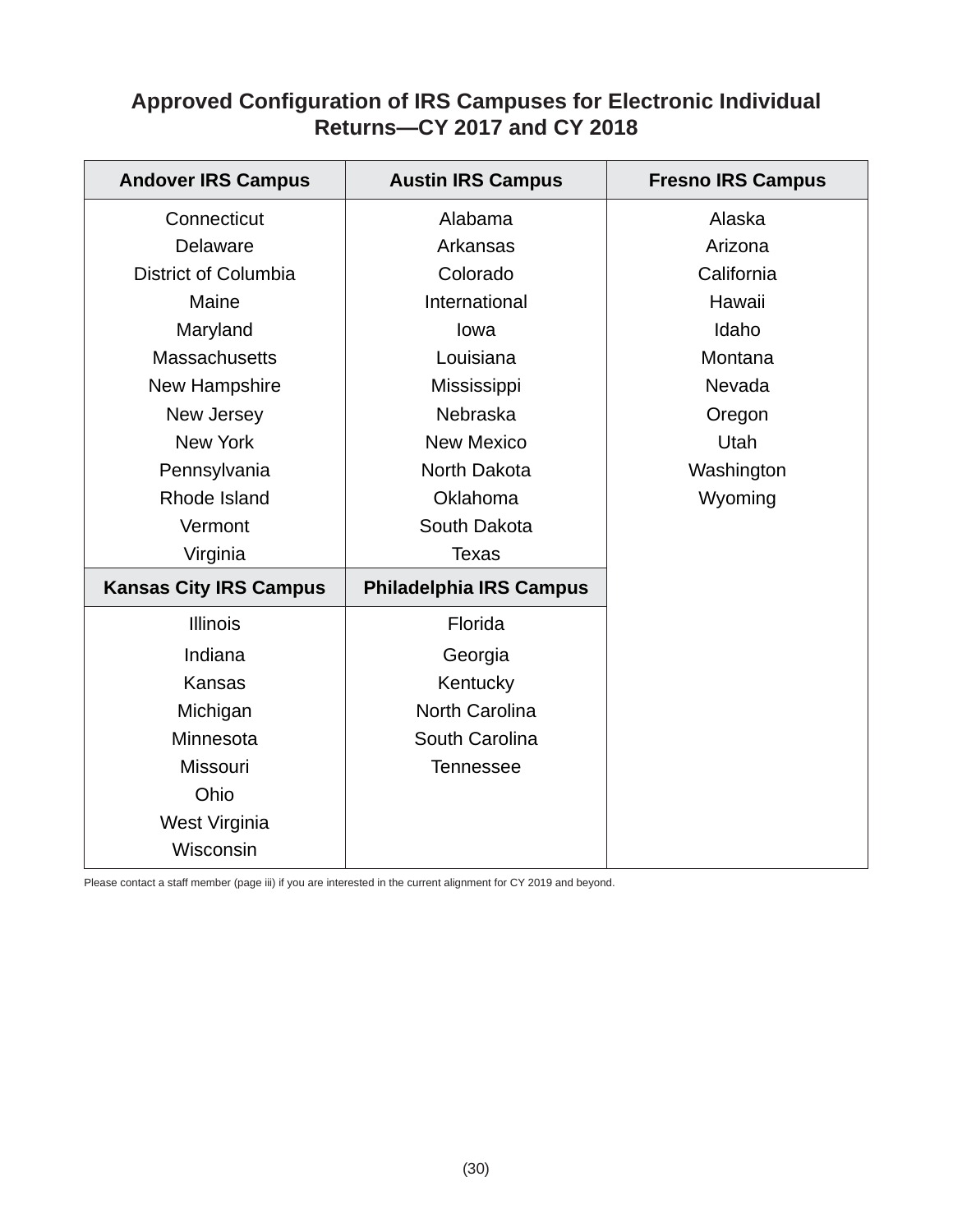# **Approved Confi guration of IRS Campuses for Most Paper Business Returns—CY 2017**

| <b>Cincinnati IRS Campus</b> | <b>Ogden IRS Campus</b> |  |
|------------------------------|-------------------------|--|
| Connecticut                  | Alabama                 |  |
| Delaware                     | Alaska                  |  |
| <b>District of Columbia</b>  | Arizona                 |  |
| Florida                      | Arkansas                |  |
| Georgia                      | California              |  |
| <b>Illinois</b>              | Colorado                |  |
| Indiana                      | Hawaii                  |  |
| Kentucky                     | Idaho                   |  |
| Maine                        | International           |  |
| Maryland                     | lowa                    |  |
| <b>Massachusetts</b>         | Kansas                  |  |
| Michigan                     | Louisiana               |  |
| New Hampshire                | Minnesota               |  |
| New Jersey                   | Mississippi             |  |
| <b>New York</b>              | <b>Missouri</b>         |  |
| <b>North Carolina</b>        | Montana                 |  |
| Ohio                         | Nebraska                |  |
| Pennsylvania                 | Nevada                  |  |
| Rhode Island                 | <b>New Mexico</b>       |  |
| South Carolina               | North Dakota            |  |
| <b>Tennessee</b>             | Oklahoma                |  |
| Vermont                      | Oregon                  |  |
| Virginia                     | South Dakota            |  |
| West Virginia                | <b>Texas</b>            |  |
| Wisconsin                    | Utah                    |  |
|                              | Washington              |  |
|                              | Wyoming                 |  |

Please contact a staff member (page iii) if you are interested in detailed breakouts of the current alignment by form type.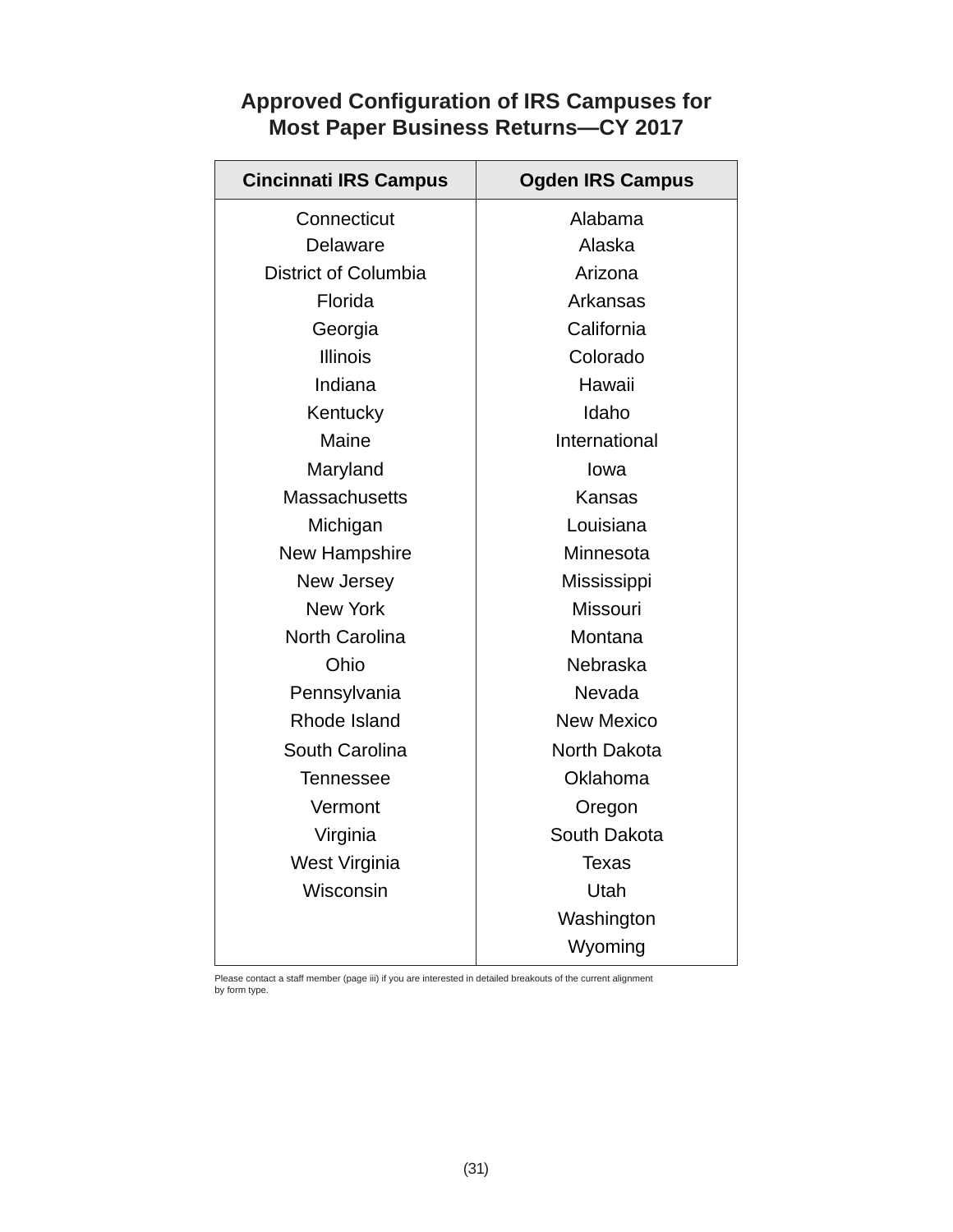# **Approved Confi guration of IRS Campuses for Most Paper Business Returns—CY 2018**

| <b>Kansas City IRS Campus</b> | <b>Cincinnati IRS Campus</b> | <b>Ogden City IRS Campus</b> |
|-------------------------------|------------------------------|------------------------------|
| Georgia                       | Connecticut                  | Alabama                      |
| <b>Illinois</b>               | Delaware                     | Alaska                       |
| Kentucky                      | <b>District of Columbia</b>  | Arizona                      |
| Michigan                      | Florida                      | Arkansas                     |
| <b>Tennessee</b>              | Indiana                      | California                   |
| Wisconsin                     | Maine                        | Colorado                     |
|                               | Maryland                     | Hawaii                       |
|                               | <b>Massachusetts</b>         | Idaho                        |
|                               | New Hampshire                | International                |
|                               | New Jersey                   | lowa                         |
|                               | <b>New York</b>              | Kansas                       |
|                               | North Carolina               | Louisiana                    |
|                               | Ohio                         | Minnesota                    |
|                               | Pennsylvania                 | Mississippi                  |
|                               | Rhode Island                 | Missouri                     |
|                               | South Carolina               | Montana                      |
|                               | Vermont                      | Nebraska                     |
|                               | Virginia                     | Nevada                       |
|                               | West Virginia                | <b>New Mexico</b>            |
|                               |                              | North Dakota                 |
|                               |                              | Oklahoma                     |
|                               |                              | Oregon                       |
|                               |                              | South Dakota                 |
|                               |                              | <b>Texas</b>                 |
|                               |                              | Utah                         |
|                               |                              | Washington                   |
|                               |                              | Wyoming                      |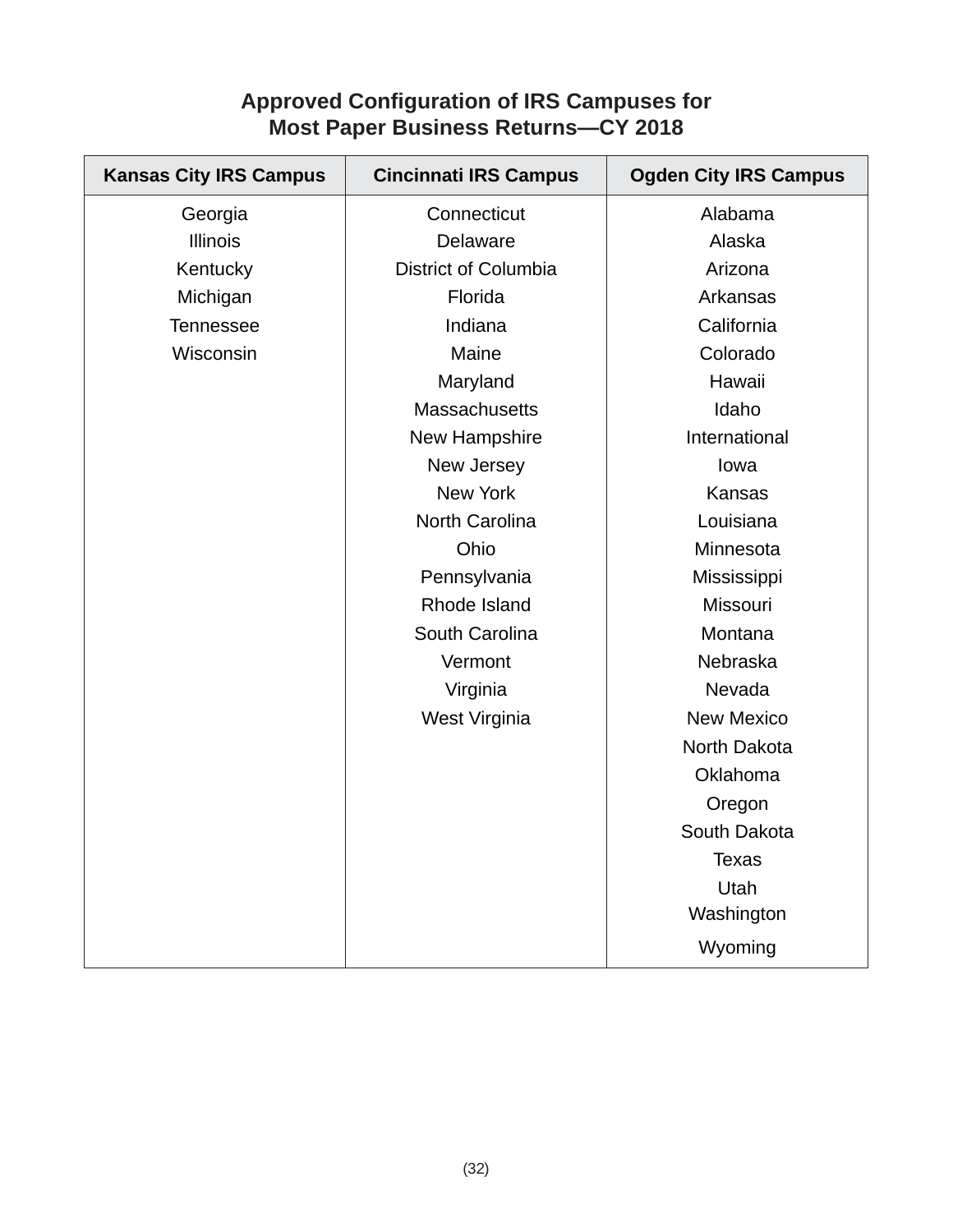# **Approved Confi guration of IRS Campuses for Electronic Employment Returns —CY 2018**

| <b>Cincinnati IRS Campus</b> | <b>Ogden IRS Campus</b> |  |
|------------------------------|-------------------------|--|
| Connecticut                  | Alabama                 |  |
| Delaware                     | Alaska                  |  |
| <b>District of Columbia</b>  | Arizona                 |  |
| Florida                      | Arkansas                |  |
| Georgia                      | California              |  |
| <b>Illinois</b>              | Colorado                |  |
| Indiana                      | Hawaii                  |  |
| Kentucky                     | Idaho                   |  |
| Maine                        | International           |  |
| Maryland                     | lowa                    |  |
| <b>Massachusetts</b>         | Kansas                  |  |
| Michigan                     | Louisiana               |  |
| New Hampshire                | Minnesota               |  |
| New Jersey                   | Mississippi             |  |
| <b>New York</b>              | <b>Missouri</b>         |  |
| <b>North Carolina</b>        | Montana                 |  |
| Ohio                         | <b>Nebraska</b>         |  |
| Pennsylvania                 | Nevada                  |  |
| Rhode Island                 | <b>New Mexico</b>       |  |
| South Carolina               | North Dakota            |  |
| <b>Tennessee</b>             | Oklahoma                |  |
| Vermont                      | Oregon                  |  |
| Virginia                     | South Dakota            |  |
| West Virginia                | <b>Texas</b>            |  |
| Wisconsin                    | Utah                    |  |
|                              | Washington              |  |
|                              | Wyoming                 |  |

Please contact a staff member (page iii) if you are interested in detailed breakouts of the current alignment by form type.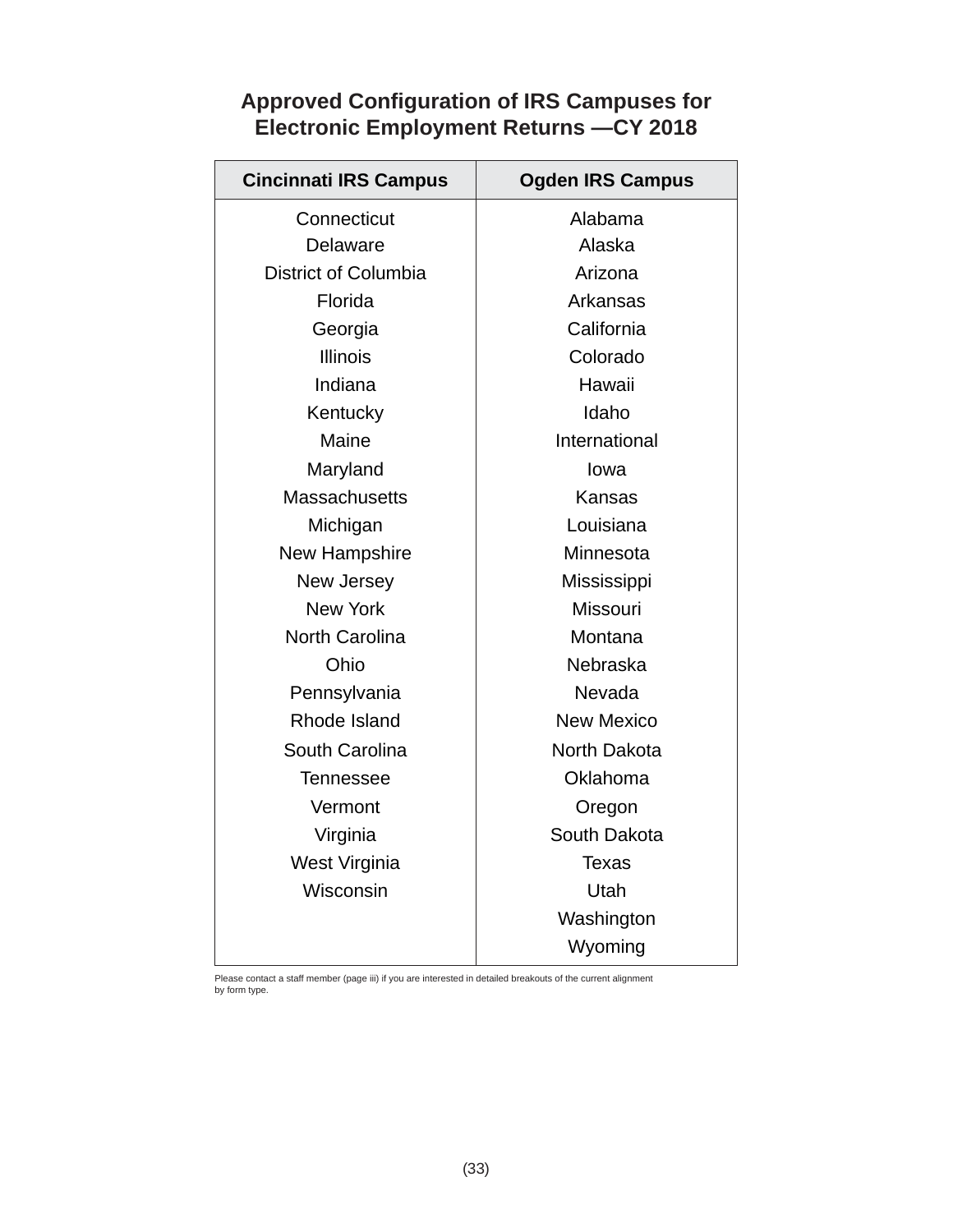# **Other Projection Publications**

| Title                                                                                                           | <b>IRS</b> Publication<br><b>Number</b> | <b>Typical Updates</b> |
|-----------------------------------------------------------------------------------------------------------------|-----------------------------------------|------------------------|
| Fiscal Year Return Projections for the United<br><b>States</b>                                                  | 6292                                    | Spring & Fall          |
| Calendar Year Projections of Information and<br>Withholding Documents for the United States<br>and IRS Campuses | 6961                                    | Summer                 |
| Calendar Year Projections of Individual<br>Returns By Major Processing Categories                               | 6187                                    | Fall                   |
| Calendar Year Return Projections by State                                                                       | 6149                                    | Winter                 |

These publications are available electronically as noted inside the front cover.

They may also be requested by: phone at (202) 803-9369, fax at (202) 803-9154, or writing to the following address:

**Internal Revenue Service Statistics of Income Division RAAS:S Attn: Chief, Servicewide Support Section 1111 Constitution Avenue, NW, K-4100 Washington, D.C. 20224**